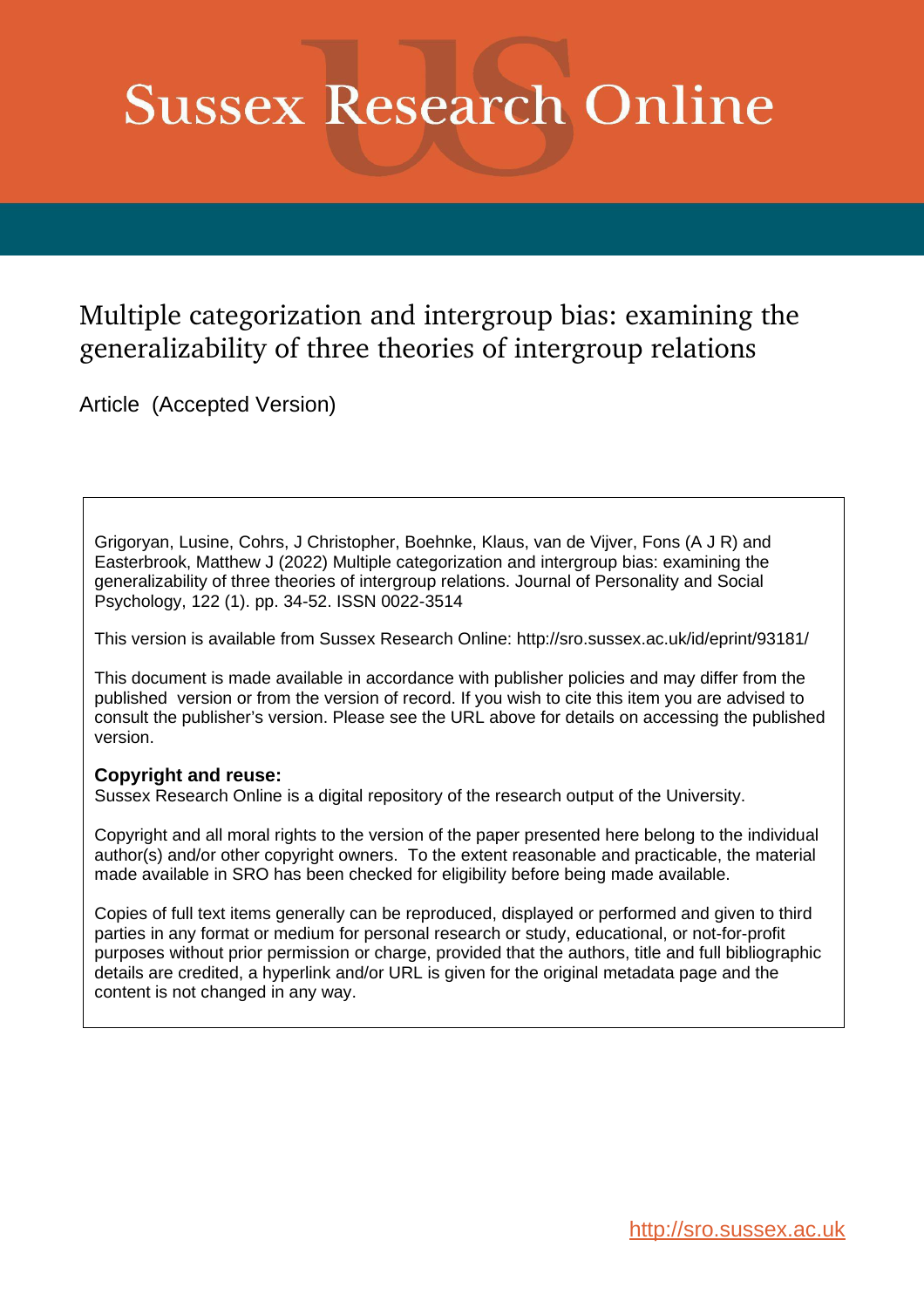## **Multiple categorization and intergroup bias: Examining the generalizability of three theories of intergroup relations**

Lusine Grigoryan<sup>12</sup>

J. Christopher Cohrs<sup>23</sup>

Klaus Boehnke 2 4

Fons (A.J.R.) van de Vijver  $+^{456}$ 

Matthew J. Easterbrook<sup>7</sup>

<sup>1</sup>Ruhr University Bochum, Faculty of Psychology

<sup>2</sup>Jacobs University Bremen and University of Bremen, Bremen International Graduate School of

Social Sciences (BIGSSS)

<sup>3</sup>Philipps University Marburg, Faculty of Psychology

<sup>4</sup>National Research University Higher School of Economics, Center for Sociocultural Research

<sup>5</sup>Tilburg University, Department of Culture Studies

 $6$  North-West University

<sup>7</sup>University of Sussex, School of Psychology

#### Author Note

Deceased 01 June 2019

The research was supported by the Bremen International Graduate School of Social Sciences

(BIGSSS), DFG project GSC263, #49619654. Contributions of Klaus Boehnke and Fons van de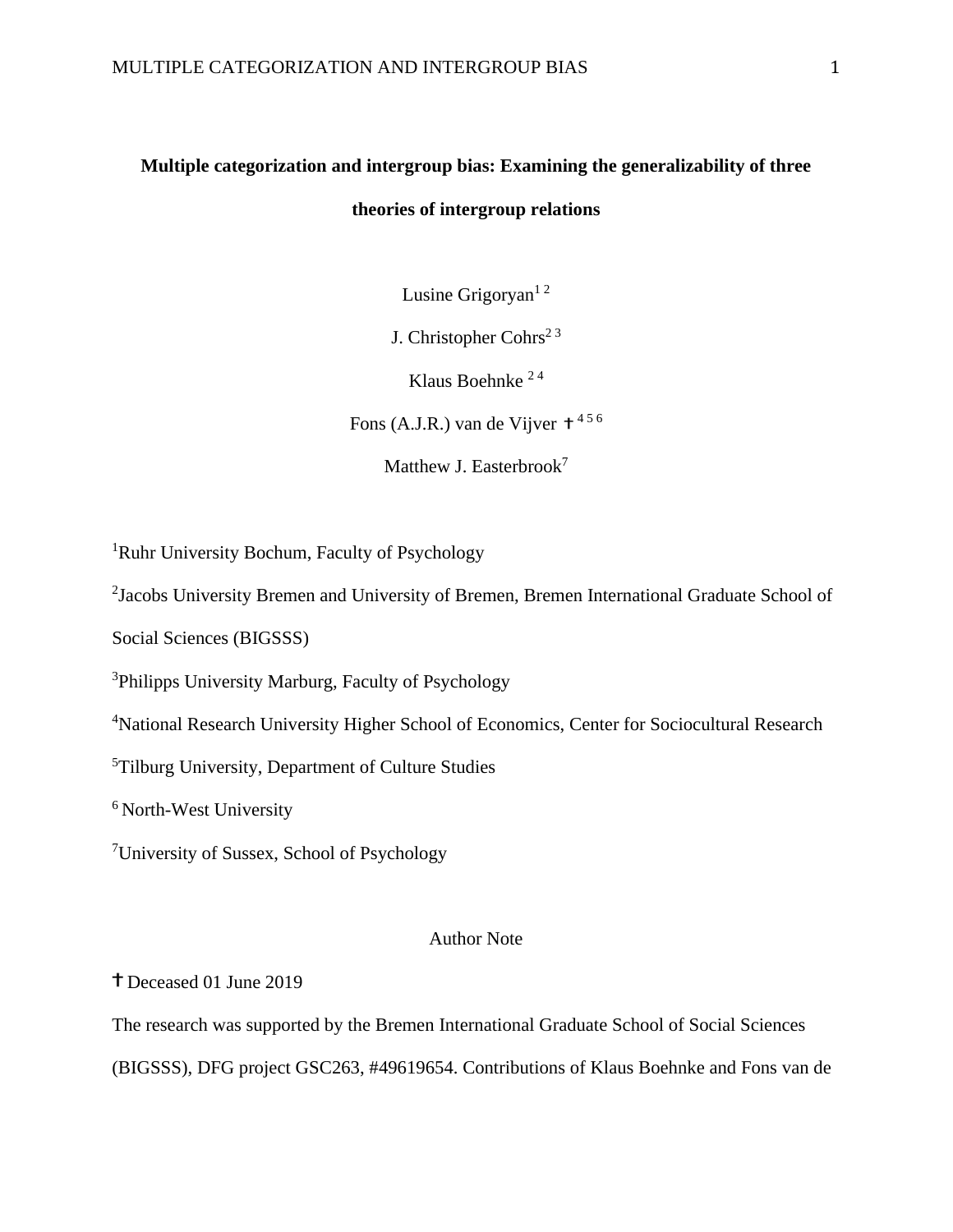Vijver to this article were prepared in part within the framework of the HSE University Basic Research Program.

Correspondence concerning this article should be addressed to Lusine Grigoryan, Ruhr

University Bochum, Faculty of Psychology, IB4/53, Universitätsstraße 150, 44801 Bochum,

Germany, email: [lusine.grigoryan@rub.de](mailto:lusine.grigoryan@rub.de)

All study materials, data, and syntax are available at [https://osf.io/4crnq/.](https://osf.io/4crnq/)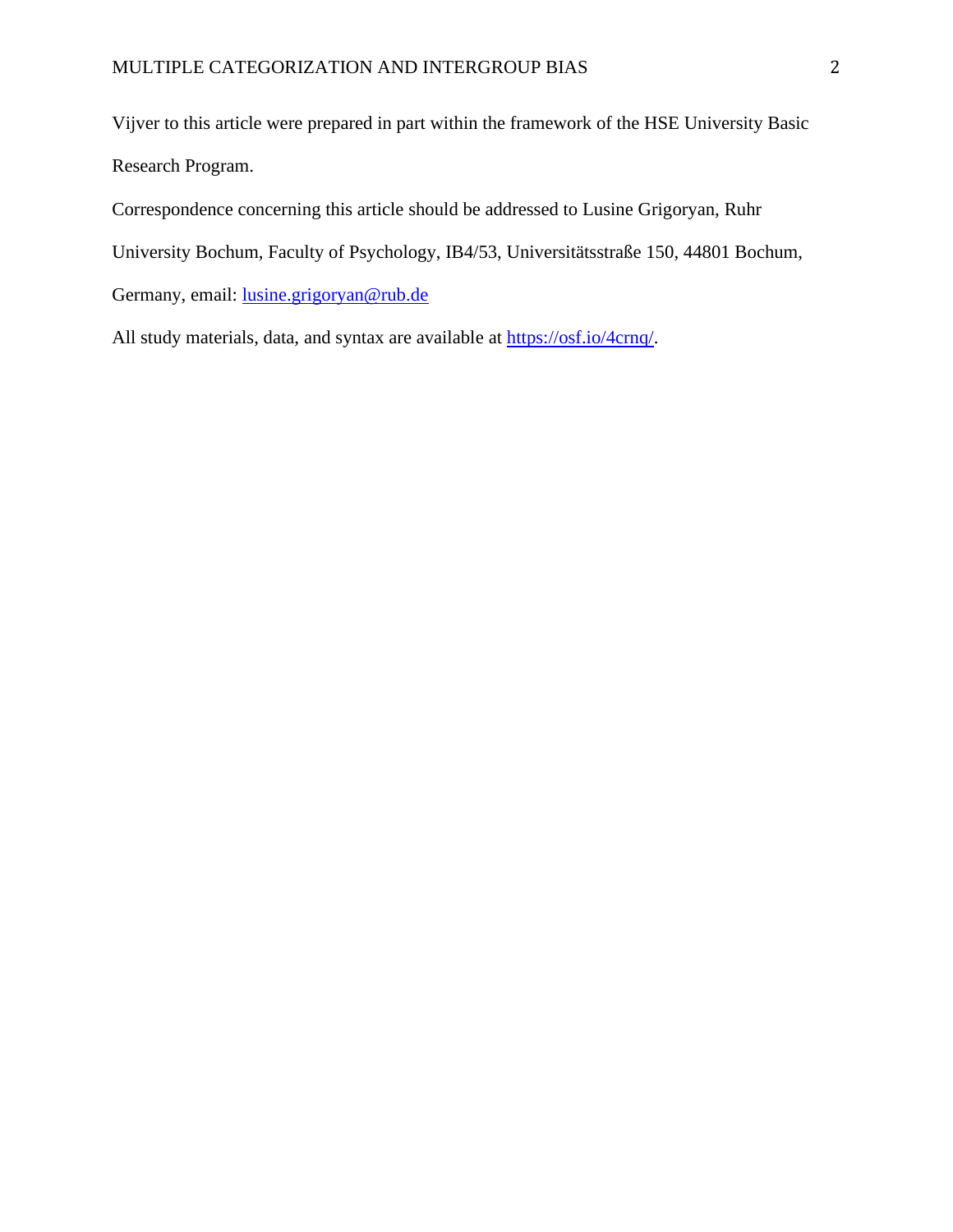#### **Abstract**

Research on intergroup bias usually focuses on a single dimension of social categorization. In real life, however, people are aware of others' multiple group memberships and use this information to form attitudes about them. The present research tests the predictive power of identification, perceived conflict, and perceived symbolic threat in explaining the strength of intergroup bias on various dimensions of social categorization in multiple categorization settings. We conduct a factorial survey experiment, manipulating nine dimensions of social categorization in diverse samples from four countries (*n* = 12810 observations, 1281 participants representing 103 social groups). The dimensions studied are age, gender, ethnicity, religion, place of residence, education, occupation, income, and one country-specific dimension. This approach allows exploring the generalizability of three established determinants of bias across dimensions of categorization, contexts, and target groups. Identification and symbolic threat showed good generalizability across countries and categorization dimensions, but their effects varied as a function of participant and target groups' status. Identification predicted stronger bias mainly when the participant belonged to a higher status and the target belonged to a lower status group. Symbolic threat predicted stronger bias mainly when the target was a minority group member. Conflict predicted bias only in few cases, and not only the strength, but also the direction of the effects varied across countries, dimensions, and target and participant groups. These findings help understand the limits of generalizability of established determinants of intergroup bias and highlight the need for new explanations of social-cognitive processes among minority group members.

*Keywords:* intergroup bias, prejudice, multiple categorization, identity, threat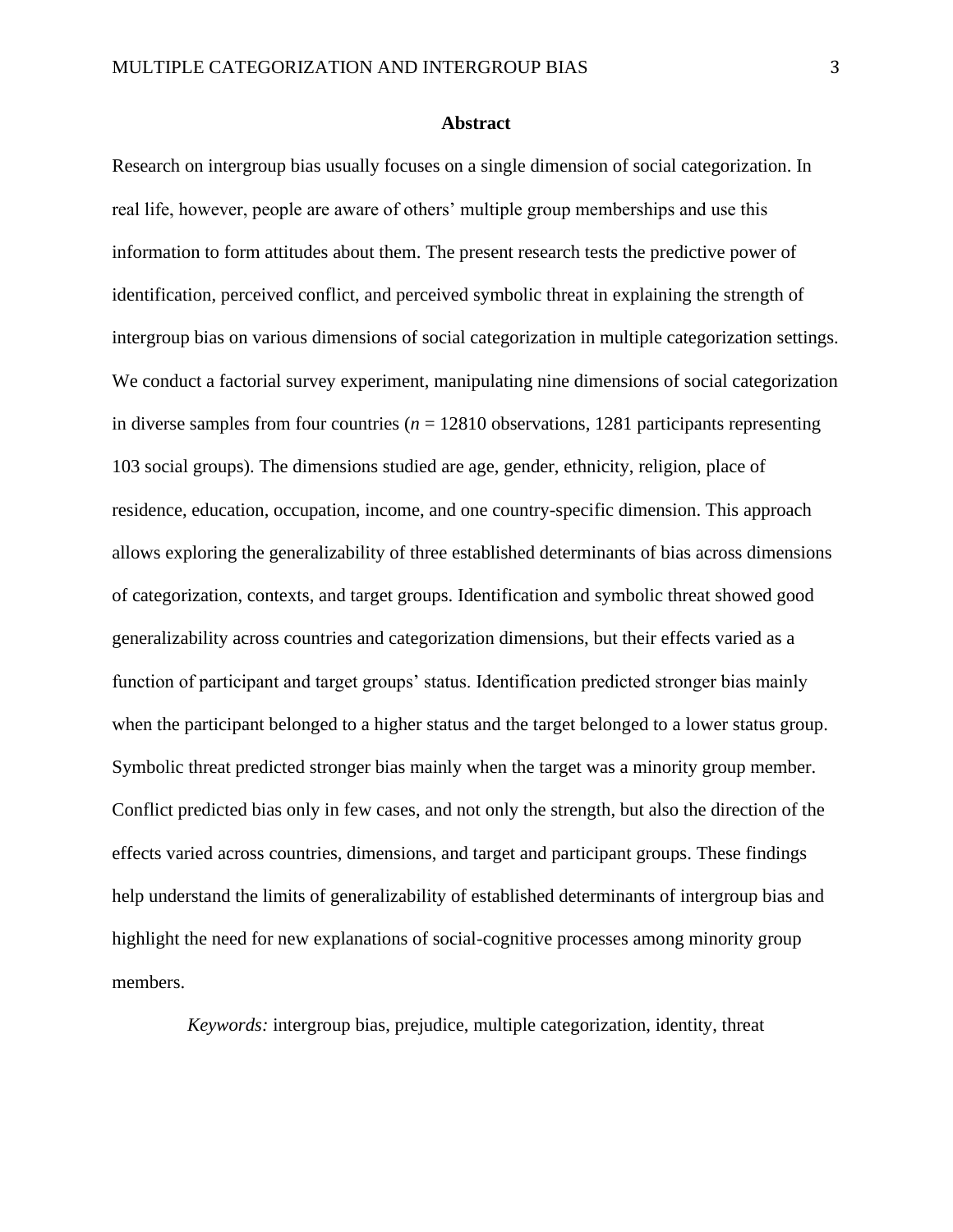# **Multiple Categorization and Intergroup Bias: Examining the Generalizability of Three Theories of Intergroup Relations**

Intergroup bias, the preference for ingroup members over outgroup members, is one of the most studied phenomena in social psychology. This preference has been documented in emotions, attitudes, and behaviors across dimensions of social categorization and contexts (Hewstone et al., 2002). Three prominent theories explain intergroup bias. Social Identity Theory (SIT, Tajfel & Turner, 1979) attributes bias to the basic cognitive process of social categorization: membership groups become part of an individual's self-concept, and bias results from the motivation to see these groups in a positive light, compared to outgroups. Realistic Group Conflict Theory (RGCT; Campbell, 1965; Sherif et al., 1961) proposes that intergroup bias is based on conflicting interests of the involved parties, such as competition for limited resources. Finally, Integrated Threat Theory (ITT, Stephan & Stephan, 1996), based on but extending RGCT and SIT, explains bias through perceived threat from outgroups.

All these theories have been successfully used to explain intergroup bias on various dimensions of social categorization, such as ethnicity, religion, gender (Bettencourt et al., 2001; Esses et al., 2005; Riek et al., 2006). However, studies of intergroup bias usually focus on a single dimension of social categorization, whereas in reality, people are aware of others' multiple group memberships. Research on crossed and multiple categorization suggests that people simultaneously use multiple bases of categorization when forming impressions of others (Crisp, Hewstone, & Cairns, 2001; Crisp & Hewstone, 2007). The present research examines the predictive power of the three theories in explaining intergroup bias on a given categorization dimension when target's other group memberships are simultaneously salient.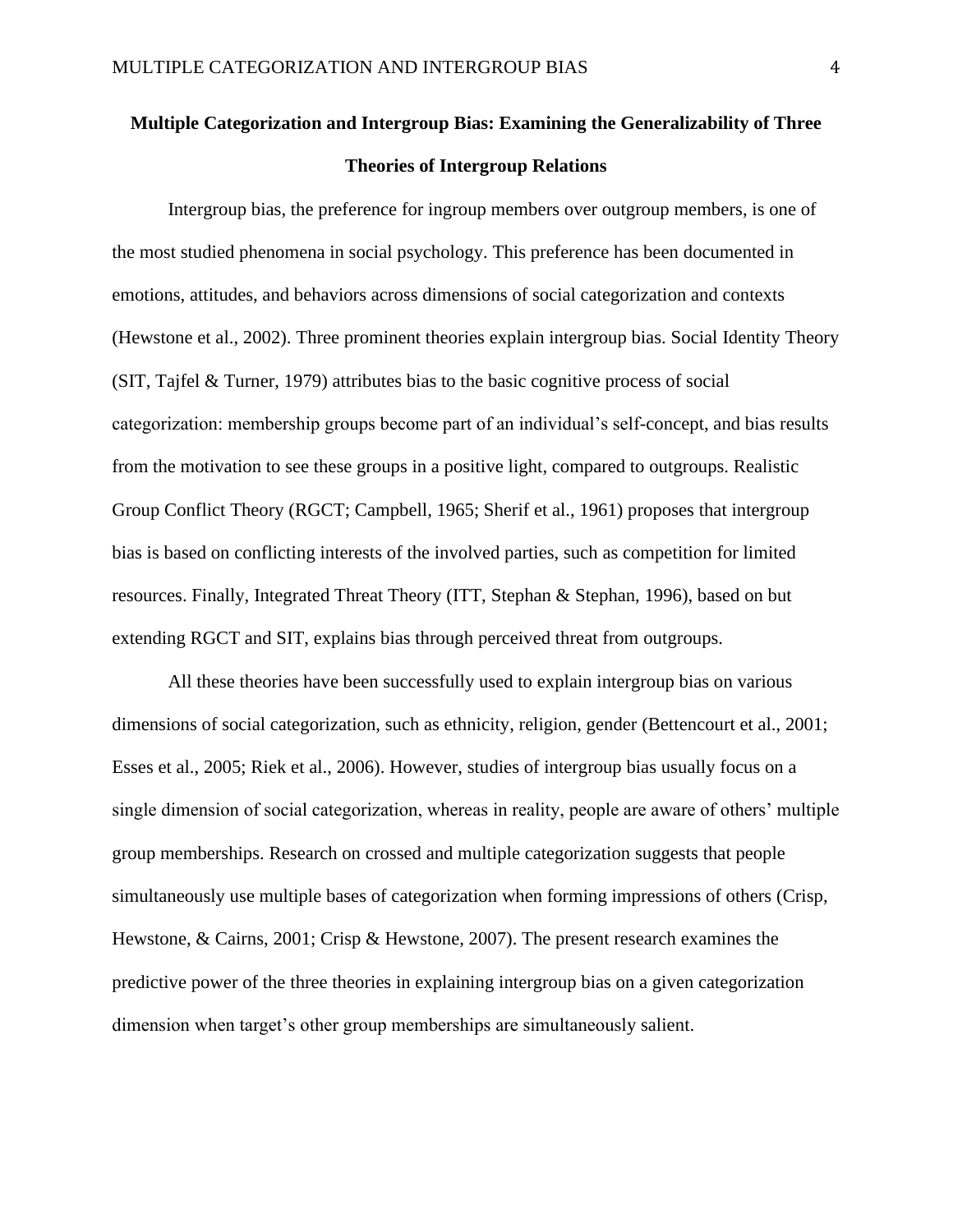Scholars across disciplinary boundaries emphasize the importance of considering the multiplicity of group memberships in the study of prejudice (Cole, 2009; Crisp & Hewstone, 2007; Vertovec, 2007). Understanding the extent and the limits of applicability of theories of intergroup relations to real-life settings requires testing these theories in situations that resemble reality, that is, in situations when more than one group membership is salient. However, the question of how well the existing theories of intergroup relations can explain the strength of intergroup bias in multiple categorization settings remains largely unaddressed in social psychological literature. This study aims to attend to this gap by examining the generalizability of three established determinants of intergroup bias—identification, salience of conflict, and perceived symbolic threat—across contexts, categorization dimensions, and groups in multiple categorization settings.

We first briefly discuss studies of intergroup bias in multiple categorization settings. We then turn to specific predictions derived from the three theories under consideration: SIT, RGCT, and ITT. Finally, we provide an overview of the current study.

#### **Intergroup Bias in Multiple Categorization Settings**

Multiple categorization can refer to self- or other-categorization that involves either multiple groups on a single dimension (e.g., mixed race individuals) or multiple dimensions of social categorization (e.g., female engineer; Nicolas et al., 2017). In this article, we use the term multiple categorization to indicate that the target of perception is categorized along multiple dimensions (Crisp & Hewstone, 2007).

The study of intergroup bias in multiple categorization settings commenced with crossed categorization paradigm. Crossed categorization is a special case of multiple categorization, where two categorization dimensions intersect, creating four targets that share either none, one,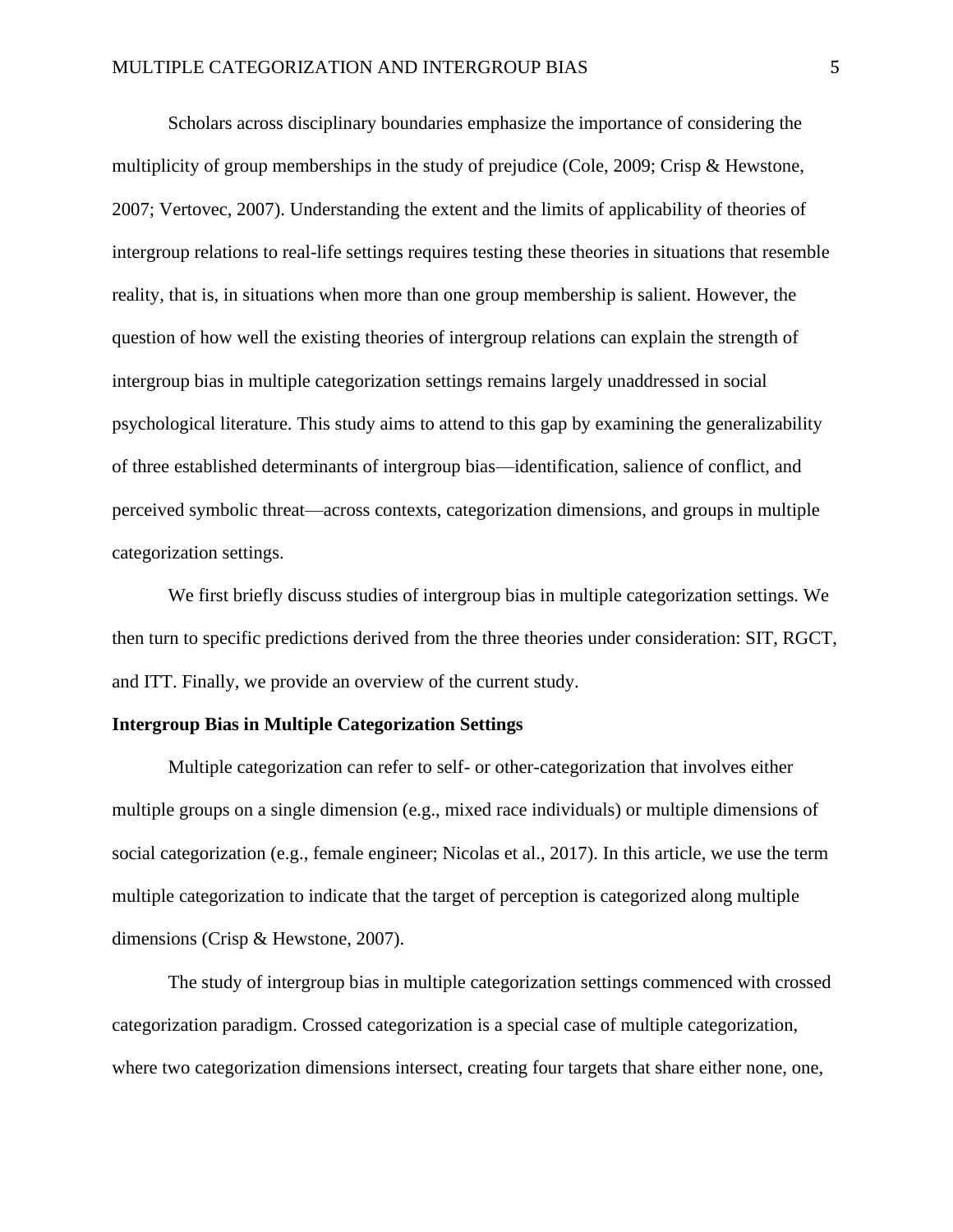or both group memberships with the perceiver (Deschamps & Doise, 1978; Doise, 1978). For example, a perceiver who is a female and an engineer would evaluate four targets: a female engineer (double ingroup), a male engineer (outgroup/ingroup), a female psychologist (ingroup/outgroup), and a male psychologist (a double outgroup). Multiple categorization paradigm we employ is an extension of the crossed categorization paradigm, where multiple dimensions of social categorization are crossed, creating targets with systematic variation in group memberships along multiple dimensions. To use an extension of the earlier example, participants would evaluate targets described as "A [young/elderly] [female/male] [engineer/psychologist] from [Germany/USA]".

There are two streams of research that employ crossed and multiple categorization designs. One focuses on information processing, investigating patterns of evaluation of multiply categorized targets (Hewstone et al., 1993; Urban & Miller, 1998). Another focuses on bias reduction, showing that increasing the number of categorization dimensions leads to reduction in intergroup bias (Crisp, Hewstone, & Rubin, 2001; Hall & Crisp, 2005; Prati et al., 2016). The current study does not aim to investigate either the evaluation patterns or the bias reduction potential of multiple categorization. Instead, we aim to study the generalizability of wellestablished predictors of intergroup bias and use multiple categorization scenarios as a tool to approximate real-life interactions.

Studies of intergroup bias in multiple categorization settings show that the strength of bias varies across categorization dimensions. The differential strength with which various categorization dimensions affect attitudes is attributed to category salience (Crisp & Hewstone, 2007). According to self-categorization theory (Turner et al., 1987), category salience is a product of the readiness of a perceiver to use a specific category (accessibility) and the fit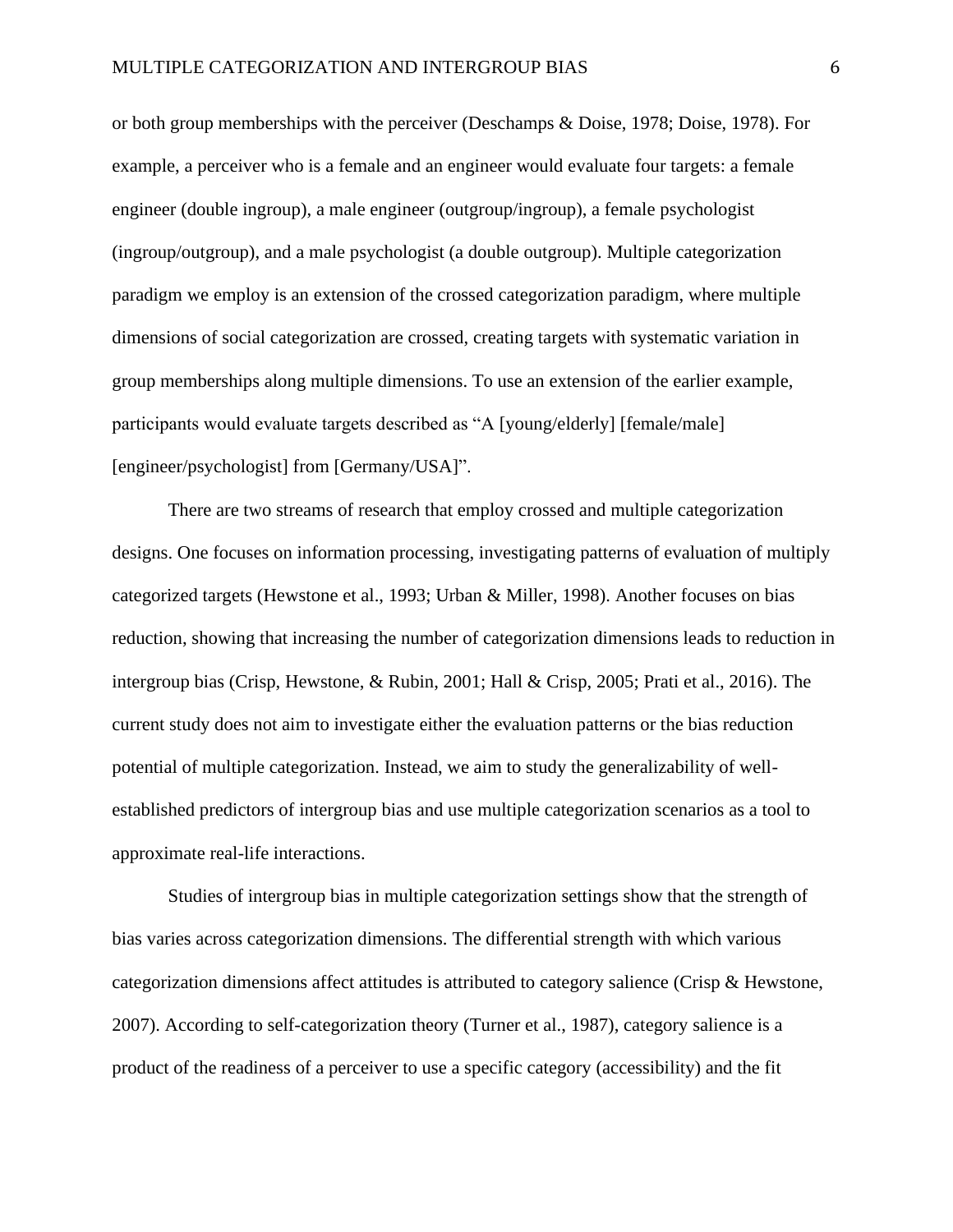between category representations and the stimulus. In multiple categorization scenarios the fit is usually a constant (categories are explicitly stated in the stimuli and the variation in the stimuli is controlled) unless there is contextual variation in category representations. Within a given context, with little to no variation in category representations, perceiver readiness, that is, a perceiver's expectations and motivations (Bruner, 1957), should be the main factor leading to differences in category salience.

Perceiver readiness is usually operationalized through category accessibility (Oakes, 1987), which can be either situational, resulting from the recent use of a category, or chronic, resulting from frequent use of a category (Higgins, 1989). If situational accessibility is controlled, as is the case in multiple categorization scenarios, category salience should be predominantly affected by chronic accessibility. A number of studies suggest that chronic accessibility of social categories is linked to prejudice levels: individuals who are prejudiced towards a specific group are likely to base their judgments on that particular group membership (e.g., Quanty et al., 1975; Stangor et al., 1992). Following this theorizing, we should expect individual differences that predict prejudice to also predict the strength of intergroup bias in multiple categorization scenarios.

#### **Identification**

SIT (Tajfel & Turner, 1979) posits that social groups to which we belong become part of our self-concept through identification. As we are motivated to see ourselves positively, we are also motivated to see these membership groups positively, which can be achieved through intergroup comparison. This is the basic cognitive process that, according to SIT, underlies ingroup favoritism (Tajfel & Turner, 1986). Whether identification does or does not lead to outgroup derogation depends on individual and contextual factors, such as legitimacy and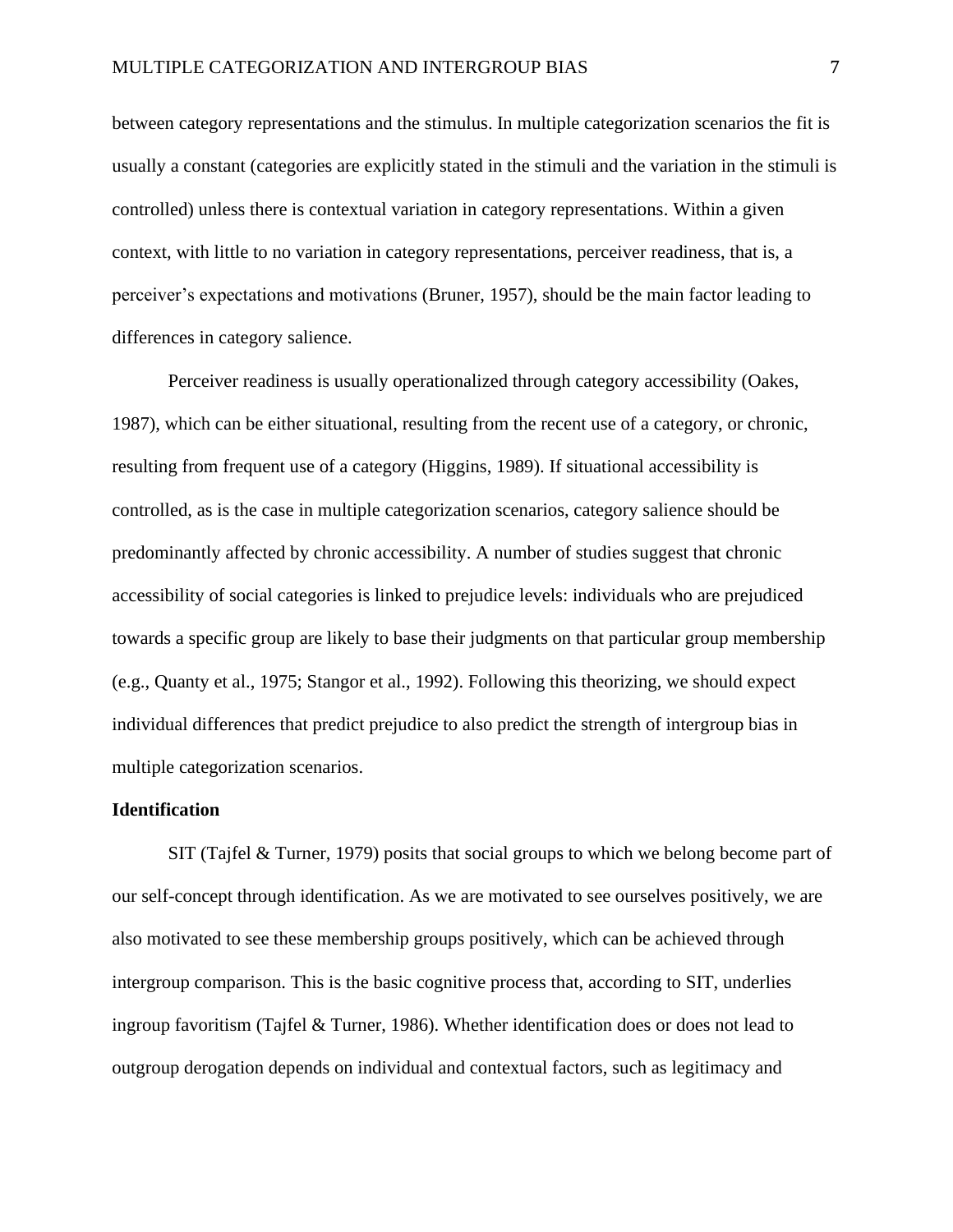stability of groups' status relations and permeability of group boundaries (Brewer, 1999; Brown, 2000; Ellemers, 1993; Mummendey & Otten, 1998). Much of intergroup bias, prejudice, and discrimination is motivated by preferential treatment of the ingroup rather than direct hostility towards outgroups (Brewer, 1999). Meta-analytical evidence supports the SIT prediction that bias results from identification with and the desire to benefit the ingroup (Balliet et al., 2014).

How does SIT theorizing apply to situations when information about others' multiple group memberships is available? Most of the evidence addressing this question comes from the crossed categorization literature. Studies using this paradigm show that the importance of a category affects evaluation patterns of the four targets (Urban & Miller, 1998). When a dimension is deemed important, it tends to dominate perception, leading to the category dominance pattern in which the second, less important dimension is either ignored or has a weaker effect on evaluations (Hewstone et al., 1993). The dual-route model of crossed categorization suggests that category importance moderates the effects of categorization dimensions through both cognitive and affective routes. Category importance increases category accessibility (Turner et al., 1987), which in turn makes it more readily available both for cognitive processing and affective evaluation (Crisp et al., 2003).

Most studies that looked into the role of category importance either used primes to make certain categories more salient (Crisp  $\&$  Hewstone, 2007), or estimated the importance of different categories post hoc (Urban & Miller, 1998). Often, the dominance of a category in target evaluations was treated as a proxy for its importance to the self. We argue that importance of a category to the self (a key component of identification; Ashmore et al., 2004; Leach et al., 2008) and its dominance in target evaluations (strength of bias) need to be differentiated. We hypothesize that the higher the importance of a categorization dimension to the self, the stronger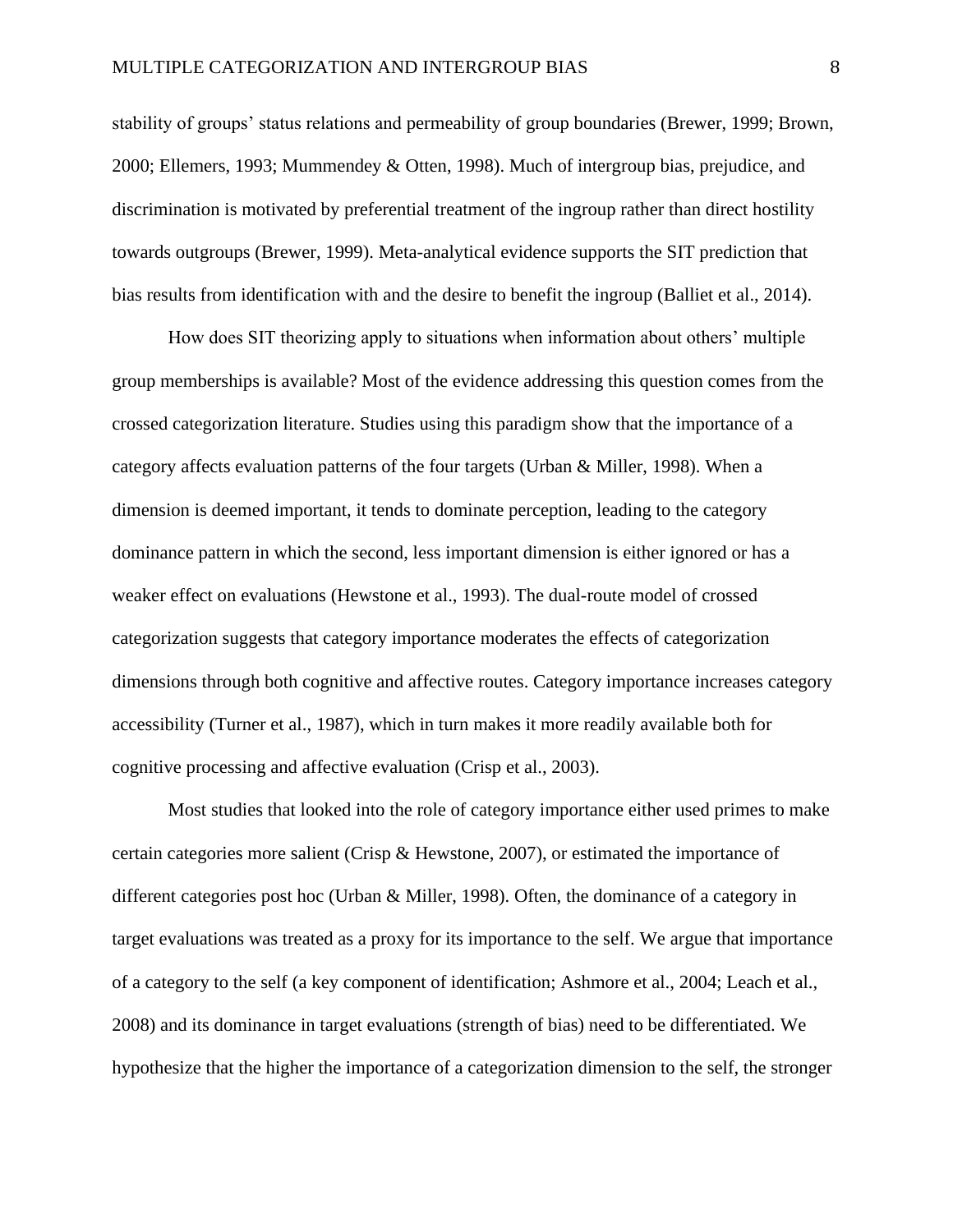is intergroup bias on that dimension (H1). Considering the universality of cognitive processes underlying identification (Turner et al., 1987), we expect this effect to be similar across contexts and dimensions of social categorization. As to generalizability across perceiver and target groups, there is mixed evidence suggesting that depending on circumstances, both high-status and low-status groups can show stronger identification with the ingroup (Branscombe et al., 1999; Roccas, 2003) and more intergroup bias (Bettencourt et al., 2001; Scheepers et al., 2006). There is no clear evidence to suggest that group status will moderate the relationship between identification and intergroup bias.

#### **Perceived conflict**

RGCT puts contextual and situational factors to the fore and explains prejudice through competition for resources. The key mechanism the theory proposes is negative interdependence of the groups: if a situation is viewed as a zero-sum game, this will lead to competition, conflict, and prejudice (Sherif et al., 1961). Studies in psychology, anthropology, and sociology demonstrate that competition for resources leads to greater intergroup hostility (e.g., Divale & Harris, 1976; Esses et al., 2005; Jackson, 1993). The theory was later incorporated into ITT (Stephan & Stephan, 2000) and studies within this paradigm suggest that realistic threat predicts prejudice over and above other types of threat (Riek et al., 2006).

The two frameworks, RGCT and ITT, rely on somewhat different operationalizations of intergroup conflict. In RGCT, conflict is usually operationalized through intergroup competition and manipulated experimentally (e.g., Holtz & Miller, 2001). In ITT, conflict is operationalized through perceived threat (e.g., Zárate et al., 2004). Although perceived threat is part of RGCT theorization, conflict itself is considered the primary cause of prejudice, with both perceived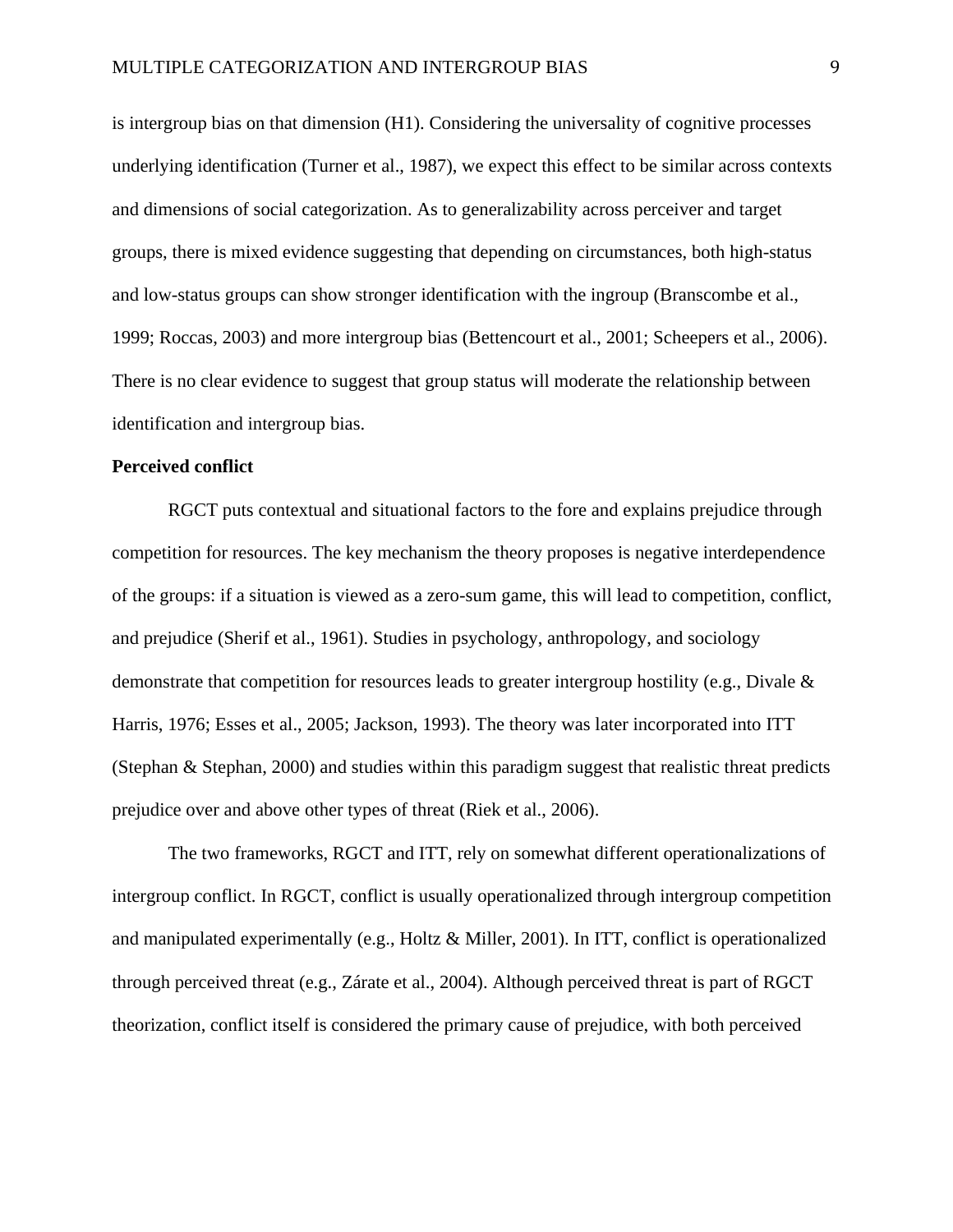threat and prejudice following from it (Campbell, 1965). As we aim to test the core prediction of RGCT, the variable of interest is the salience of intergroup conflict.

Only one study, to the best of our knowledge, tested the effect of intergroup conflict on attitudes towards multiply categorized targets. In a cross-sectional study, authors measured German students' political affiliation and attitudes towards Syrian immigrants before and after the Paris 2015 terrorist attacks (Jungkunz et al., 2019). The immigrants' religious affiliation (Christian vs. Muslim) and religiosity were manipulated. The study found that only immigrant's religious affiliation but not religiosity affected attitudes towards them. Attitudes towards Muslim immigrants became more negative among conservative students after the attacks. Based on evidence from the studies presented above, we hypothesize that the higher the perceived salience of intergroup conflict on a categorization dimension, the stronger is intergroup bias on that dimension (H2). Considering the importance of the history of intergroup relations in perceptions of conflict, we expect this effect to be more prone to contextual influences.

#### **Perceived Symbolic Threat**

Not only realistic but also less tangible, symbolic threats can lead to prejudice (Allport, 1954; Kinder & Sears, 1981). ITT expands the concept of symbolic racism to all intergroup relations and defines symbolic threat as a threat to an ingroup's "way of life", which arises from perceived incompatibility of the ingroup's and the outgroup's values, beliefs, and norms (Stephan & Stephan, 1996, 2000). Meta-analytical evidence suggests that the explanatory power of symbolic threat in predicting outgroup attitudes is as strong as that of realistic threat (Riek et al., 2006).

The potentially important role of perceived threat in multiple categorization has been discussed in earlier studies but without conclusive empirical evidence. Some studies find that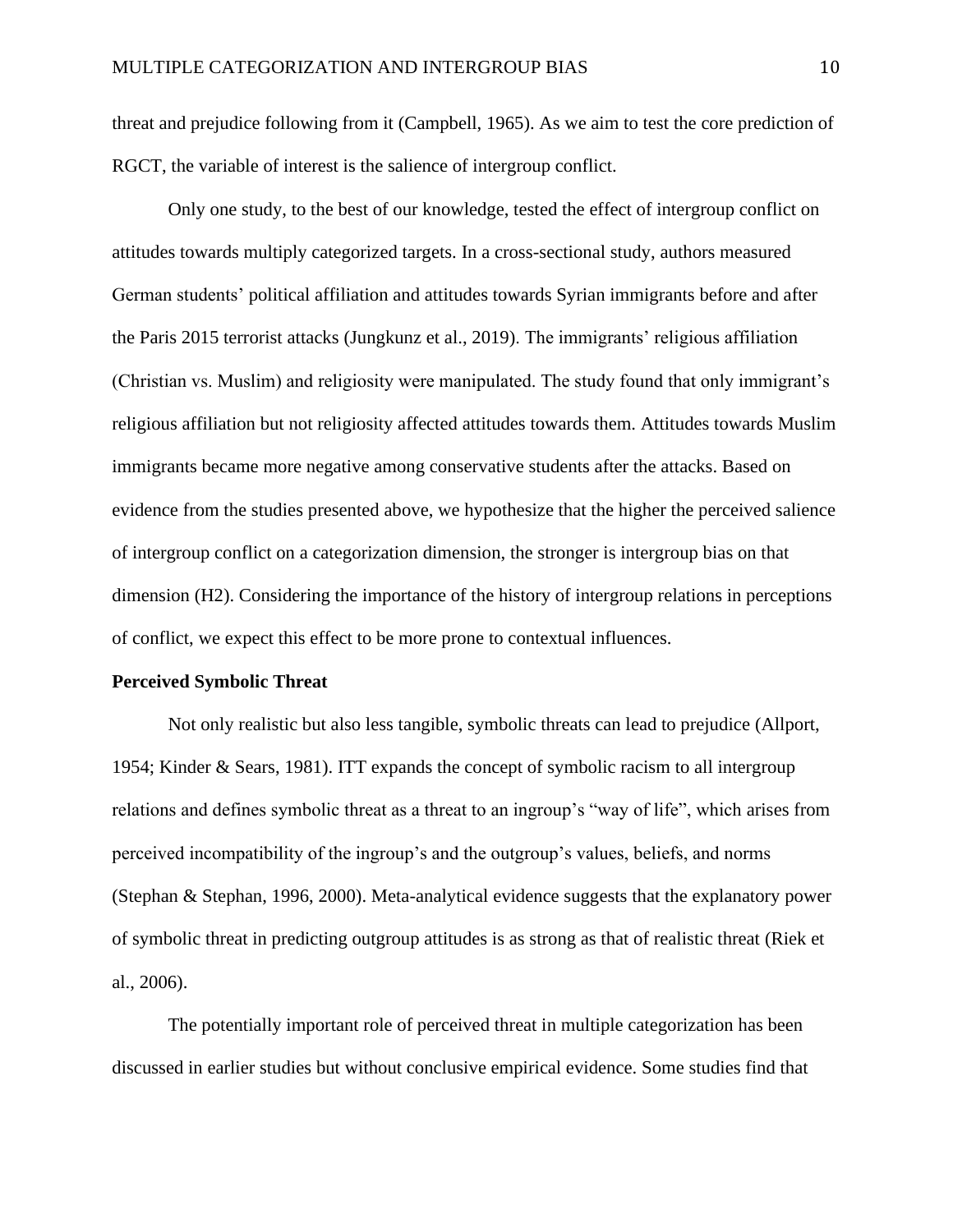when the outgroup on one dimension poses a threat to identity, the mixed targets are evaluated as negatively as the double outgroup (Hewstone et al., 1993). However, a meta-analysis of the effects of crossed categorization on intergroup bias did not find supporting evidence for this effect (Migdal et al., 1998). Importantly, the degree of identity threat in these studies was not measured or manipulated but evaluated post hoc by the researchers.

Several factorial survey experiments theorized about the role of economic and cultural threats in how different factors contribute to acceptance of immigrants, without explicitly measuring the level of perceived threat (Bansak et al., 2016; Diehl et al., 2018; Hainmueller & Hiscox, 2010; Hainmueller & Hopkins, 2015). All these studies find that cultural threat (operationalized through target's membership in ethnic or religious outgroup) leads to lower acceptance of immigrants, whereas the role of economic threats (operationalized through likelihood of labor market competition) is less clear. Most common finding regarding the role of economic threats is that individuals with both low and high socio-economic status prefer immigrants with high socio-economic status (Bansak et al., 2016; Hainmueller & Hiscox, 2010; Hainmueller & Hopkins, 2015), which contradicts the economic threat prediction.

Although none of the abovementioned studies explicitly measured perceived threat, they provide some initial evidence that symbolic threat might have larger predictive power in multiple categorization settings than realistic threat. We hypothesize that the higher perceived symbolic threat from an outgroup, the stronger the intergroup bias on that categorization dimension (H3). The effect of perceived threat on attitudes is stronger when the target group has low vs. high status (Riek et al., 2006; Stephan et al., 2002). This effect can be explained through the mechanism of loss aversion (Kahneman & Tversky, 1979): high-status groups are concerned with losing power, whereas low-status groups do not have much to lose (Stephan et al., 2002).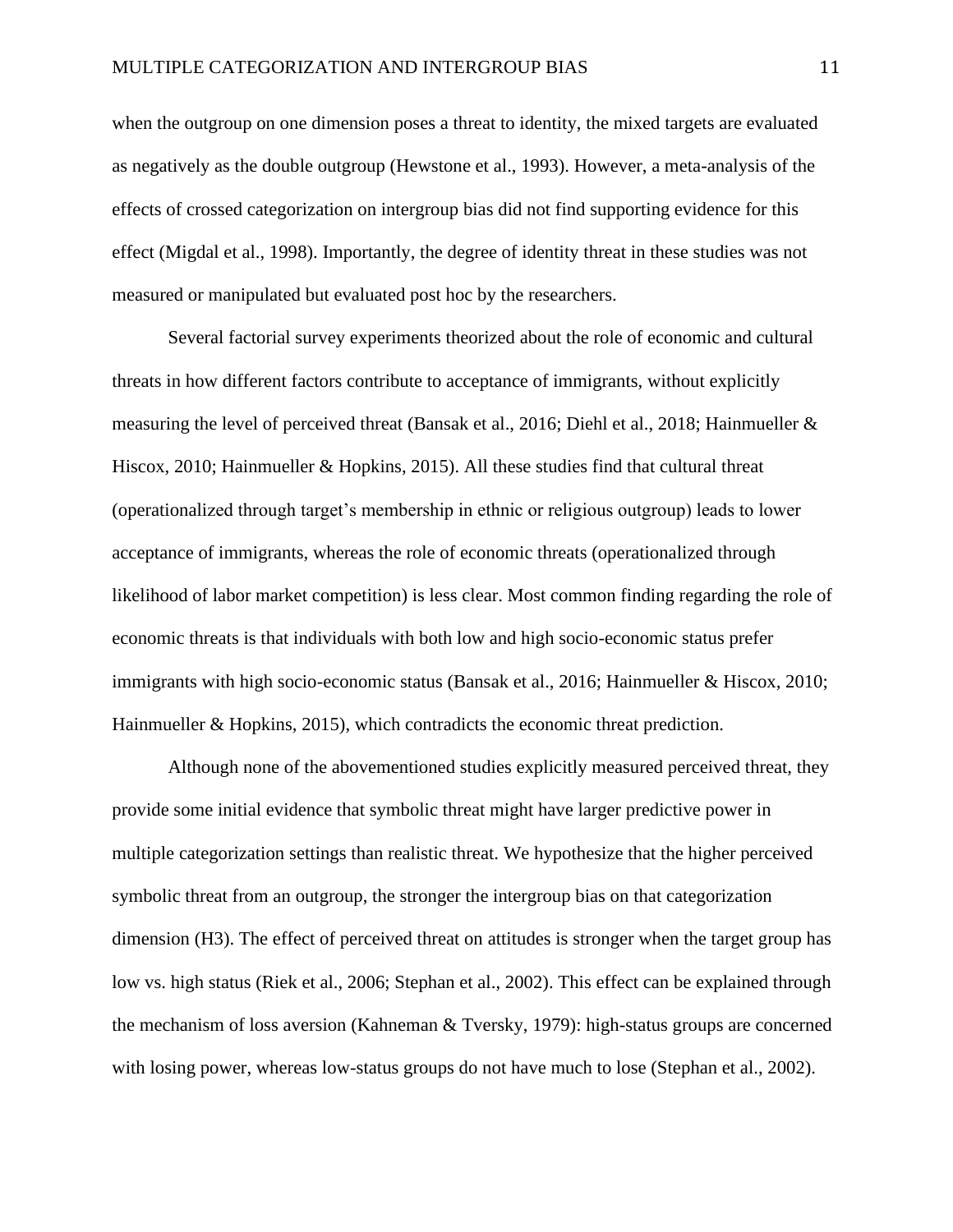We expect the effect of symbolic threat to be present across dimensions and contexts, but stronger for target groups with lower status.

#### **Current Study**

The motivation behind this study is to examine the generalizability of three major theories of intergroup relations by investigating their predictive power in a realistic setting, using multiple dimensions of social categorization. We further aim to address some key limitations of multiple categorization research with regard to ecological validity, which include (a) the frequent use of artificial groups in laboratory settings (Ensari & Miller, 2001), (b) use of only two categorization dimensions (Nicolas et al., 2017), and (c) homogeneity of samples and regional bias.

To address these limitations, we employ a cross-cultural sequential mixed-methods design. First, we select four countries representing contrast cases for country-level inequality and acceptance of cultural diversity: Australia, Armenia, Brazil, and India.<sup>1</sup> This cross-cultural design allows testing the generalizability of the theories across markedly different contexts and addresses the regional bias of earlier studies (Boehnke et al., 2011). Second, we conduct interviews with local experts on intergroup relations in each country to select dimensions that are relevant for the context (similar to the procedure used in stereotype content research, Fiske et al., 2002). The results of the expert interviews are then used in a factorial survey experiment where all the selected dimensions are manipulated. Factorial survey designs combine the benefits of experimental and field studies, allowing the manipulation of multiple independent variables and implementation in a survey format (Jasso, 2006). Factorial surveys are also less prone to social

<sup>1</sup> We used this contrast cases approach to test predictions about country-level determinants of intergroup bias. The results of country-level analysis are out of the scope of the current paper and are presented elsewhere (Grigoryan et al., 2020).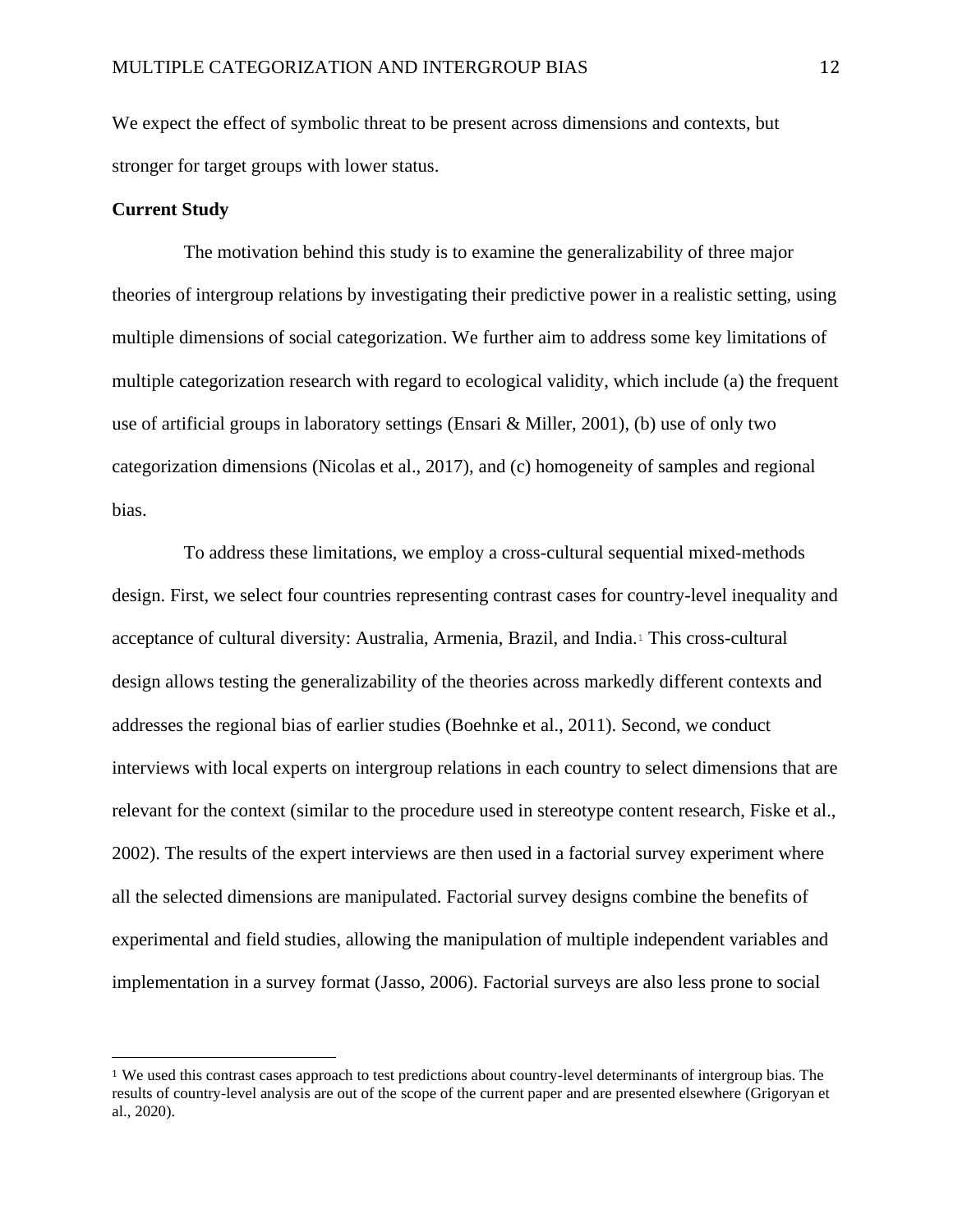desirability effects compared to other self-report measures (Armacost et al., 1991; Auspurg et al., 2014) and have been successfully used to study attitudes towards immigrants and asylum seekers (Bansak et al., 2016; Diehl et al., 2018; Hainmueller & Hopkins, 2015; Jungkunz et al., 2019), residential segregation (Diehl et al., 2013; Schlueter et al., 2018), and ethnic prejudice (Havekes et al., 2013). Finally, we address the issue of sample heterogeneity by recruiting participants from all social groups that are included in the study. The sample includes both majority and minority group members on each categorization dimension studied.

All study materials, including the questionnaires, data, syntax, and the pretest report can be found on the Open Science Framework platform: [https://osf.io/4crnq/.](https://osf.io/4crnq/)

#### **Selection of Categorization Dimensions**

#### **Method**

#### *Participants*

Ten or eleven experts on intergroup relations in each country participated in an online survey ( $N_{total} = 41$ ; 20 female). We pre-selected and invited the experts based on their research and regional expertise. Disciplinary backgrounds included social psychology, sociology, political science, history, and social sciences (interdisciplinary).

#### *Design and Procedure*

The experts in each country responded to a semi-structured online questionnaire. The instruction read: "Please go through the list of different possible dimensions for categorizing people into groups and rank these dimensions in terms of how relevant or important they are in [Country] for people's perceptions of each other." The list of dimensions was based on group memberships that frequently appear in studies of intergroup relations: gender, age, occupation, education, income, political views, place of residence (within country), citizenship, migration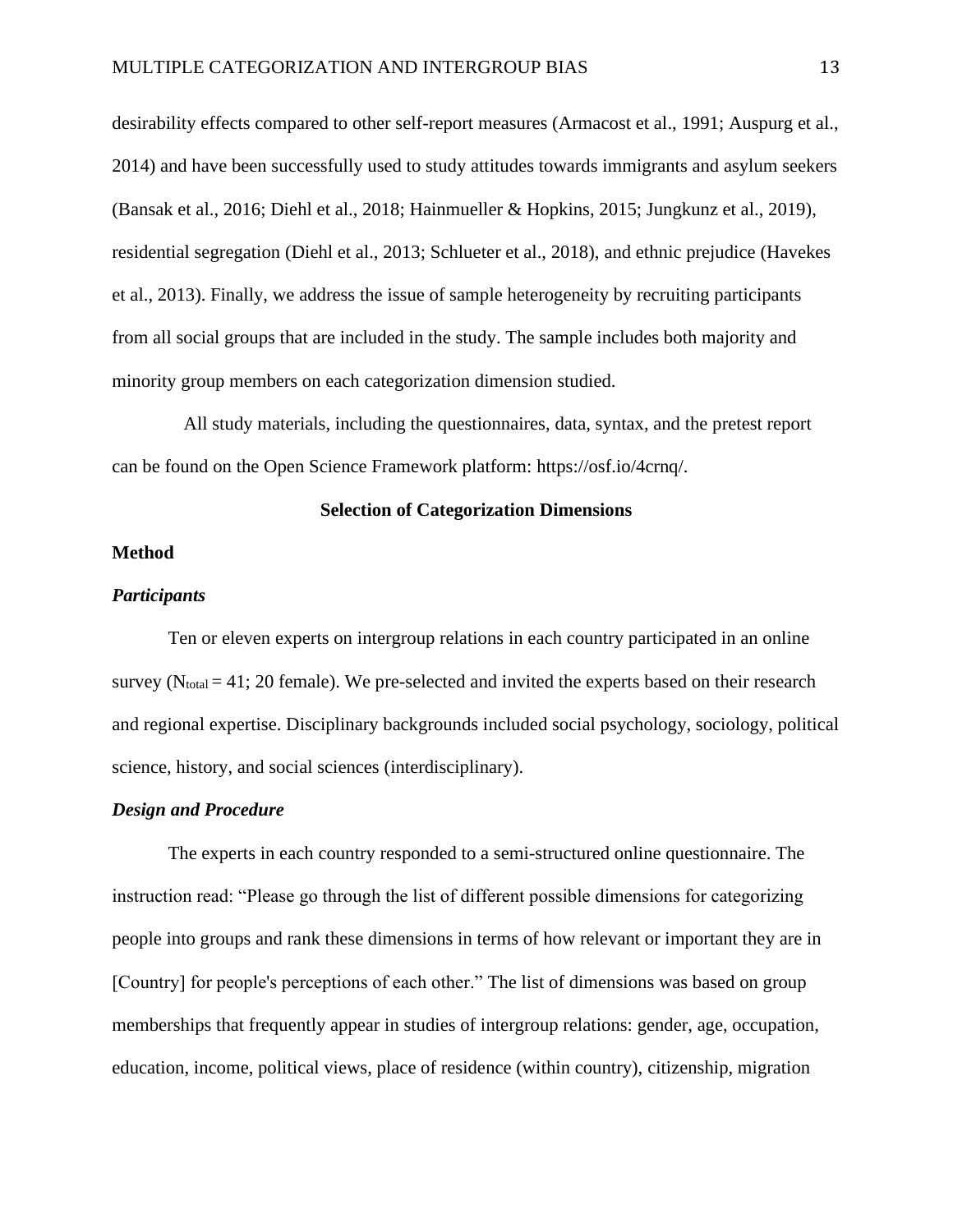status, religion, race, ethnocultural background, mother tongue, proficiency in [country's official] language, ability/disability, and sexual orientation. Then, experts were asked: "Are there any other important ways of categorizing people in [Country] that were not listed above? Please list all the categorization dimensions that were not mentioned before."

#### **Results**

The intra-class correlation (ICC) for inter-rater reliability varied between .66 and .87 across countries. To determine which dimensions should be included in the main study, we ran repeated measures ANOVA with simple contrasts in each country, comparing the rank of the first (most important) dimension with each of the following dimensions (see Tables S1.1 to S1.4 in the Online Supplement). We dropped dimensions that ranked significantly lower than the first dimension, starting from the lowest ranking dimension. For the open-ended question, the dimension was considered for inclusion if at least 30% of the experts mentioned it. This was the case only with caste in India, which was mentioned by eight out of ten experts.

We then integrated the results of within-country analyses. Gender, occupation, income, and ethnocultural background were found to be important in all four countries; age and education in three countries; race, religion, and place of residence in two countries. All these dimensions were included in the main study in all four countries. We combined the dimensions of ethnocultural background and race, as both refer to socially constructed cultural groups based on origin. Additionally, there were categorization dimensions that were identified as important only in one of the countries. English language proficiency was important only in Australia, sexual orientation in Armenia, political views in Brazil, and caste in India. These dimensions were incorporated into the vignette setup as country-specific dimensions (see below). A crossvalidation of the expert interview results with earlier studies where salient social groups were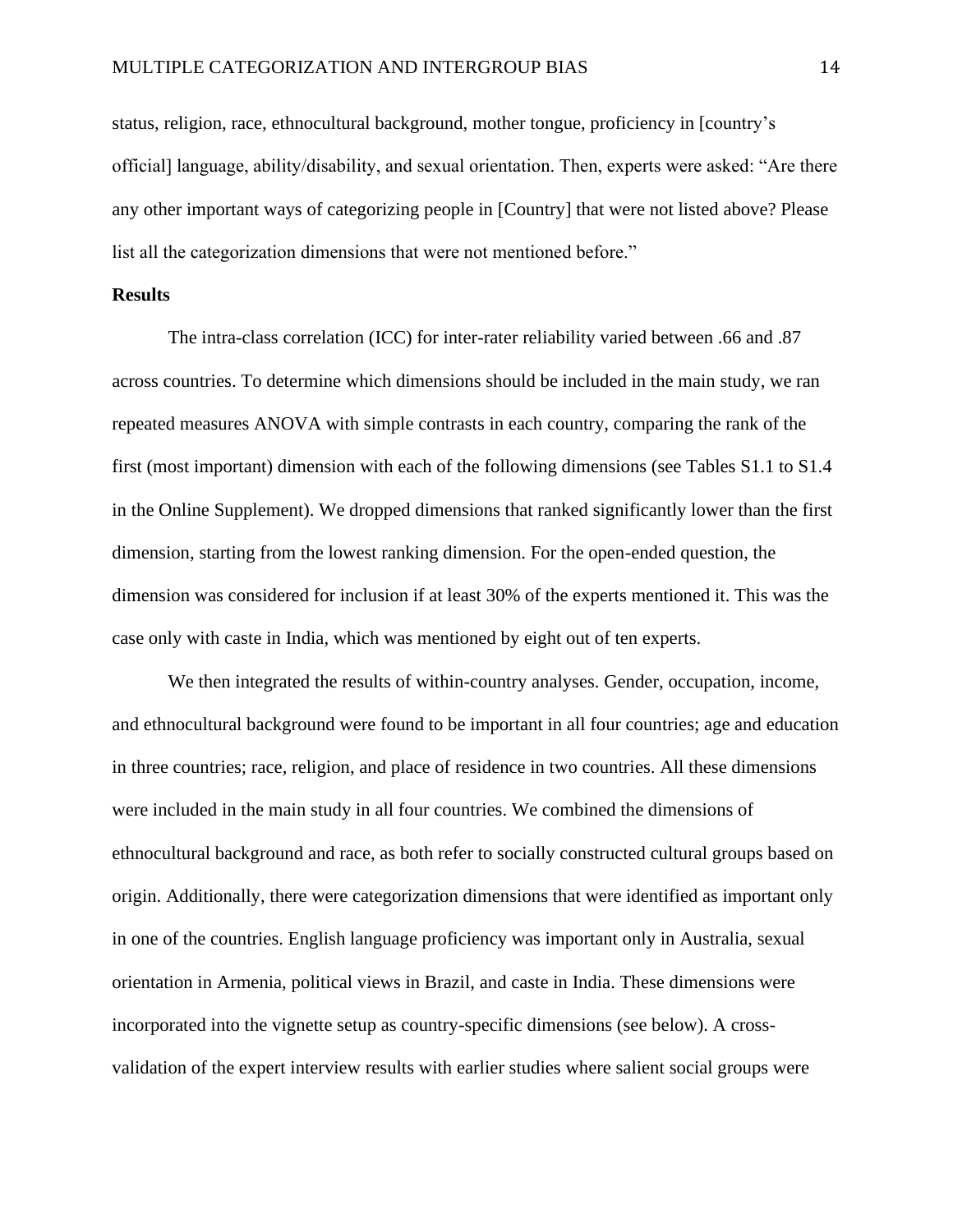elicited from general population in an open-response format (Fiske, 2020; Grigoryan et al., 2020) suggests that the two methodologies result in nearly identical lists of categorization dimensions.

#### **Main Study**

#### **Method**

#### *Design*

To maximize the power of a factorial design, the dimensions should be represented by the same number of levels, ideally 2 to 3 levels per dimension (Auspurg & Hinz, 2015). We used three levels to represent each dimension, except for gender in all countries and sexual orientation in Armenia, which were represented by two levels. We aimed for functional equivalence (Fontaine, 2005; van de Vijver & Leung, 1997) of selected groups rather than an exact match between countries (e.g., religious groups differed across countries, but always represented the majority and the largest minority religion in the country, plus a category of *not religious*). To select the groups to represent the dimensions that were closely linked to the country context (e.g., ethnic or religious groups), we conducted two to four informal interviews with residents of each country. For ethnicity and religion, we included the majority ethnic group in each country and two minority groups with relatively high and low status. For the dimensions of education, occupation, and income, the groups were selected to represent conceptual categories *low, average*, and *high*, but the specific labels were selected to be relevant to the local context. We excluded combinations of group memberships that were perceived as highly implausible by the interviewees (for example, having a professional job and low level of education in Brazil and India), as the inclusion of unrealistic vignettes can compromise data validity (Auspurg & Hinz, 2015). Table 1 summarizes the categorization dimensions and categories included in the vignette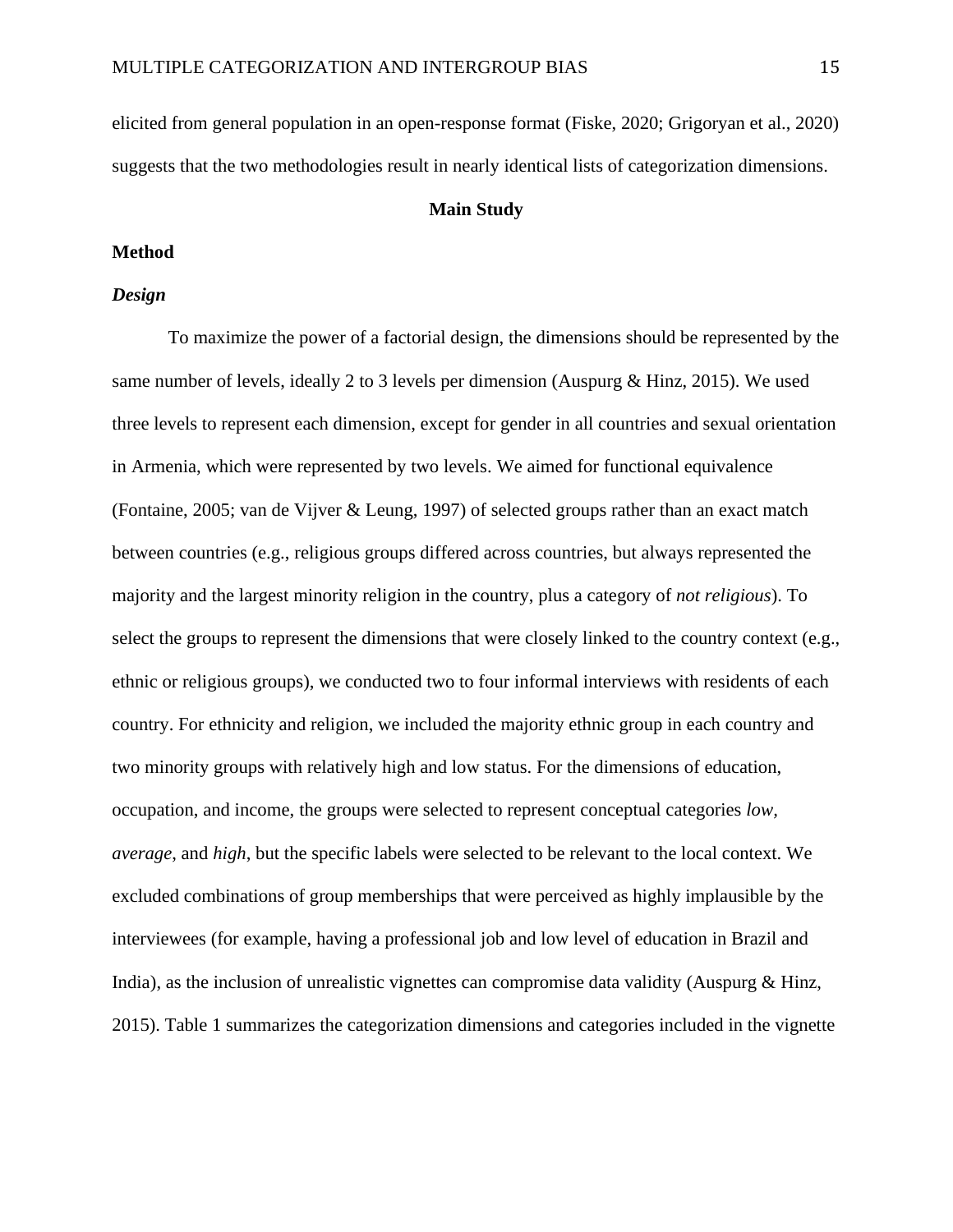setup in each country. We provide a more detailed account of dimension and category selection in each country in the Online Supplement.

With nine dimensions and two to three levels per dimension, there were 13122 vignettes in the vignette universe per country (all possible combinations of all group memberships: 3x3x2x3x3x3x3x3x3). To sample a set of vignettes that would be representative of the vignette universe and allow orthogonality of vignette dimensions and balanced representation of all levels, we employed a D-efficient fractionalized design with orthogonal main effects<sup>2</sup> (Dülmer, 2007). D-efficiency coefficients of 90 and higher provide sufficient power to estimate the causal effects of vignette dimensions on the dependent variable (Auspurg & Hinz, 2015). We used SAS Enterprise software to sample the vignettes (SAS Institute Inc., Cary, 2011). We sampled thirty vignettes in each country and split the sampled vignettes into three sets of ten vignettes. Methodological studies on factorial survey designs suggest that evaluating more than ten vignettes in a single questionnaire can cause participant fatigue and result in poor data quality (Auspurg & Hinz, 2015). The distribution of factor levels by vignette sets can be found in Table S3 of the online supplement. The D-efficiency coefficients varied between 92.55 and 98.02, indicating sufficient power of the design in all countries.

#### *Participants*

Aiming to overcome the underrepresentation of minority groups in studies of intergroup relations (Hindriks et al., 2014), we used non-probabilistic quota sampling to represent all the social categories that were included in the vignettes. Two criteria were used to determine the sample size at the country and the group level. For the country level, we followed

<sup>&</sup>lt;sup>2</sup> The orthogonal main effects design ensures that the main effects can be estimated independent of each other by confounding higher-order interactions. Therefore, this design does not allow testing interaction effects between vignette dimensions (Atzmüller & Steiner, 2010; Dülmer, 2016).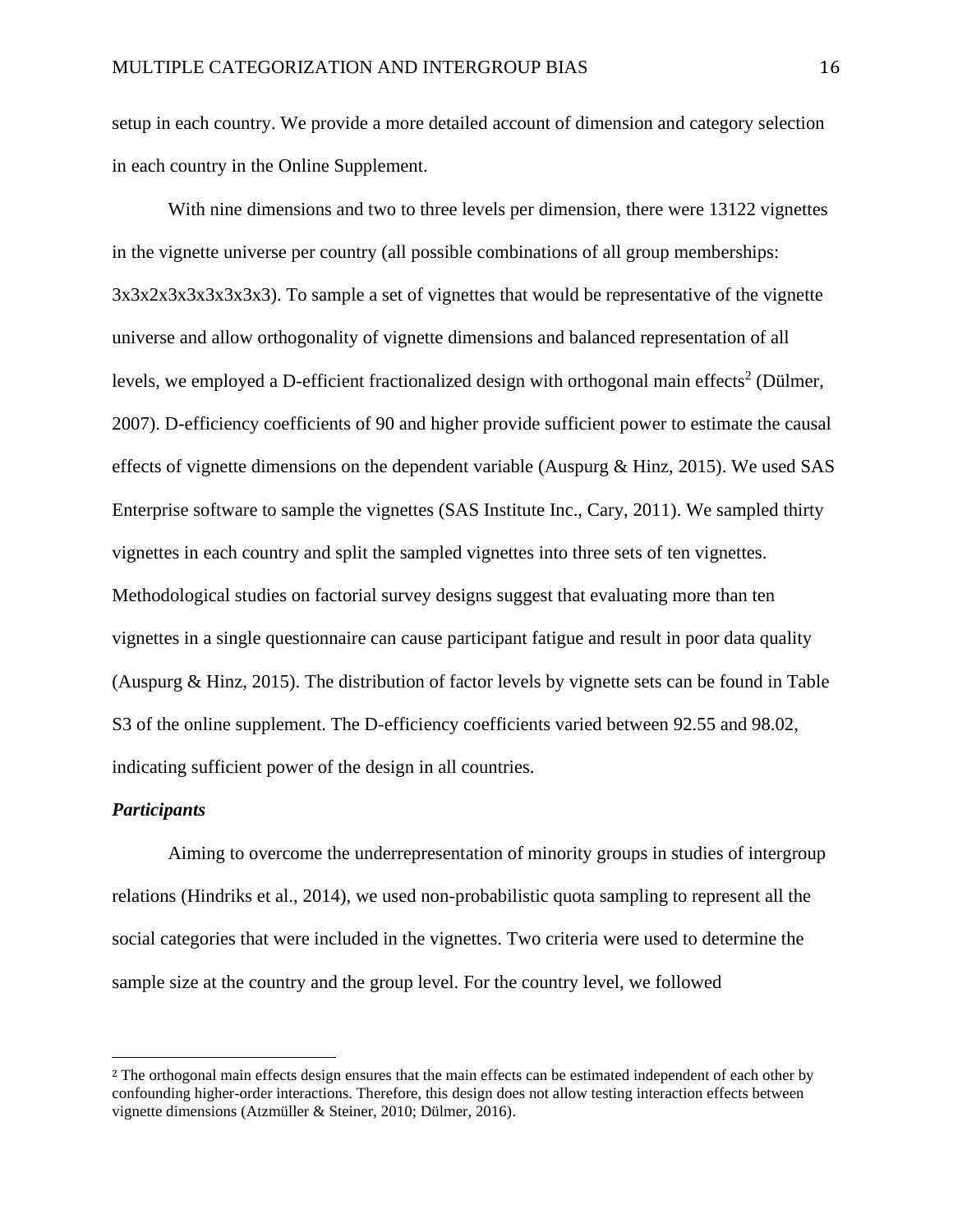recommendations by Maas and Hox (2005) and aimed at 100 participants per vignette set optimal sample size for the second level units in multilevel models. Hence, to achieve sufficient power for the three sets of vignettes, the desired sample size was 300 participants per country (100 respondents x 3 vignette sets). For the group level, we followed Auspurg and Hinz's (2015) recommendation to aim for at least 5 participants per questionnaire version; thus, the desired sample size was at least 15 participants per group.

Participants in Australia, Brazil, and India were recruited from a research panel of a survey company Lightspeed that specializes in digital data collection. The company does not offer panels in Armenia. Data collection in Armenia was conducted by the Turpanjian Center for Policy Analysis at the American University of Armenia. Where online access to participants was not possible (hard-to-reach minority groups in Armenia and India), the survey was administered as a computer-assisted personal interview by local research assistants. Overall, we sampled 103 groups in four countries; the desired sample size was reached for 100 groups. The total sample size was  $N = 1281$  ( $N_{AU} = 359$ ,  $N_{AR} = 311$ ,  $N_{BR} = 282$ ,  $N_{IN} = 329$ ). As each participant evaluated ten vignettes, this amounted to  $n = 12810$  observations. Even the smallest subsample ( $n = 7$ ) still provides sufficient data for the analysis with *n* = 70 of observations. Table 1 combines the summary of dimensions and categories used in the vignettes and the number of participants from each group in the sample.

#### **Table 1**

*Groups Represented in the Vignettes and in the Sample* 

| Dimension                    | Group 1    |              | Group 2     | N            | Group 3    | N            |
|------------------------------|------------|--------------|-------------|--------------|------------|--------------|
|                              |            | participants |             | participants |            | participants |
| Australia, $N_{total} = 359$ |            |              |             |              |            |              |
| Age                          | Young      | 59           | Middle-aged | 216          | Elderly    | 84           |
| Ethnicity                    | European   | 267          | Asian       | 35           | Aboriginal | 46           |
|                              | Australian |              | Australian  |              | Australian |              |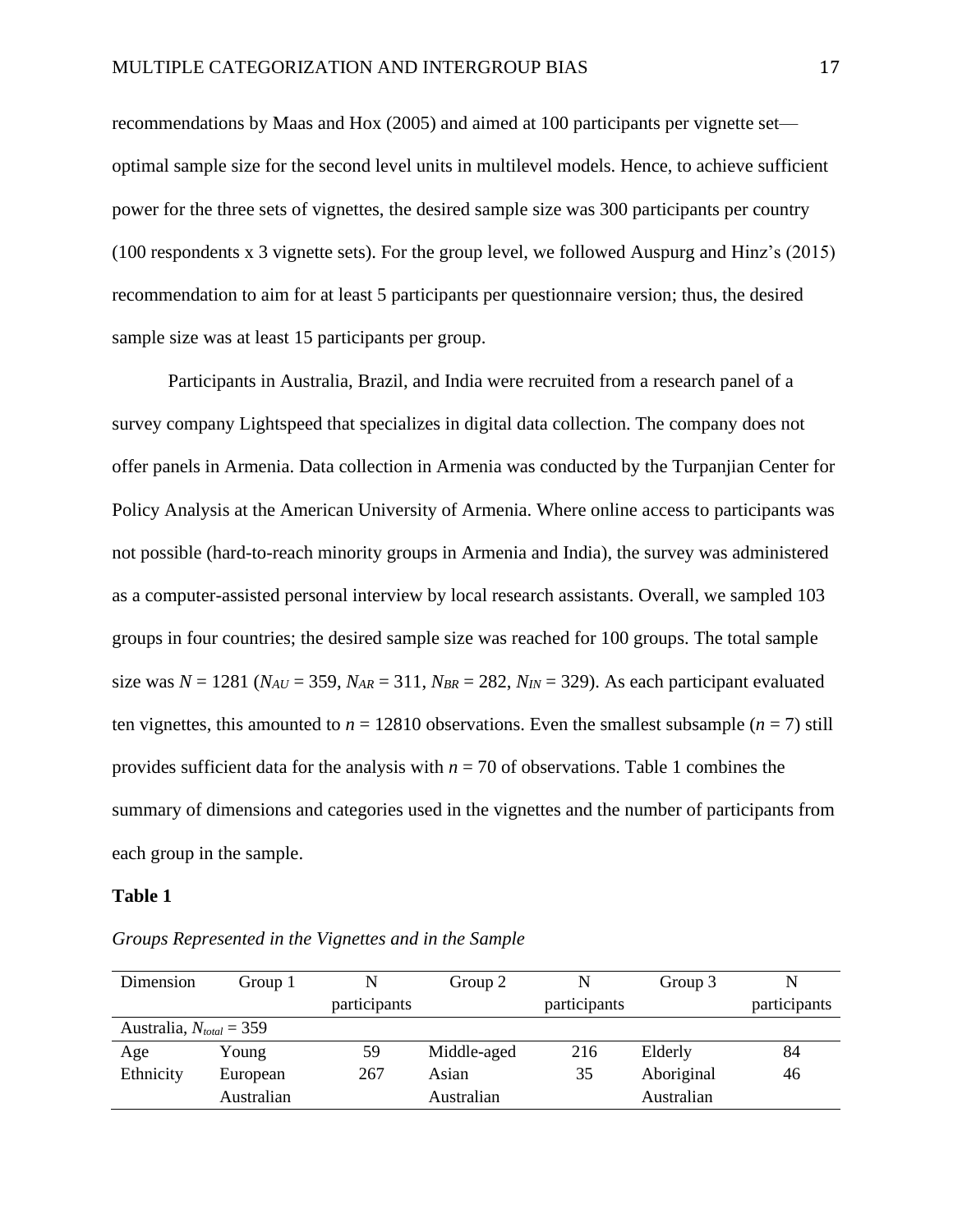| Gender                     | Female       | 189 | Male          | 168 |               |     |
|----------------------------|--------------|-----|---------------|-----|---------------|-----|
| Place                      | Capital city | 212 | Regional      | 109 | Country       | 38  |
|                            |              |     | town          |     | Australia     |     |
| Religion                   | Christian    | 171 | Muslim        | 19  | Not religious | 166 |
| English                    | Is a native  | 292 | Is fluent in  | 59  | Has           | 8   |
| language                   | Australian   |     | English, but  |     | difficulty    |     |
| proficiency                | English      |     | doesn't sound |     | speaking      |     |
|                            | speaker      |     | Australian    |     | English       |     |
| Education                  | Has a        | 119 | Completed     | 171 | Completed     | 69  |
|                            | university   |     | vocational    |     | high school   |     |
|                            | degree       |     | training      |     | to year 10    |     |
| Occupation                 | Has a        | 187 | Tradesperson  | 163 | Unemployed    | 9   |
|                            | professional |     |               |     |               |     |
|                            | job          |     |               |     |               |     |
| Income                     | Better off   | 54  | On a par with | 188 | Worse off     | 117 |
|                            | than the     |     | the average   |     | than the      |     |
|                            | average      |     | Australian    |     | average       |     |
|                            | Australian   |     |               |     | Australian    |     |
| Armenia, $N_{total} = 311$ |              |     |               |     |               |     |
| Age                        | Young        | 225 | Middle-aged   | 59  | Elderly       | 27  |
| Ethnicity                  | Armenian     | 273 | Russian       | 21  | Yazidi        | 17  |
| Gender                     | Female       | 200 | Male          | 109 |               |     |
| Place                      | Yerevan      | 167 | Regional      | 96  | Village       | 48  |
|                            |              |     | town          |     |               |     |
| Religion                   | Christian    | 236 | Yazidi        | 17  | Not religious | 54  |
| Sexual                     | Heterosexual | 289 | Homosexual    | 22  |               |     |
| orientation                |              |     |               |     |               |     |
| Education                  | Has a        | 234 | Attended      | 36  | Completed     | 41  |
|                            | university   |     | college       |     | high school   |     |
|                            | degree       |     |               |     |               |     |
| Occupation                 | Skilled      | 215 | Low-skilled   | 42  | Unemployed    | 54  |
|                            | professional |     | worker        |     |               |     |
| Income                     | Is wealthy   | 67  | Has an        | 142 | Is poor       | 102 |
|                            |              |     | average       |     |               |     |
|                            |              |     | income        |     |               |     |
| Brazil, $N_{total} = 282$  |              |     |               |     |               |     |
| Age                        | Young        | 122 | Middle-aged   | 133 | Elderly       | 27  |
| Ethnicity                  | White        | 166 | Mixed race    | 91  | <b>Black</b>  | 25  |
| Gender                     | Female       | 141 | Male          | 140 |               |     |
| Place                      | Capital city | 135 | Regional      | 130 | Village       | 17  |
|                            |              |     | town          |     |               |     |
| Religion                   | Catholic     | 122 | Evangelical   | 101 | Not religious | 59  |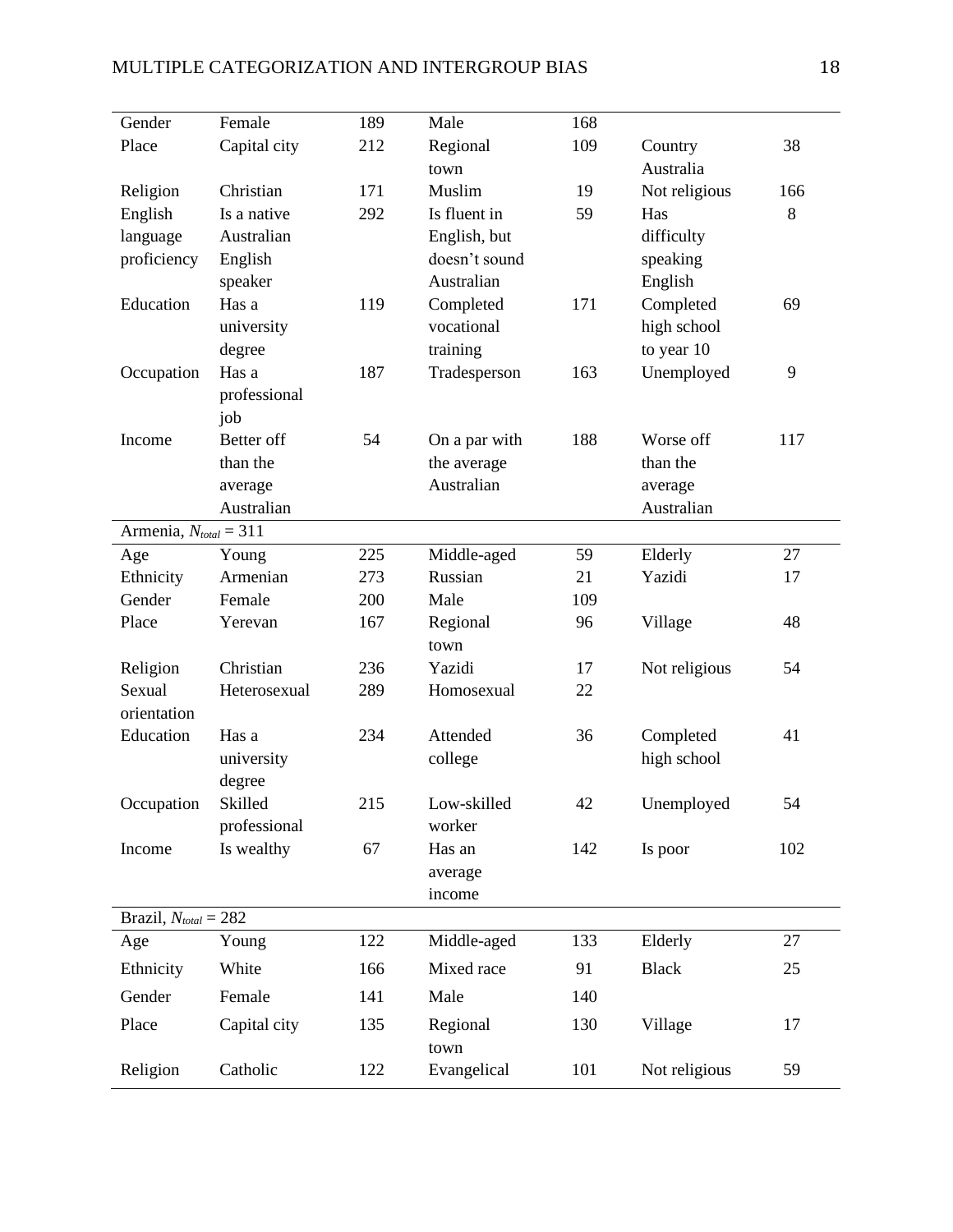| Political                | Apolitical   | 151 | Supports the    | 84  | Supports the  | 47             |
|--------------------------|--------------|-----|-----------------|-----|---------------|----------------|
| views                    |              |     | right           |     | left          |                |
| Education                | Has a        | 168 | Completed       | 76  | Completed     | 38             |
|                          | university   |     | high school     |     | primary       |                |
|                          | degree       |     |                 |     | school        |                |
| Occupation               | Skilled      | 214 | Low-skilled     | 61  | Unemployed    | $\overline{7}$ |
|                          | professional |     | worker          |     |               |                |
| Income                   | Rich         | 60  | Has an          | 170 | Poor          | 52             |
|                          |              |     | average         |     |               |                |
|                          |              |     | income          |     |               |                |
| India, $N_{total} = 329$ |              |     |                 |     |               |                |
| Age                      | Young        | 161 | Middle-aged     | 146 | Elderly       | 22             |
| Ethnicity                | Bihari       | 69  | Bengali         | 108 | Tamil         | 140            |
| Gender                   | Female       | 127 | Male            | 201 |               |                |
| Place                    | Capital city | 181 | Regional        | 109 | Village       | 39             |
|                          |              |     | town            |     |               |                |
| Religion                 | Hindu        | 283 | Muslim          | 27  | Not religious | 19             |
| Caste                    | Forward      | 175 | Other           | 107 | Scheduled     | 47             |
|                          | Caste        |     | <b>Backward</b> |     | caste/tribe   |                |
|                          |              |     | Class (OBC)     |     |               |                |
| Education                | Has a        | 281 | Studied up to   | 33  | Studied up to | 15             |
|                          | university   |     | high school     |     | primary       |                |
|                          | degree       |     |                 |     | school        |                |
| Occupation               | Professional | 258 | Laborer         | 49  | Unemployed    | 22             |
| Income                   | Rich         | 46  | Has an          | 256 | Poor          | 27             |
|                          |              |     | average         |     |               |                |
|                          |              |     | income          |     |               |                |

Note. Group labels presented in the table are the labels used in the vignettes. Participants' membership in a group was determined based on their self-reported demographic background (see Procedure and Measures for details).

## *Procedure and Measures*

The survey was set up on the online survey platform Unipark. The study description informed the participants that the study is about "social groups in [Country]" and "We are interested in how people associate with these groups and how these groups are perceived in [Country] society". All participants received an informed consent form at the beginning of the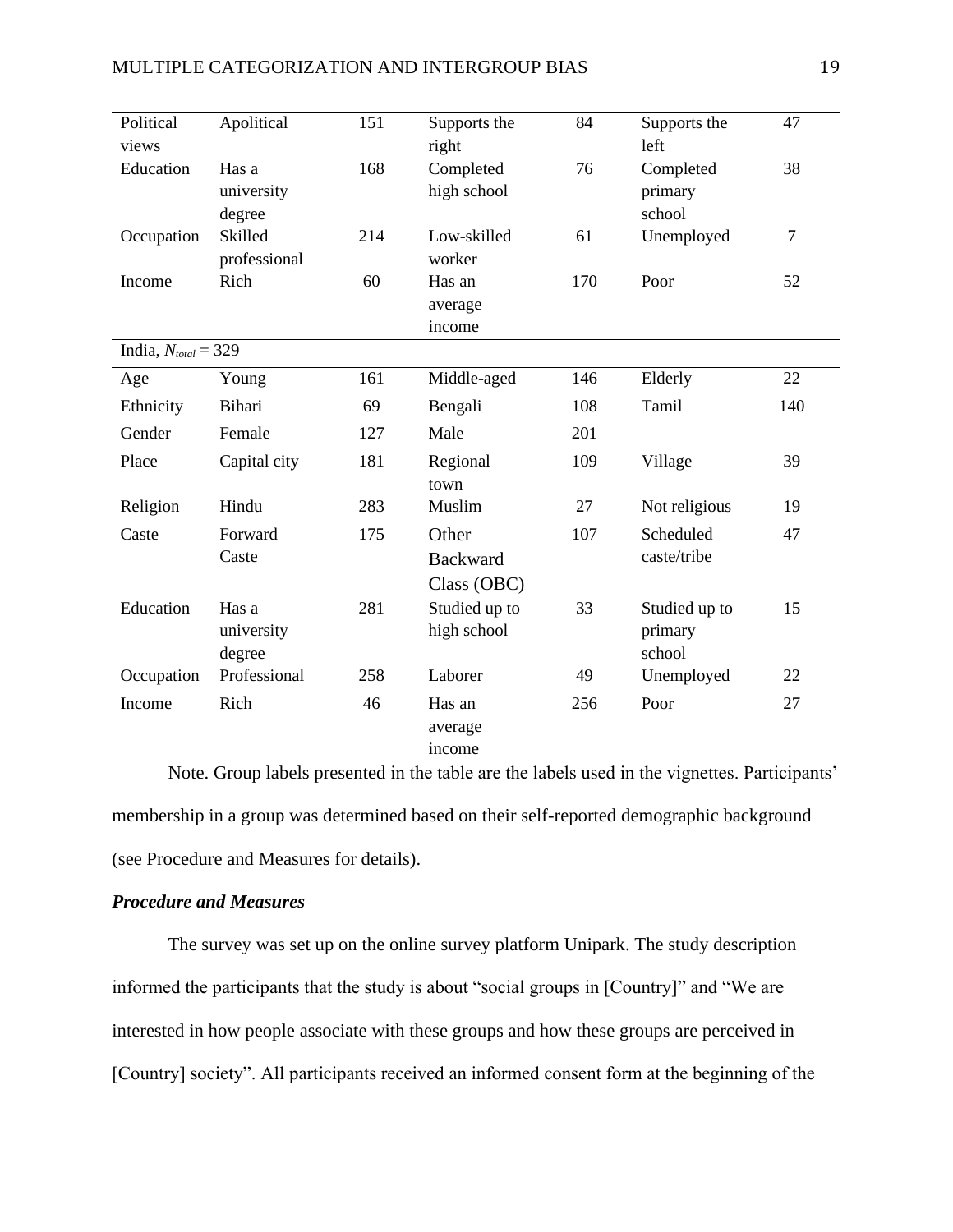questionnaire and agreed to participate. Participants were presented with one of the three sets of vignettes, chosen at random. Except for variation in the vignette sets, the questionnaires were identical. We used both the translation/back-translation technique and committee approach to translate the questionnaires (Harkness et al., 2003; van de Vijver & Hambleton, 1996). To ensure the quality of the questionnaire, we conducted a pilot study with 30 to 34 participants in each country (*Ntotal* = 189). The questionnaire was administered in English in Australia, in Armenian and Russian (for the Russian minority) in Armenia, and in Portuguese in Brazil. In India, participants could choose between Hindi and English versions of the questionnaire. The average completion time for the questionnaire was 14 minutes.

**Vignettes.** The questionnaire started with the vignette evaluation task. The instruction read, "Below you will read descriptions of 10 different people living in [Country]. Please evaluate each person using the scales after each description. You need to choose a number on a scale from 1 (*not at all*) to 6 (*very much*) that best describes your attitude towards a person. There are no right or wrong answers, we are interested in your opinion." Then, ten vignettes were presented in a randomized order. The order of presentation of the vignette dimensions within each vignette was kept constant. Examples of vignettes: "A young Bihari woman. She lives in a village. She is Muslim. She belongs to a Scheduled Caste. She studied up to high school and works as a laborer. She has an average income." (India); "An elderly Asian Australian man. He lives in a regional town. He is not religious. He is a native Australian English speaker. He completed vocational training and works as a tradesperson. Financially, he is worse off than the average Australian." (Australia). Three questions were used to measure the attitude towards the vignette person: "I like this person", "I respect this person", and "I want to engage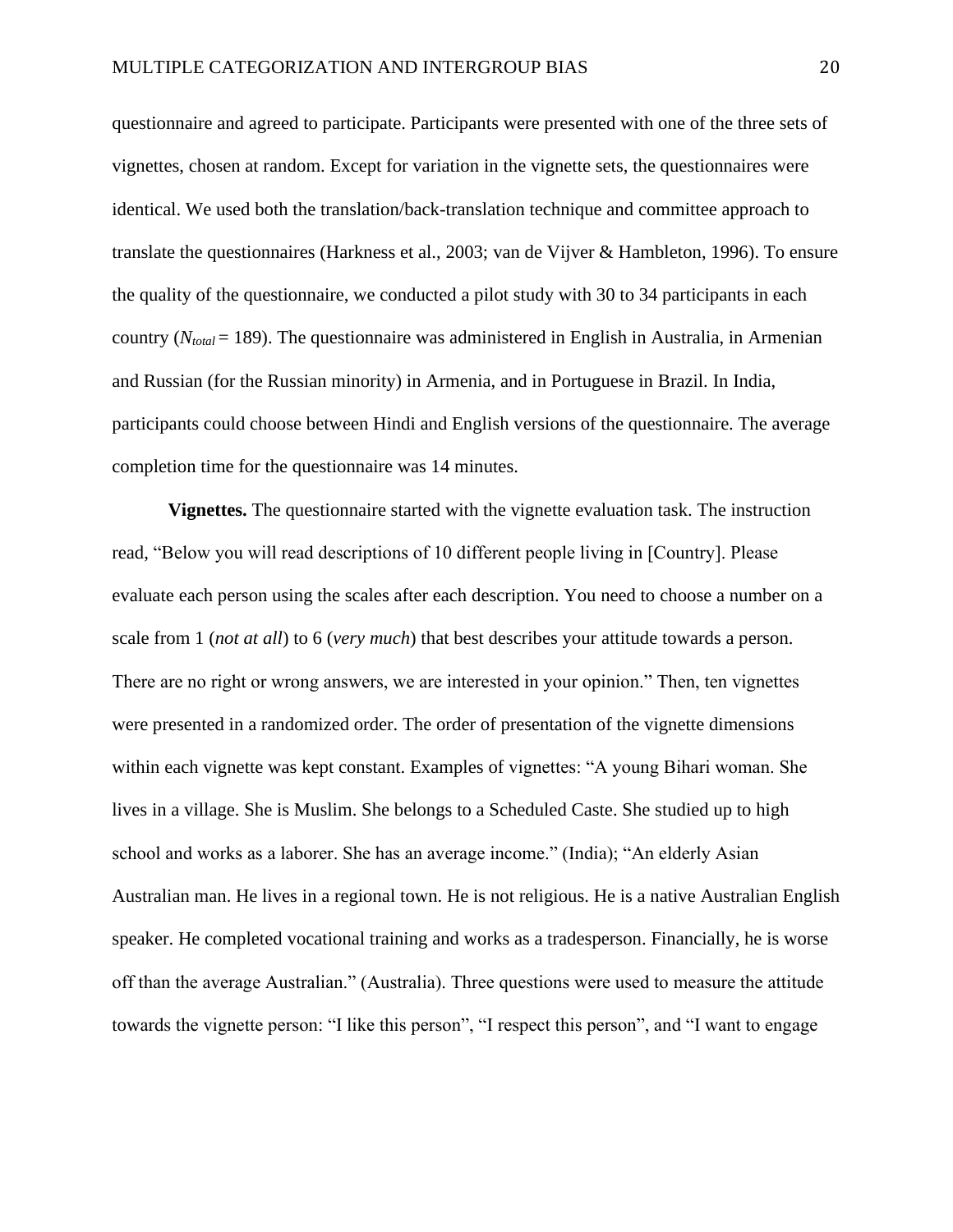with this person". Liking and respect<sup>3</sup> were aimed at covering the warmth and competence dimensions of perception (Fiske et al., 2002; Wojciszke et al., 2009), and the last question measured the behavioral component of the attitude. Cronbach's  $\alpha$  for this measure varied from .81 to .92 across countries.

**Socio-Demographic Variables and Ingroup Membership.** The second part of the questionnaire assessed the socio-demographic characteristics of the participants. We measured all nine dimensions of categorization included in the vignette setup to be able to identify whether the participant and the person described in the vignette shared a group membership on each of the dimensions. For each dimension, we coded an observation as an "ingroup" if the participant and the target person belonged to the same group on that dimension and as an "outgroup" if they belonged to different groups.

*Gender*, with categories *female*, *male*, and *other* (open-ended).

*Age***.** Exact age and self-identified age category *young*, *middle-aged*, and *elderly*. The latter was used to code ingroup membership.

*Place of Upbringing and Residence***.** Two questions were included: "Where did you grow up?" and "Where are you currently living?" with categories *in a capital city*, *in a regional town*, and *in a village/countryside*. We used the former question to code ingroup membership.

*Ethnicity***.** "Please indicate to which of the following groups you consider yourself to belong?" Only those ethnic groups that were included in the study design were included as response categories, plus a category of *other*. For bicultural participants, we included an

<sup>3</sup> Although some recent studies (Brambilla et al., 2011; Goodwin et al., 2014) argue that respect reflects the morality dimension of perception rather than agency/competence, all studies agree that this characteristic is distinguishable from likeability (sociability/warmth).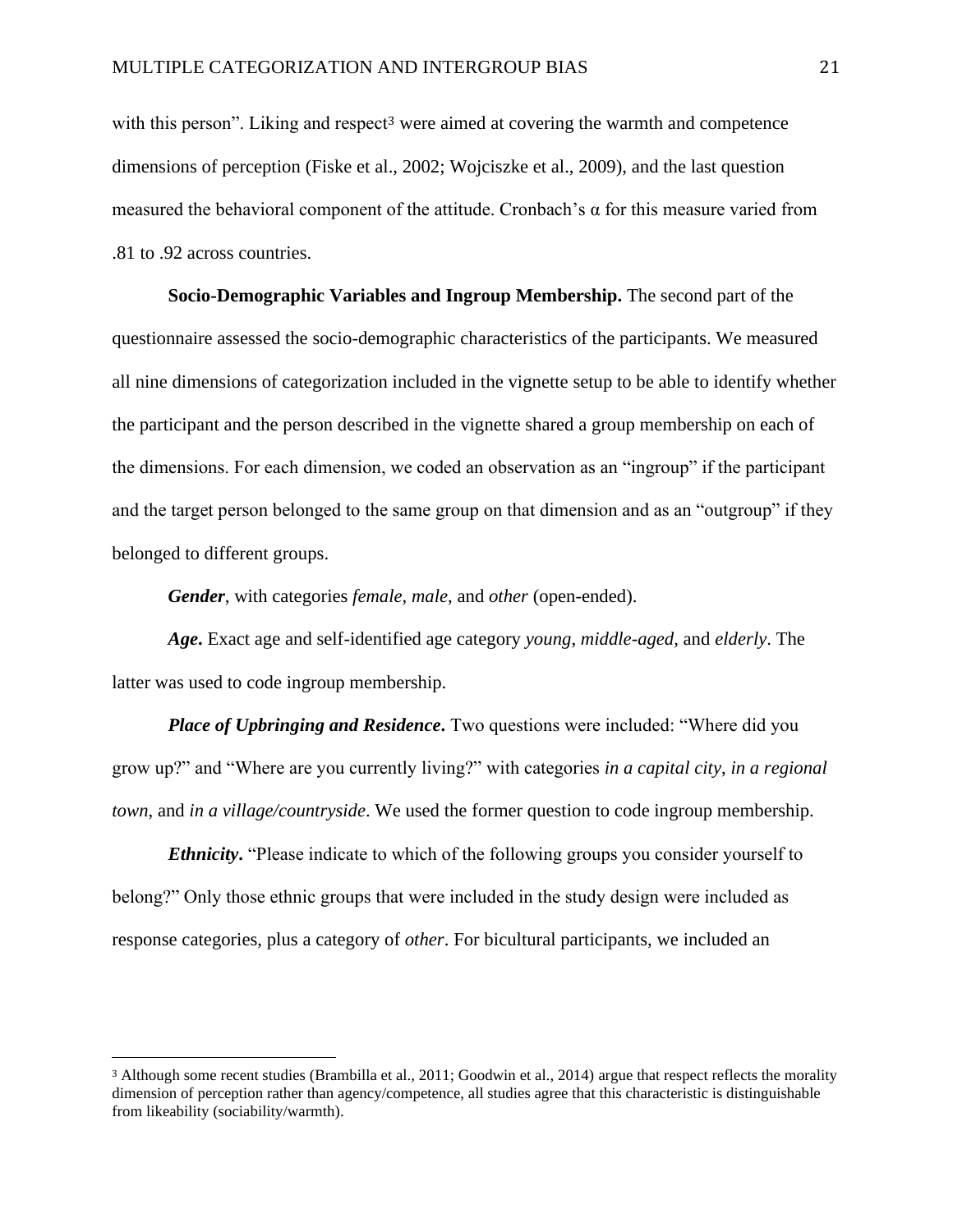additional question: "If you consider yourself to belong to more than one of these groups, please indicate which of the other groups you belong", with the same response options.

*Religion***.** "Are you religious and if yes, which religion do you belong to?" with a category *not religious* and categories representing the most widespread religions in the country (e.g., Christianity, Buddhism, and Islam in Australia). Additionally, we included categories of *other* (open-ended) and *I do not want to answer this question*.

**Level of Education.** "What is the highest level of education that you have attained?" The categories were tailored to the educational system in each country based on measures used in international surveys, such as World Values Survey and International Social Survey Programme.

*Employment Status***.** "Are you currently working for pay, did you work for pay in the past, or have you never been in paid work?" with categories *I am currently in paid work*, *I am currently not in paid work*, and *I have never had paid work*. If participants answered that they worked for pay currently or in the past, they were directed to another question to determine whether they should be categorized as *workers* or *professional*. We asked participants to describe their current job, or, if not currently employed, their last job. Three items measured the job status: "Does your job require a high level of education?", "Is it a high-paying job", and "Does it require a high level of skills?" Three-point response scale was offered: *no*, *to some extent*, and *yes*. Participants who scored two or higher on the scale were categorized as *professionals* and those who scored lower as *workers*. Those who have never been in paid work were categorized as *unemployed*.

*Income*. To measure perceived financial status, we asked: "In terms of income, to which of the following groups you consider yourself to belong?" Response categories indicated low, average, and high income levels, but the specific labels were tailored to country (e.g., *lower*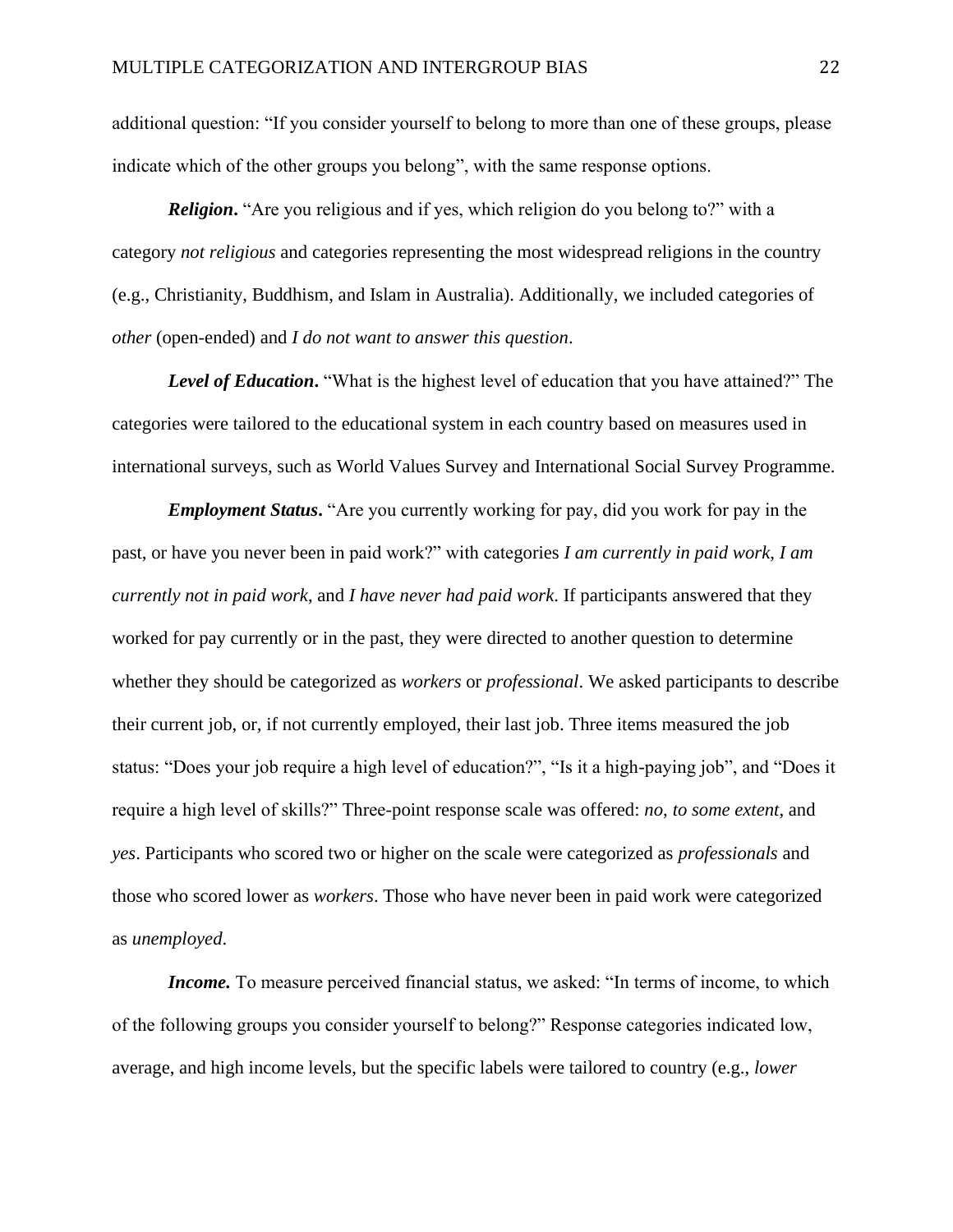*class*, *middle class*, and *upper class* in India; *worse off than the average* [country resident], *about the same as the average* [country resident], *better off than the average* [country resident] in other countries).

*Country-specific Dimension.* In each country, we additionally asked about participant's group membership on the dimension that was included as a country-specific dimension in the vignette setup. In Australia, this was English language proficiency. We first asked, "Are you a native Australian English speaker" (*yes*/*no*). For participants who responded *no*, we followed up with a question "How well do you know English?" with response categories *native English speaker*, *fluent in English*, and *have difficulty speaking English*. In Armenia, given that the topic of sexual orientation is a taboo and a direct question might have elicited negative reactions from the participants, we instead asked: "Do you consider yourself a member of the LGBT community?" (*yes/no*); an explanation of the abbreviation LGBT was provided as well. In Brazil, we asked, "What is your political orientation?" with response categories *I have no interest in politics*, *I support parties on the left*, and *I support parties on the right or center*. In India, the classification for castes paralleled the one selected for the vignettes. The question read, "Please indicate which of the following groups you consider yourself to belong to?" with response categories *Forward caste*, *Scheduled caste/Scheduled tribe*, *OBC*4, and a category of *other*.

<sup>4</sup> This is an official classification used by the Government of India to acknowledge the disadvantaged groups within the country. The official classification is applied to all Indian population, irrespective of their religious or ethnocultural background. Forward caste is not considered disadvantaged or discriminated against and does not qualify for affirmative action schemes. Scheduled castes or scheduled tribes are the group of people who have historically been discriminated. This group is mainly comprised of people who were previously referred to as "Untouchables" and are currently often referred to as Dalits. Finally, the third category is Other Backward Class (OBC), which includes other disadvantaged groups, such as the Shudra class from the traditional Hindu caste system.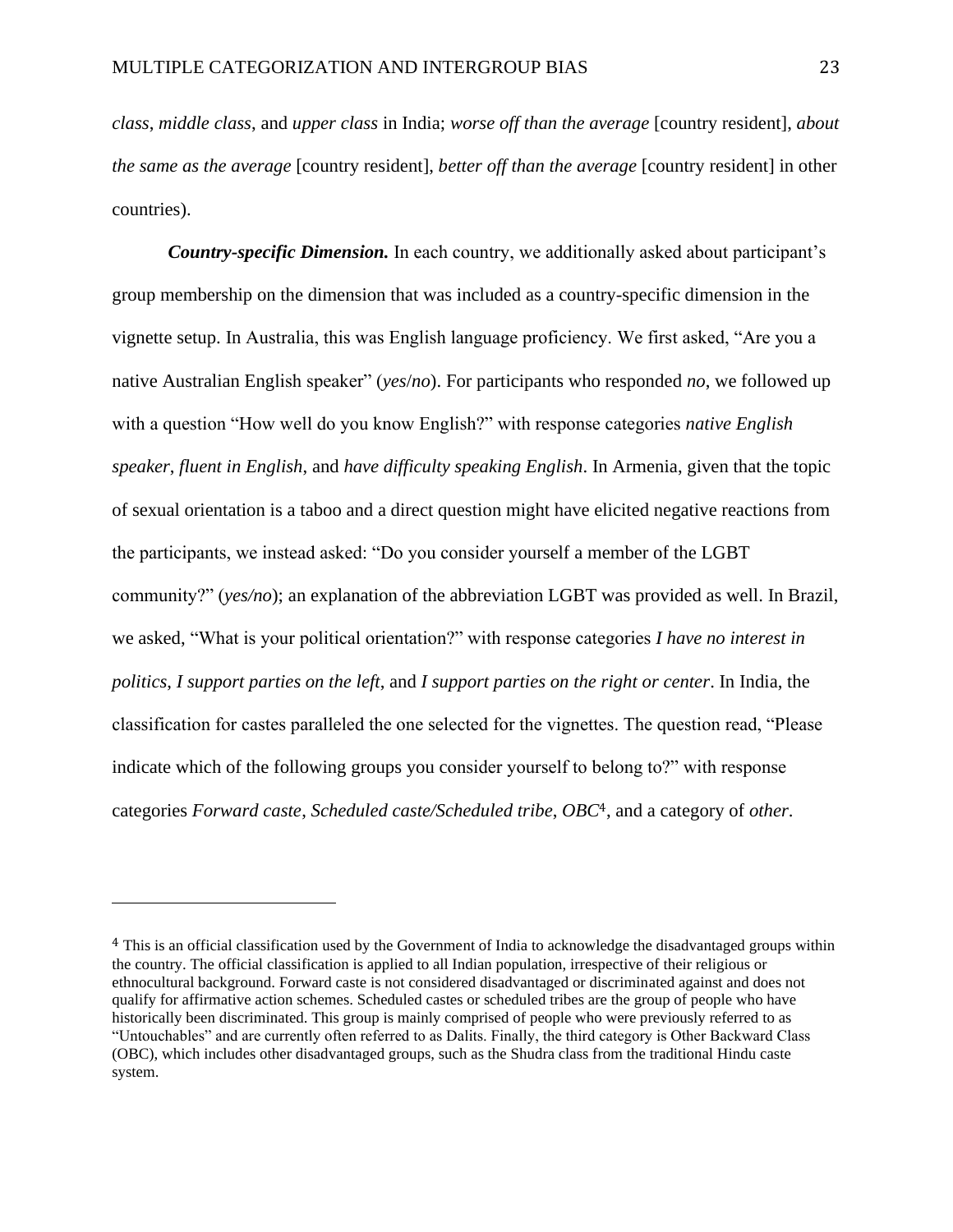**Identification, Perceived Conflict, and Perceived Threat.** The following three sections measured identification, salience of intergroup conflict, and perceived symbolic threat on each dimension.

*Identification.* "To what degree are the group memberships listed below important to your sense of who you are?" (adapted from Cheek & Briggs, 1982). Each dimension ("My gender," "My age," "My ethnicity/race," etc.) was evaluated using a 6-point scale from 1 (*absolutely unimportant*) to 6 (*extremely important*).

*Salience of Intergroup Conflict.* The instruction read: *"*All people around you can be described in terms of social groups they belong to, for example, men and women, or younger and older people. Some of these groups are in conflict with each other (for example, for resources or power), and some are not. Below is the list of different social groups that exist in [Country] society. Please assign a score to each of the groups listed below depending on to what degree you think these groups are in conflict with each other in [Country]." The list included the same nine dimensions, phrased in terms of opposing group memberships (e.g., "Men and women," "Younger and older people," "People with different religious beliefs," etc.). The response scale ranged from 1 (*not in conflict at all*) to 6 (*in a severe conflict*). The measure was developed by the authors for the purposes of the current study.

*Symbolic Threat.* Following the definition of symbolic threat as perceived incompatibility of own group's values and beliefs with those of outgroups (Kinder & Sears, 1981; Riek et al., 2006), this measure was designed to specifically target outgroup perceptions. We asked participants "How compatible or incompatible are moral values and beliefs of the groups listed below with the values and beliefs of the groups that you belong to?" with the response scale ranging from 1 (*absolutely incompatible*) to 6 (*absolutely compatible*). The list of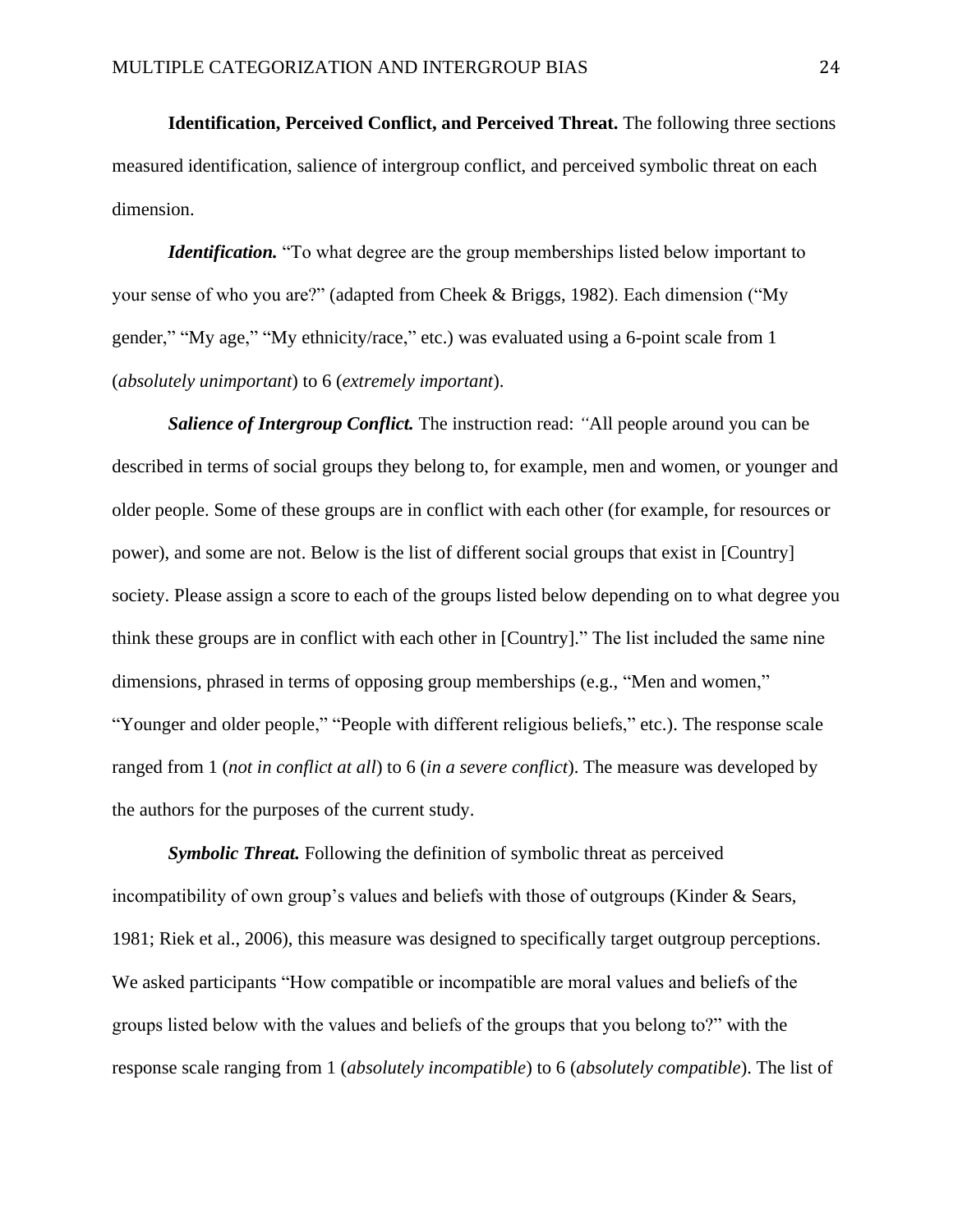groups was filtered so that those groups that the participant belonged to (based on previous answers to the socio-demographic questions) were hidden. From the total list of 26 groups per country, each participant on average evaluated 17 groups (e.g. "men," "elderly people," "Muslims," etc.).<sup>5</sup> This measure is a conceptual adaptation of the symbolic threat scale by Stephan et al. (2002).

## *Analytical Strategy*

We used multilevel regression analysis to account for the hierarchical data structure, where vignettes are nested within respondents (Hox, 2010). In each model, we first included vignette characteristics, then dummy-coded indicators of ingroup membership between the participant and the target on each dimension, then participant characteristics for control. The measure of intergroup bias is the regression slope of ingroup membership on attitude. We tested the three proposed hypotheses as cross-level interactions, where individual-level scores of identification, conflict, and threat on a given dimension predict the link between ingroup (vs. outgroup) membership on that dimension and the attitude. Following recommendations on testing cross-level interactions in multilevel models (Aguinis et al., 2013), we first estimated whether there is significant between-participant variation in the slopes of ingroup membership on attitude, and tested interactions only for those dimensions that showed such variation. We tested all interactions in models with random slopes and random intercepts. If the model with a random slope did not converge, it was simplified by fixing the slope (Bates et al., 2018).

To avoid inflating false-positive rates for the main effects, we adjusted the alpha using the formula proposed by Good (1982) by the smallest sample size at the country level ( $N = 282$ ) in Brazil). The adjusted p-value of 0.03 was used to estimate the significance of the main effects.

<sup>5</sup> Due to a technical error, perceived symbolic threat was not evaluated for one target group: people who are "fluent in English, but don't sound Australian".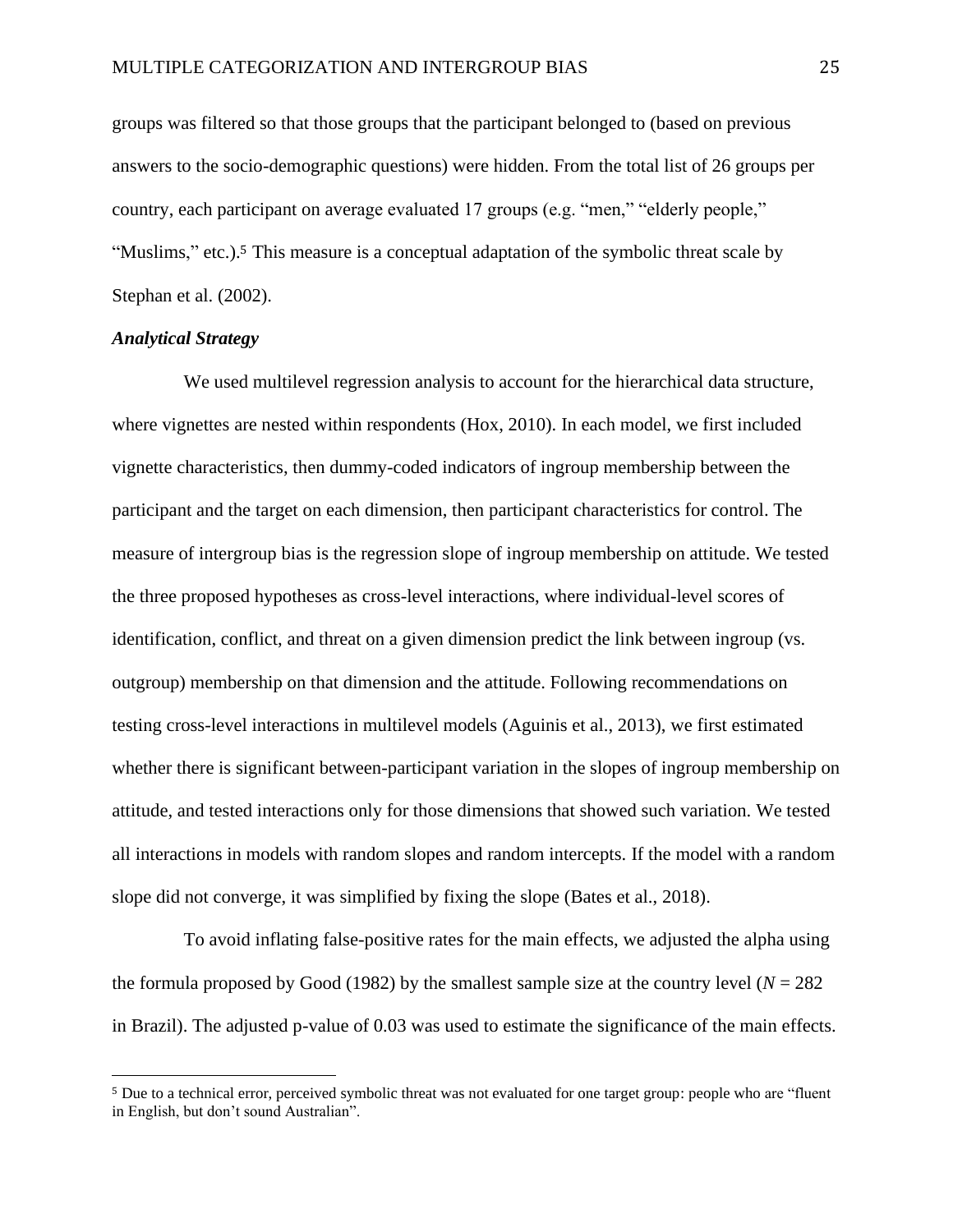For interaction terms, we used the conventional cutoff of  $p < .05$ , as the power to detect crosslevel interactions is usually considerably lower than the power for estimating main effects (Mathieu et al., 2012). Country-specific models with main effects of the vignette dimensions, ingroup vs. outgroup membership, and respondent characteristics predicting attitudes are reported in Tables S4.1 to S4.4 of the Online Supplement.

#### **Results**

From the eight dimensions manipulated in the vignettes in all countries, we observed significant intergroup bias on the dimensions of religion (AU:  $b = 0.14$ ,  $SE = .03$ ,  $p < .001$ ; AR: *b* = 0.17, *SE* = .05, *p* < .001; BR: *b* = 0.20, *SE* = .03, *p* < .001; IN: *b* = 0.20, *SE* = .04, *p* < .001), ethnicity (AR:  $b = 0.17$ , *SE* = .07,  $p = .012$ ; IN:  $b = 0.07$ , *SE* = .03,  $p = .006$ ), and gender (AR:  $b = 0.08$ ,  $SE = .04$ ,  $p = .025$ ). Intergroup bias was also observed on country-specific dimensions of sexual orientation in Armenia ( $b = 0.72$ ,  $SE = .07$ ,  $p < .001$ ) and political views in Brazil  $(b = 0.27, SE = .03, p < .001)$ , Figure 1 shows strength of bias and its direction across dimensions and countries.

#### **Figure 1**

*Strength of Intergroup Bias Across Dimensions and Countries*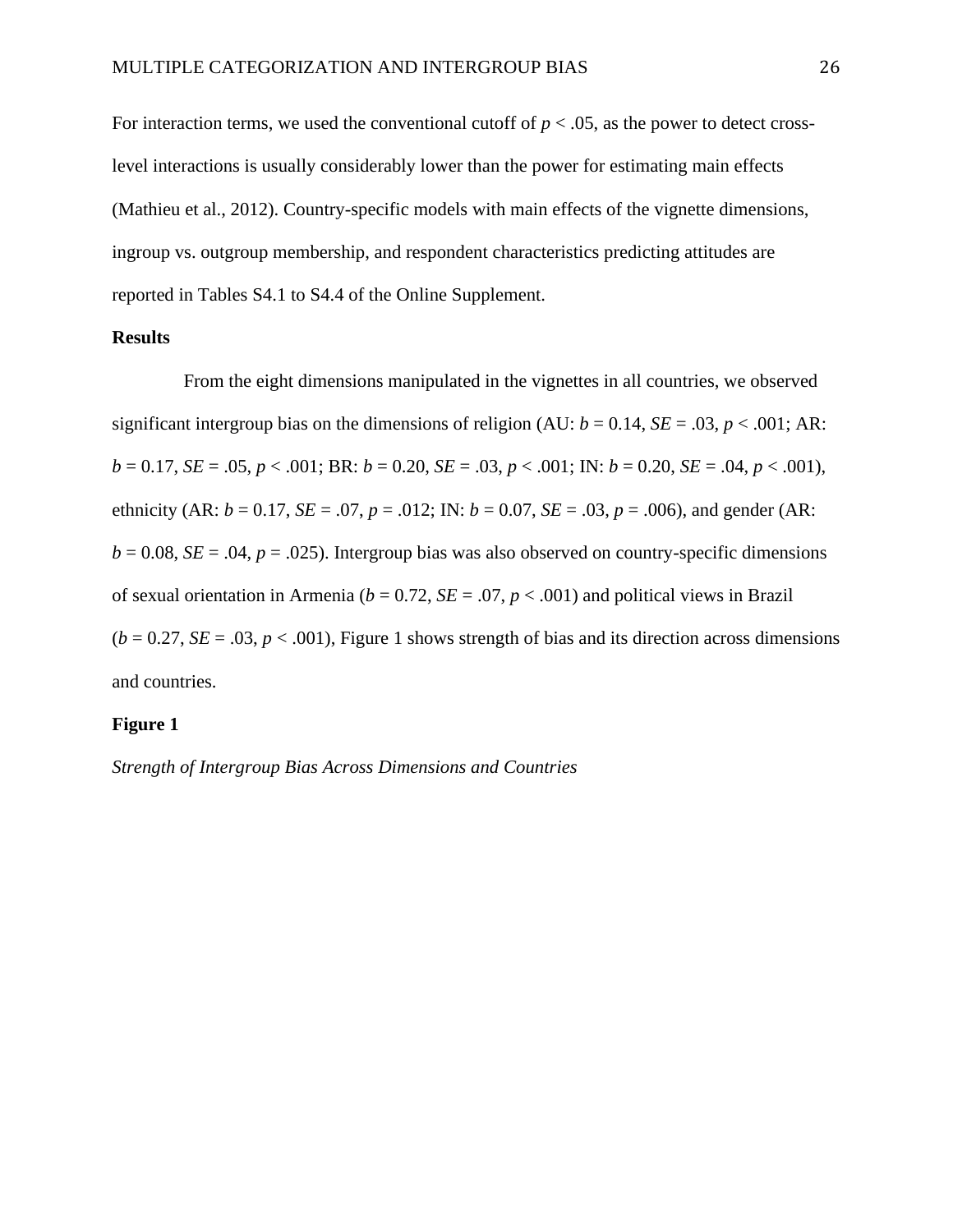

*Note*. \*  $p < .03$ , \*\*  $p < .01$ , \*\*\*  $p < .001$ . Positive coefficients indicate preference for the ingroup (ingroup bias), negative coefficients indicate preference for the outgroup (outgroup bias).

Before proceeding to test the moderating effects of identification, conflict, and threat, we tested whether the slopes of the effects of ingroup membership on attitude significantly varied between individuals. For this and the following analyses, we used the pooled sample of all four countries, including country as a fixed effect. To avoid over-fitting, we tested random slopes and interactions for each dimension in separate models. Five out of nine dimensions had significant random slope variation: the country-specific dimension ( $\sigma_{ul}^2 = 0.596$ ,  $p < .001$ ), religion (σ<sup>2</sup><sub>u1</sub> = 0.024, *p* < .001), ethnicity (σ<sup>2</sup><sub>u1</sub> = 0.003, *p* = .002), occupation (σ<sup>2</sup><sub>u1</sub> = 0.087, *p* < .001), and gender ( $\sigma_{ul}^2 = 0.058$ ,  $p < .001$ ). Therefore, the following analyses were carried out for these five dimensions only.

#### *Identification*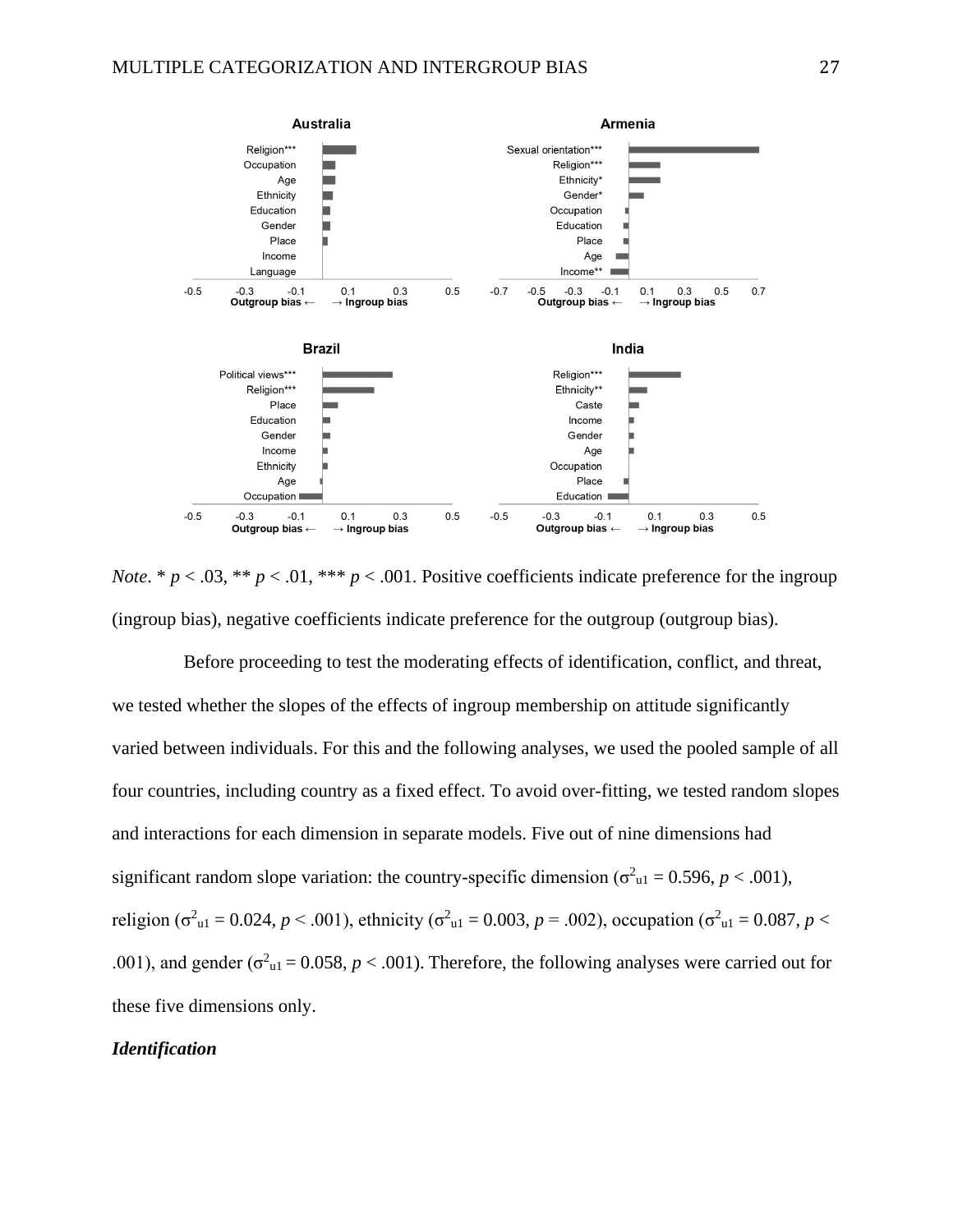We hypothesized that the importance of categorization dimension to the self would be positively related to the strength of intergroup bias on that dimension. Participants in all countries consistently rated education and income as very important to their sense of self. The rural-urban distinction and religion were consistently rated as least important (see Figure S1 of the Online Supplement for the mean country-level scores for identification with different groups).

Identification moderated the link between ingroup membership and attitude for all five dimensions. All interactions followed the hypothesized direction: The more important the dimension was for the individual's self-concept, the stronger was the preference for ingroup members on that dimension (Figure 2), supporting H1. This was the case for religion ( $b = 0.04$ , *SE* = .01, *p* < .001), ethnicity (*b* = 0.02, *SE* = .01, *p* = .032), occupation (*b* = 0.04, *SE* = .01, *p* < .001), gender ( $b = 0.02$ ,  $SE = .01$ ,  $p = .035$ ), and the country-specific dimension ( $b = 0.20$ ,  $SE =$ .01,  $p < .001$ ). Inclusion of country in the interaction showed that the pattern was similar across countries, although the effect sizes differed for three out of five dimensions. The effect for religion was the strongest in Australia, whereas the effects for occupation and the countryspecific dimension were strongest in Armenia.

#### **Figure 2**

*Intergroup Bias as a Function of Identity Importance*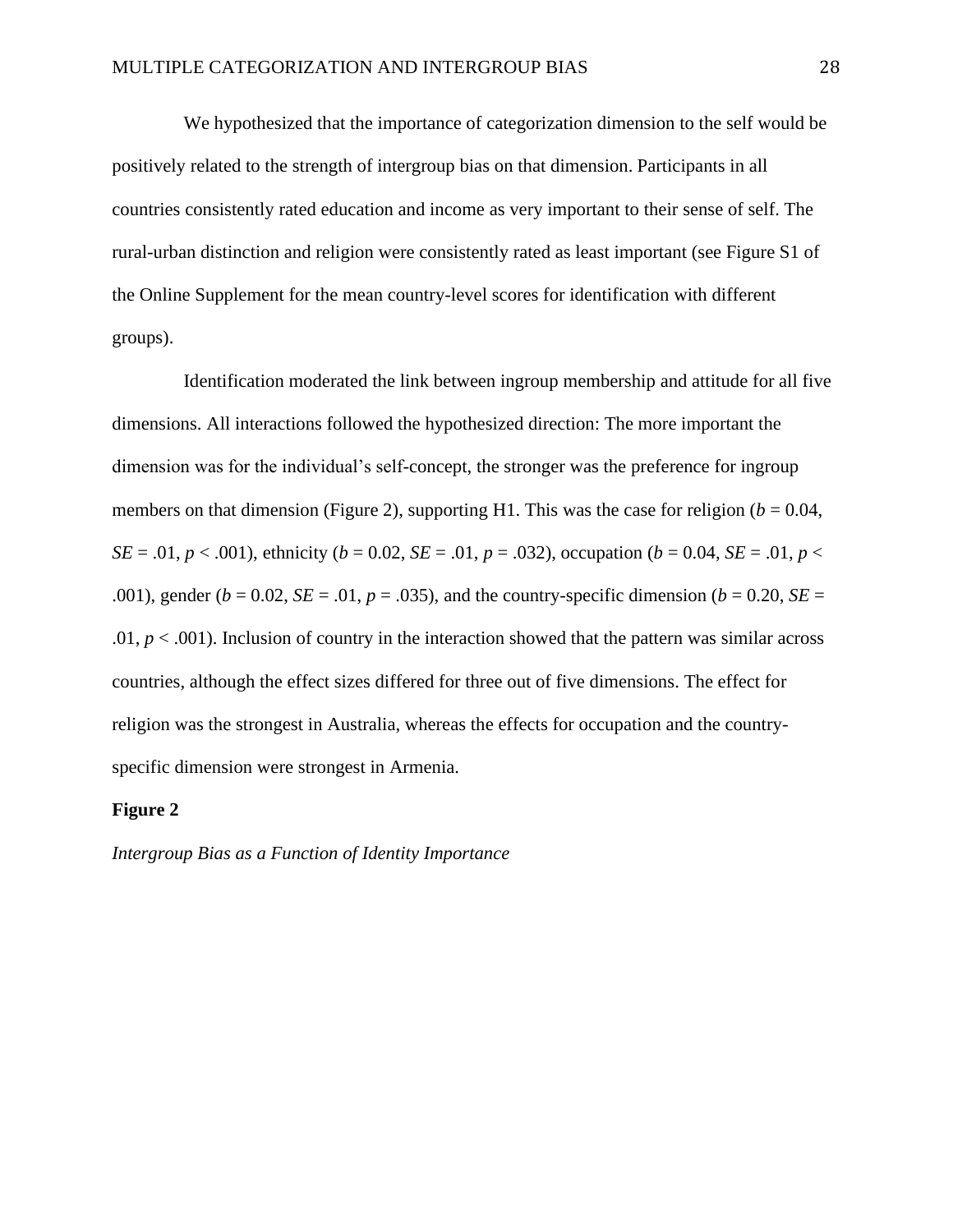

*Note.* Differences between ingroup and outgroup evaluations at different levels of identity importance (plus/minus one standard deviation). The bands represent 95% confidence intervals. Number of observations: 12668 for religion and ethnicity, 12678 for occupation and the countryspecific dimension, 12708 for gender.

## *Salience of Intergroup Conflict*

We hypothesized that perceived salience of intergroup conflict on a categorization dimension would be positively related to the strength of intergroup bias on that dimension. Participants in all countries reported strongest conflict between religion- and income-based groups. Groups based on sexual orientation in Armenia, ethnicity in Australia, political views in Brazil, and caste in India were also rated high on conflict. Place of residence received the lowest scores on conflict in all countries (see Figure S2 of the Online Supplement).

The interaction between perceived conflict and ingroup membership on a pooled sample was significant only for the country-specific dimension ( $b = 0.16$ ,  $SE = .02$ ,  $p < .001$ ). A three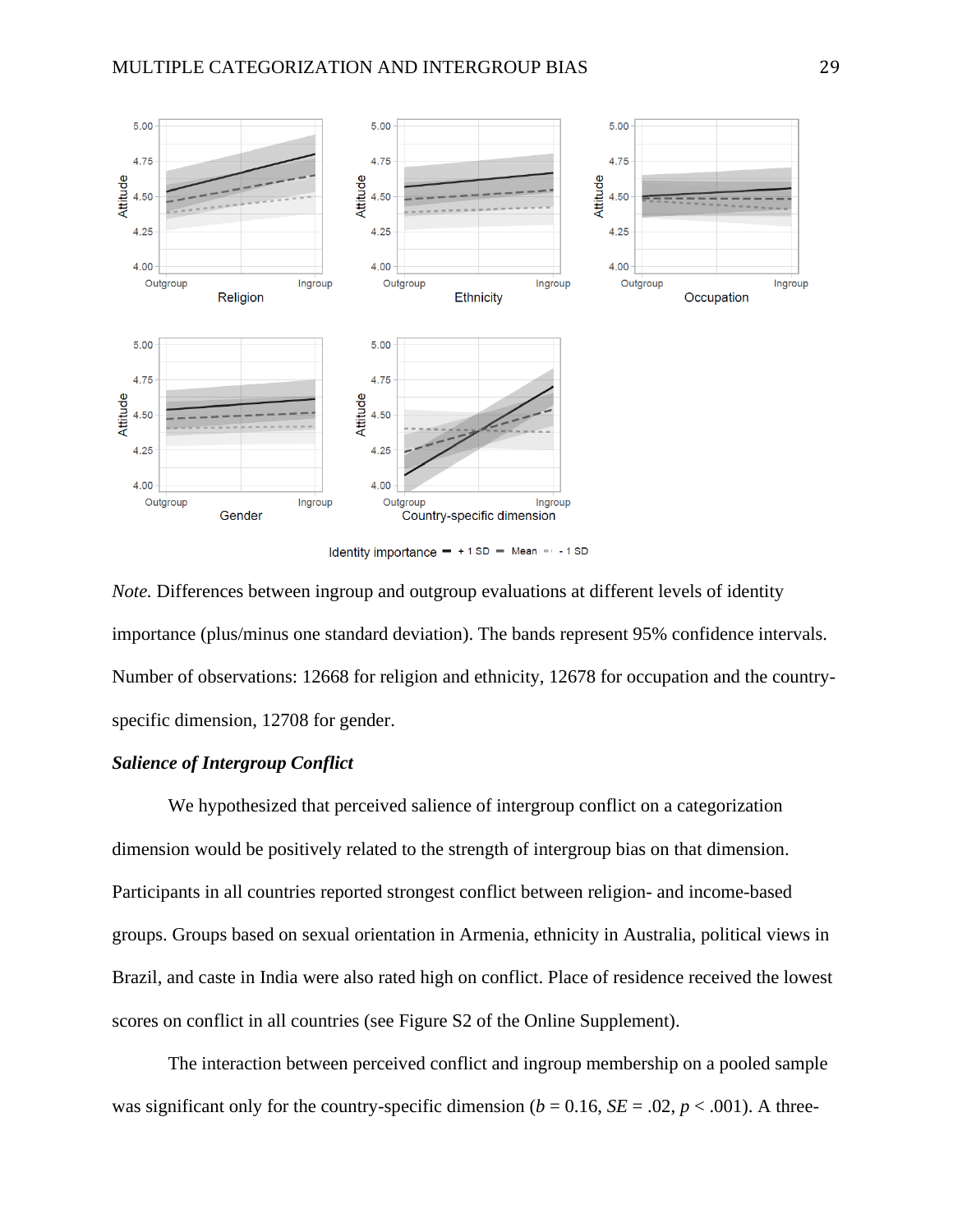way interaction with the country as the second moderator revealed the pattern to be similar in three out of four countries: higher perceived conflict was associated with stronger preference for the ingroup in Armenia, Australia ( $b = 0.03$ ,  $SE = .02$ ,  $p = .086$ ), and Brazil ( $b = 0.06$ ,  $SE = .03$ ,  $p = .072$ ), although the effect was significant only in Armenia ( $b = 0.23$ ,  $SE = .05$ ,  $p < .001$ ). The interaction was reversed in India, with higher conflict associated with weaker bias ( $b = -0.04$ ,  $SE = .02$ ,  $p = .043$ ). Figure 3 illustrates these interactions by country.

#### **Figure 3**

*Intergroup Bias as a Function of Salience of Intergroup Conflict*



*Note.* Differences between ingroup and outgroup evaluations at different levels of perceived conflict (plus/minus one standard deviation). The bands represent 95% confidence intervals. Number of observations: 3590 for Australia, 3038 for Armenia, 2790 for Brazil, 3250 for India.

Given the variation in associations found for the country-specific dimension, we also explored the possibility of country-specific effects on other dimensions. The three-way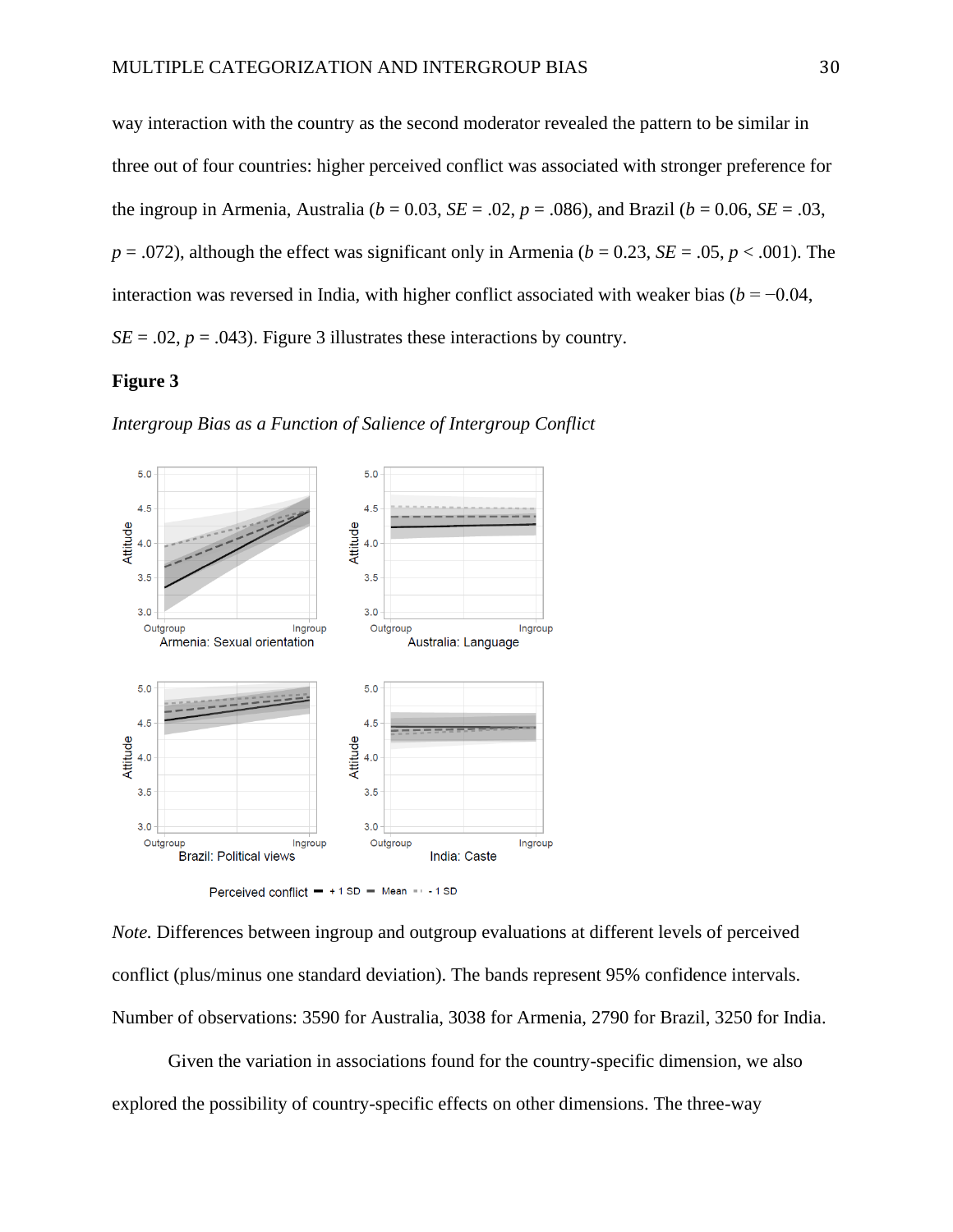interactions revealed significant differences between countries for the dimensions of religion and gender. The within-country analyses indicated that higher salience of religious conflict predicted stronger bias in Australia ( $b = 0.06$ ,  $SE = .02$ ,  $p = .006$ ) and higher salience of gender conflict predicted weaker bias in Armenia ( $b = -0.08$ ,  $SE = .03$ ,  $p = .01$ ). These results provide inconclusive evidence for H2.

#### *Symbolic Threat*

We hypothesized that perceived symbolic threat from an outgroup would be positively related to the strength of intergroup bias on that dimension. Religious outgroups were perceived as the most threatening in all countries. Minorities on the country-specific dimensions were also among the most threatening groups: people who have difficulty speaking English in Australia, homosexuals in Armenia, and people with left-wing political views in Brazil. Women, age-based and place-based groups were among the least threatening outgroups in all countries (Figures S3.1 to S3.4 of the Online Supplement).

To test interactions with symbolic threat, we used the vignette dimensions instead of coded ingroup membership, as symbolic threat was only measured in relation to outgroup members. For this analysis, we first tested which of the vignette dimensions had significant between-participant variation in slopes. The random slopes were significant for five out of nine dimensions: gender ( $\sigma_{ul}^2 = 0.08, p < .001$ ), religion<sup>6</sup> ( $\sigma_{ul}^2 = 0.16, p < .001$ ), occupation ( $\sigma_{ul}^2 =$ 0.11,  $p < .001$ ), income ( $\sigma_{ul}^2 = 0.04$ ,  $p = .03$ ), and the country-specific dimension ( $\sigma_{ul}^2 = 0.66$ ,  $p <$ .001).

For gender, symbolic threat moderated the relationship between target's gender and attitude when the target was a man  $(b = -0.05, SE = .02, p = .011)$ , but not when it was a woman

<sup>6</sup> Religion, occupation, income, and the country-specific dimension are factors with three levels, so there are two estimates for the random slopes in each case. We report the larger of the two estimates here.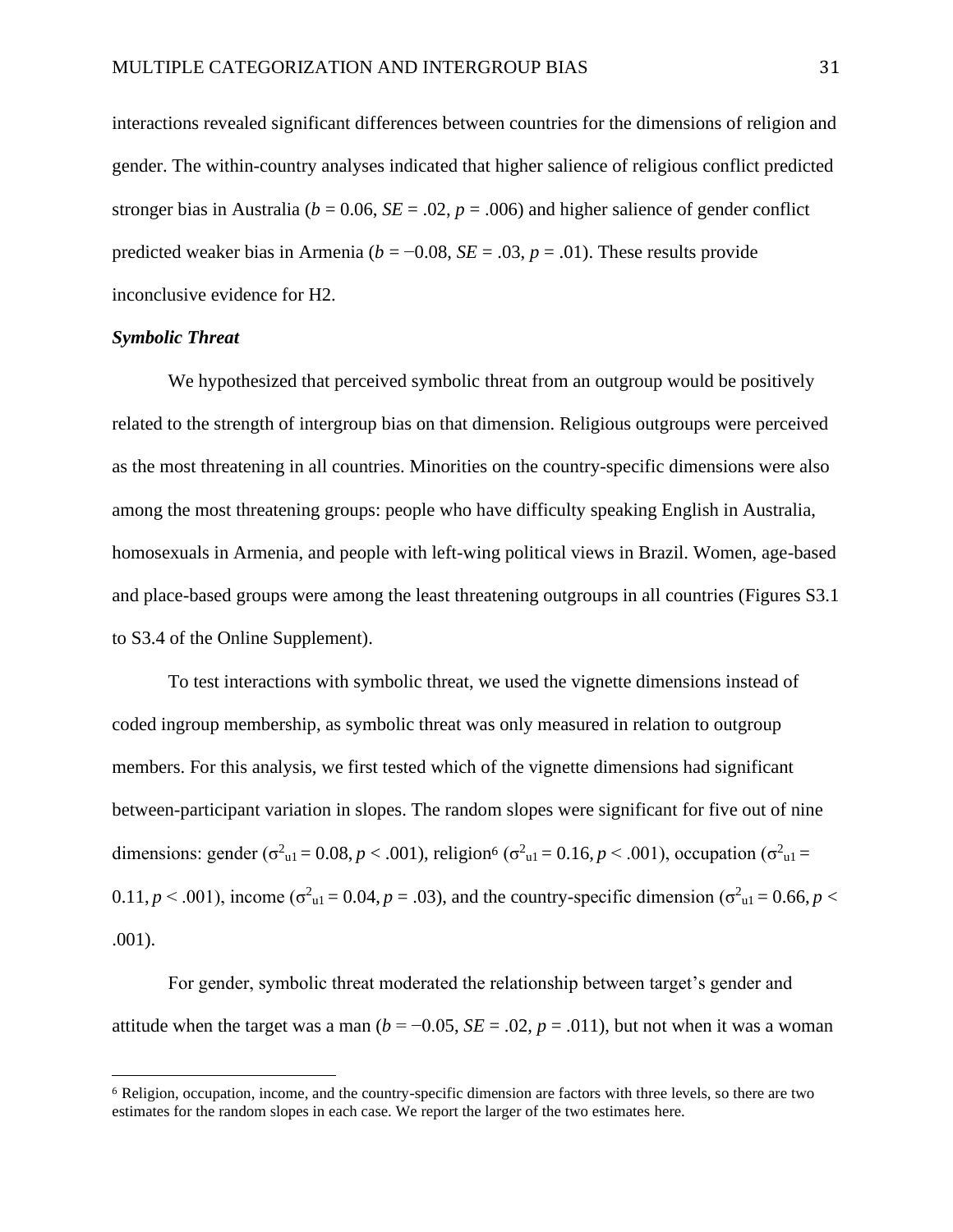$(b = 0.003, SE = .02, p = .896)$ . For all other dimensions, the following pattern emerged: Threat moderated the relationship between target's group membership and attitude when the target was a minority or a lower-status group member, but not when the target was a member of the dominant group. For religion, there was no effect for evaluations of the religious majority ( $b =$ 0.01,  $SE = .02$ ,  $p = .574$ ), but significant interactions for the minority group ( $b = -0.15$ ,  $SE = .02$ ,  $p < .001$ ) and for non-believers ( $b = -0.07$ ,  $SE = .01$ ,  $p < .001$ ). On the dimension of occupation, we found no interaction when the target was a professional ( $b = 0.04$ ,  $SE = .03$ ,  $p = .226$ ), but significant interactions for workers ( $b = -0.06$ ,  $SE = .02$ ,  $p < .001$ ) and unemployed people ( $b =$ −0.12, *SE* = .02, *p* < .001). For income, there was no interaction when the target was someone with an average income ( $b = -0.02$ ,  $SE = .03$ ,  $p = .390$ ), but significant interactions when the target was poor ( $b = -0.05$ ,  $SE = .02$ ,  $p = .002$ ) or rich ( $b = -0.05$ ,  $SE = .02$ ,  $p = .009$ ).

For the country-specific dimension, we tested the interaction effects separately for each country. Despite different dimensions used across countries, the pattern was identical. We found no interaction effect for native English speakers in Australia ( $b = 0.01$ ,  $SE = .05$ ,  $p = .790$ ), but a significant interaction for those who have difficulty speaking English ( $b = -0.12$ ,  $SE = .02$ ,  $p <$ .001). In Armenia, threat did not moderate the link between group membership and attitude towards heterosexual targets ( $b = 0.12$ ,  $SE = .11$ ,  $p = .301$ ), but did moderate this link for homosexual targets ( $b = -0.34$ ,  $SE = .05$ ,  $p < .001$ ). In Brazil, no interaction was present for targets who were described as apolitical ( $b = -0.03$ ,  $SE = .04$ ,  $p = .388$ ), but there were significant interactions for both the political right ( $b = -0.11$ , *SE* = .03,  $p < .001$ ) and the left ( $b =$ −0.12, *SE* = .03, *p* < .001). Although the effects were not significant in India, the pattern was similar to other countries. The effect size for evaluations of the higher-status Forward caste was close to zero  $(b = -0.008, SE = .03, p = .774)$ , whereas effect sizes for the two lower-status castes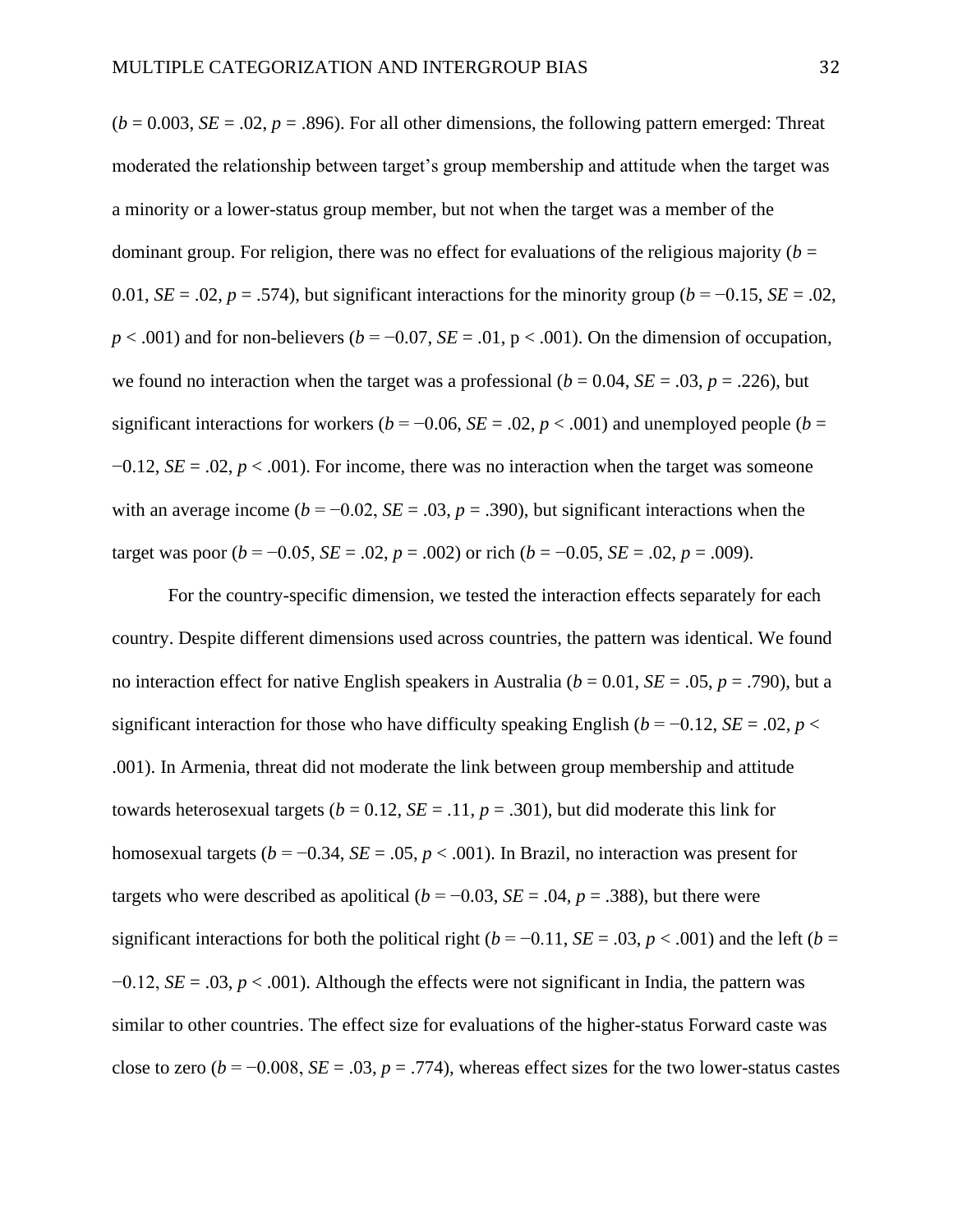The three predictors of bias we studied are interrelated: Perceived threat and conflict positively correlate with the strength of identification (Moskalenko et al., 2006; Verkuyten, 2009). Research based on the instrumental model of group conflict (Esses et al., 1998) suggests that the link between identification and outgroup attitudes is mediated by perceptions of conflict, specifically, by zero-sum beliefs (Louis et al., 2013). In our sample, the average correlation between identification and conflict was  $r = .18$ , whereas average correlations between identification and symbolic threat  $(r = -0.04)$  and symbolic threat and conflict  $(r = .02)$  were close to zero (see Table S5 in the online supplement). To identify the unique variance in strength of bias that each of the predictors explain, we wanted to test them simultaneously in a single model. Furthermore, the effect of symbolic threat on bias varied depending on the target group's status and we wanted to explore the role of group status in the effects of identification and conflict. Finally, the comparison of the results presented above for the three predictors is limited, as the measure of symbolic threat only allows testing the effects for specific outgroups, whereas the other two tests are conducted on more generic ingroup vs. outgroup contrasts. Therefore, we next ran a series of multilevel regressions on subgroups of participants where identification, salience of conflict, and symbolic threat jointly predict the strength of intergroup bias. Participants' ingroup is the reference category in all models, hence a negative interaction term indicates stronger preference for the ingroup compared to a specific outgroup. Table 2 reports the estimates from these models.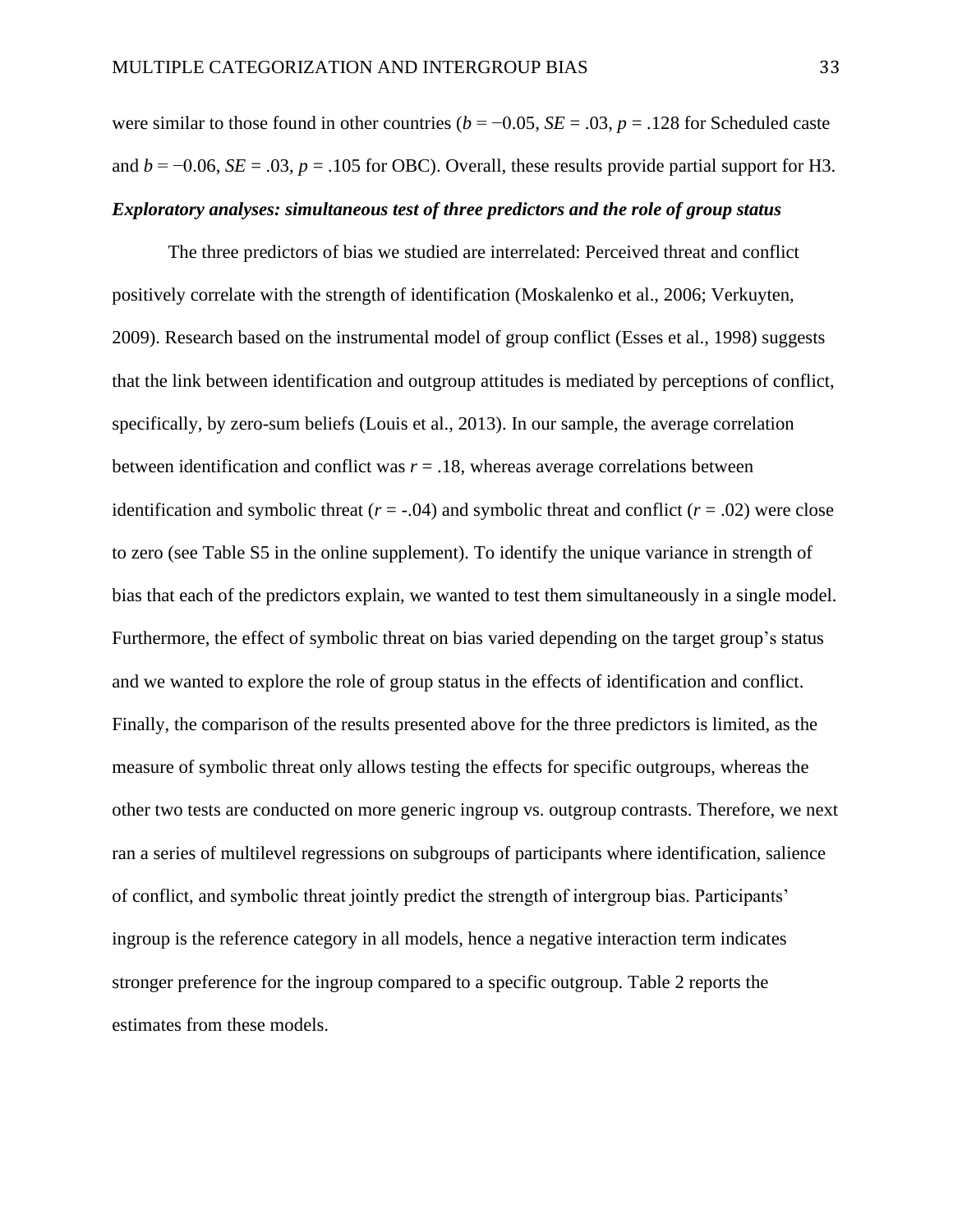We obtained 46 estimates for each predictor. For identification, the median effect size of the interaction was  $b = -0.02$  across all tests. Identification significantly predicted strength of bias in 10 out of 46 cases. Nine of these effects were in the expected direction: stronger identification was associated with stronger bias. The estimates varied depending on the participant and target group's status. In eight out of nine cases, the participant belonged to a higher status group (religious or ethnic majority, professionals, native speakers, heterosexuals, and the rich) and the target belonged to a lower status group (religious and ethnic minorities, workers, unemployed, have difficulty speaking the language, homosexuals, and the poor). The median effect size in this subgroup was  $b = -0.05$ .

For conflict, the median effect size of the interaction was  $b = 0.01$  across all tests. Conflict significantly predicted bias in 4 out of 46 cases. Although we expected perceived conflict to be associated with stronger bias, only two of these effects were in the expected direction. Higher salience of intergroup conflict was associated with stronger bias among the unemployed participants evaluating workers and among heterosexual participants evaluating homosexual targets. Higher salience of conflict was associated with weaker bias among professionals evaluating unemployed targets and among the rich evaluating the poor.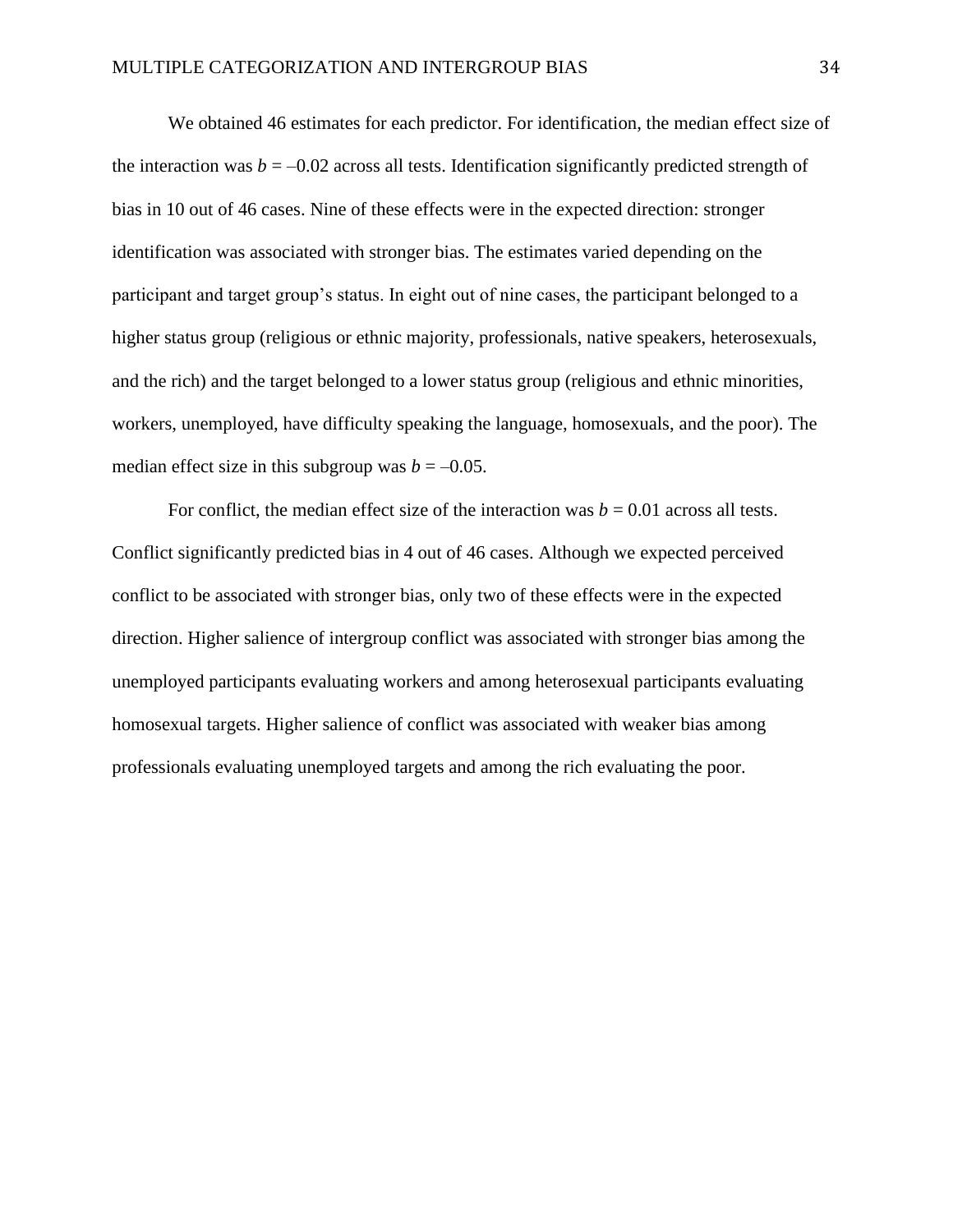## **Table 2**

## *The Effects of Identification, Conflict, and Threat on Intergroup Bias by Participant and Target Subgroups*

| Sample | ${\bf N}$ | Dimension  | Participant   | Target        |                  | Identification |                  |                  | Conflict |                | Threat           |     |                  |
|--------|-----------|------------|---------------|---------------|------------------|----------------|------------------|------------------|----------|----------------|------------------|-----|------------------|
|        |           |            |               |               | $\boldsymbol{b}$ | SE             | $\boldsymbol{p}$ | $\boldsymbol{b}$ | SE       | $\overline{p}$ | $\boldsymbol{b}$ | SE  | $\boldsymbol{p}$ |
| Pooled | 6100      | Gender     | Man           | Woman         | $-.026$          | .01            | .069             | .012             | .02      | .461           | $-.004$          | .02 | .826             |
| Pooled | 6458      | Gender     | Woman         | Man           | $-.024$          | .01            | .070             | $-.006$          | .02      | .672           | $-.045$          | .02 | .010             |
| Pooled | 7928      | Religion   | Majority      | Minority      | $-.032$          | .01            | .028             | $-.002$          | .02      | .892           | $-.146$          | .02 | < .001           |
| Pooled | 7928      | Religion   | Majority      | Non-believer  | $-.057$          | .01            | < .001           | .004             | .02      | .814           | $-.058$          | .01 | < .001           |
| Pooled | 2930      | Religion   | Non-believer  | Majority      | .005             | .02            | .809             | .016             | .03      | .528           | $-.047$          | .02 | .060             |
| Pooled | 2930      | Religion   | Non-believer  | Minority      | $-.001$          | .02            | .958             | $-.021$          | .03      | .418           | $-.181$          | .02 | < .001           |
| Pooled | 1570      | Religion   | Minority      | Majority      | $-.006$          | .03            | .851             | .019             | .04      | .615           | $-.035$          | .04 | .334             |
| Pooled | 1570      | Religion   | Minority      | Non-believer  | $-.035$          | .03            | .270             | $-.018$          | .04      | .632           | $-.054$          | .03 | .098             |
| Pooled | 7528      | Ethnicity  | Majority      | Minority (HS) | $-.014$          | .02            | .369             | .012             | .02      | .530           | $-.079$          | .02 | < .001           |
| Pooled | 7528      | Ethnicity  | Majority      | Minority (LS) | $-.033$          | .01            | .026             | .032             | .02      | .072           | $-.086$          | .02 | < .001           |
| Pooled | 2490      | Ethnicity  | Minority (HS) | Majority      | .019             | .03            | .475             | .009             | .03      | .777           | $-.035$          | .03 | .267             |
| Pooled | 2490      | Ethnicity  | Minority (HS) | Minority (LS) | $-.020$          | .03            | .441             | .025             | .03      | .415           | $-.067$          | .03 | .021             |
| Pooled | 2190      | Ethnicity  | Minority (LS) | Majority      | $-.029$          | .02            | .244             | $-.025$          | .03      | .388           | $-.094$          | .03 | .002             |
| Pooled | 2190      | Ethnicity  | Minority (LS) | Minority (HS) | $-.039$          | .02            | .098             | $-.052$          | .03      | .075           | $-.121$          | .03 | < .001           |
| Pooled | 8498      | Occupation | Professional  | Worker        | $-.051$          | .02            | .001             | .006             | .02      | .705           | $-.064$          | .02 | < .001           |
| Pooled | 8498      | Occupation | Professional  | Unemployed    | $-.062$          | .02            | < .001           | .035             | .02      | .027           | $-.120$          | .02 | < .001           |
| Pooled | 3120      | Occupation | Worker        | Professional  | .029             | .03            | .288             | .020             | .03      | .517           | .026             | .03 | .441             |
| Pooled | 3120      | Occupation | Worker        | Unemployed    | .002             | .03            | .937             | .007             | .03      | .800           | $-.048$          | .03 | .072             |
| Pooled | 900       | Occupation | Unemployed    | Professional  | $-.043$          | .06            | .497             | $-.127$          | .07      | .071           | .132             | .09 | .142             |
| Pooled | 900       | Occupation | Unemployed    | Worker        | $-.073$          | .06            | .220             | $-.137$          | .07      | .047           | .023             | .07 | .721             |
| Pooled | 1590      | Income     | Rich          | Average       | $-.003$          | .04            | .931             | .038             | .04      | .328           | $-.021$          | .06 | .707             |
| Pooled | 1590      | Income     | Rich          | Poor          | $-.109$          | .04            | .002             | .130             | .04      | .001           | $-.011$          | .04 | .791             |
| Pooled | 7268      | Income     | Average       | Rich          | .006             | .02            | .722             | $-.014$          | .02      | .383           | $-.045$          | .02 | .010             |
| Pooled | 7268      | Income     | Average       | Poor          | $-.023$          | .02            | .150             | .000             | .02      | .978           | $-.057$          | .02 | .002             |
| Pooled | 2370      | Income     | Poor          | Rich          | .037             | .03            | .278             | .051             | .03      | .142           | .012             | .04 | .752             |
| Pooled | 2370      | Income     | Poor          | Average       | .102             | .03            | .003             | $-.018$          | .04      | .619           | $-.008$          | .05 | .867             |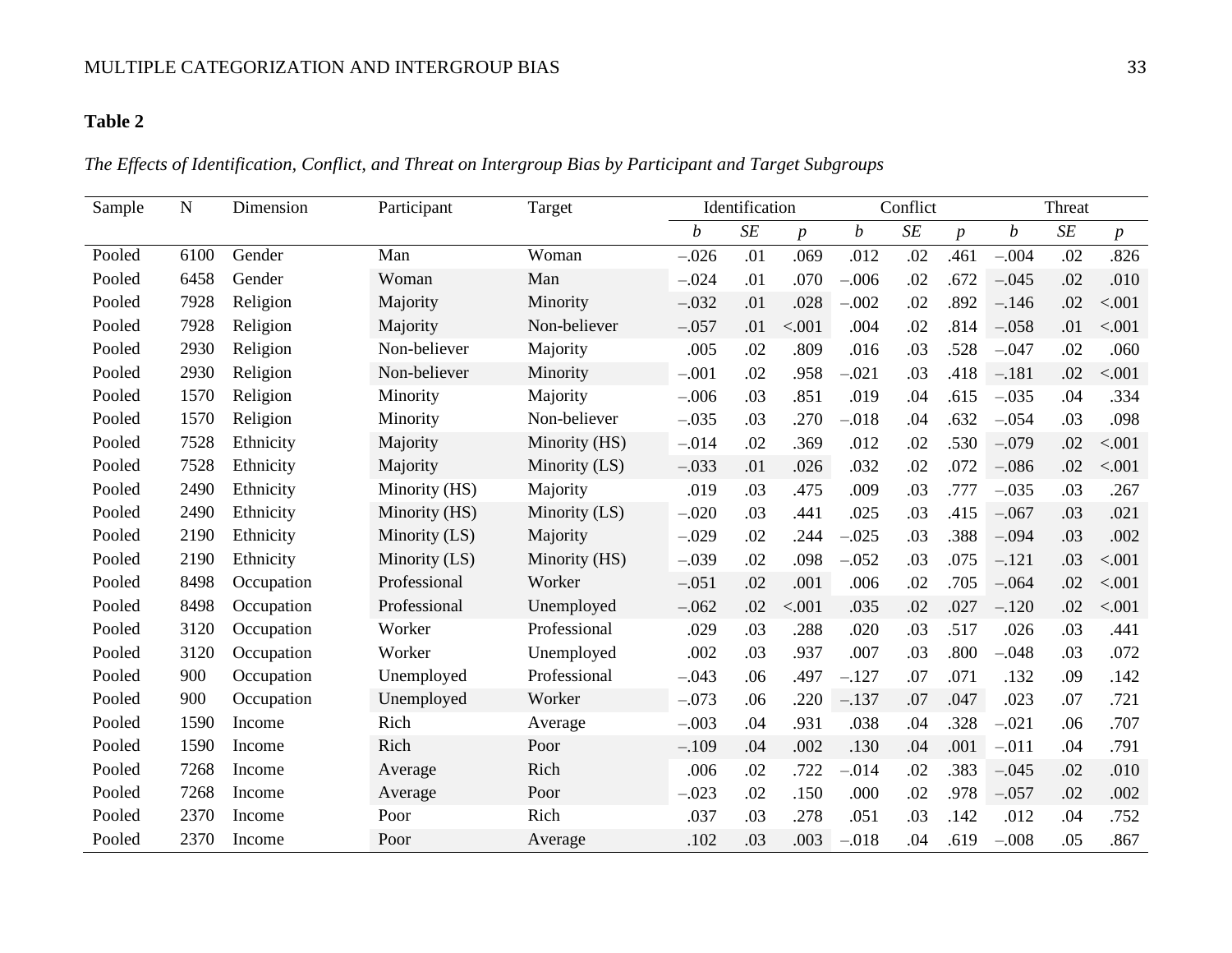| Armenia       | 2768 | Sexual orientation | Heterosexual        | Homosexual          | $-.285$ | .03 | ${<}001$ | $-.079$ | .03 | .012 | $-.246$   | .03       | < .001    |
|---------------|------|--------------------|---------------------|---------------------|---------|-----|----------|---------|-----|------|-----------|-----------|-----------|
| Armenia       | 220  | Sexual orientation | Homosexual          | Heterosexual        | $-.025$ | .12 | .844     | .180    | .14 | .210 | .118      | .10       | .244      |
| Australia     | 2910 | Language           | Native speaker      | Non-native fluent   | $-.001$ | .02 | .947     | $-.027$ | .02 | .244 | NA        | NA        | <b>NA</b> |
| Australia     | 2910 | Language           | Native speaker      | Difficulty speaking | $-.046$ | .02 | .025     | $-.012$ | .02 | .627 | $-.112$   | .03       | < .001    |
| Australia     | 580  | Language           | Non-native fluent   | Native speaker      | .001    | .04 | .980     | $-.022$ | .05 | .655 | .008      | .06       | .892      |
| Australia     | 580  | Language           | Non-native fluent   | Difficulty speaking | $-.055$ | .04 | .173     | $-.043$ | .05 | .352 | $-.087$   | .06       | .155      |
| Australia     | 70   | Language           | Difficulty speaking | Native speaker      | .198    | .48 | .682     | .044    | .26 | .863 | $-.156$   | .22       | .487      |
| Australia     | 70   | Language           | Difficulty speaking | Non-native fluent   | .147    | .29 | .613     | .184    | .14 | .207 | <b>NA</b> | <b>NA</b> | <b>NA</b> |
| <b>Brazil</b> | 1460 | Political views    | Apolitical          | Right               | .004    | .02 | .849     | $-.013$ | .03 | .635 | $-.041$   | .02       | .085      |
| <b>Brazil</b> | 1460 | Political views    | Apolitical          | Left                | .039    | .02 | .086     | $-.016$ | .03 | .574 | $-.018$   | .02       | .432      |
| <b>Brazil</b> | 810  | Political views    | Right               | Apolitical          | .004    | .04 | .923     | .021    | .04 | .604 | $-.124$   | .04       | .001      |
| <b>Brazil</b> | 810  | Political views    | Right               | Left                | $-.061$ | .04 | .117     | $-.025$ | .04 | .547 | $-.283$   | .03       | < .001    |
| <b>Brazil</b> | 460  | Political views    | Left                | Apolitical          | $-.165$ | .07 | .025     | .037    | .08 | .660 | $-.063$   | .06       | .306      |
| <b>Brazil</b> | 460  | Political views    | Left                | Right               | $-.081$ | .07 | .274     | $-.093$ | .09 | .275 | $-.180$   | .06       | .001      |
| India         | 1720 | Caste              | Forward             | <b>OBC</b>          | $-.053$ | .03 | .083     | .060    | .03 | .073 | $-.053$   | .03       | .127      |
| India         | 1720 | Caste              | Forward             | <b>SCT</b>          | $-.033$ | .03 | .297     | .027    | .03 | .428 | $-.049$   | .03       | .146      |
| India         | 1040 | Caste              | OBC                 | Forward             | $-.025$ | .03 | .404     | .059    | .03 | .075 | $-.014$   | .04       | .704      |
| India         | 1040 | Caste              | <b>OBC</b>          | <b>SCT</b>          | $-.021$ | .03 | .460     | .055    | .03 | .085 | $-.082$   | .03       | .017      |
| India         | 440  | Caste              | <b>SCT</b>          | Forward             | $-.019$ | .06 | .761     | $-.034$ | .06 | .547 | $-.033$   | .06       | .569      |
| India         | 440  | Caste              | <b>SCT</b>          | OBC                 | .051    | .06 | .415     | .051    | .06 | .375 | .021      | .06       | .722      |

*Note*. We ran the analyses on all dimensions that showed significant between-participant variation in either ingroup membership-attitude or

vignette dimension-attitude slopes. The highlighted effects are significant at *p* < .05. HS = higher-status, LS = lower-status, NA = estimate not available due to missing values.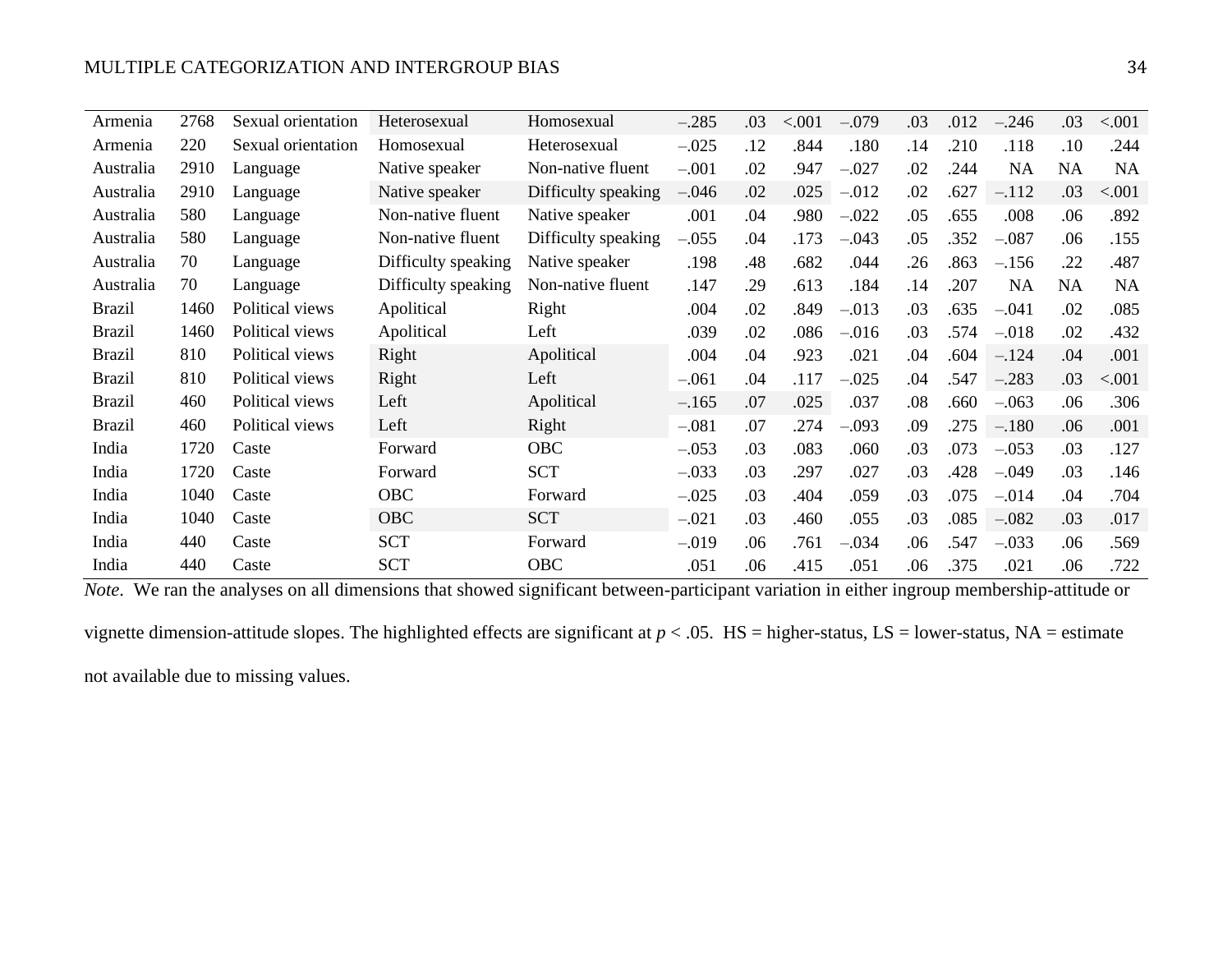## Running head: MULTIPLE CATEGORIZATION AND INTERGROUP BIAS 35

Finally, the median effect size of the interaction for symbolic threat was  $b = -0.05$ across all tests. Threat significantly predicted bias in 19 out of 46 cases. All significant effects were in the expected direction: higher perceived threat was associated with stronger bias. In 16 out of 19 cases, the target belonged to a (numeric) minority group, including higher-status minorities, such as the rich. The average effect size in this subgroup was  $b = -$ 0.10. Three instances, however, remained unexplained by target's minority status. Threat predicted stronger bias in evaluations of men, an ethnic majority group, and apolitical people in Brazil.

Another potential moderator of the link between symbolic threat and intergroup bias is whether the group is perceived as an outgroup, i.e., how clearly the group boundaries are defined. For example, it is likely that native Australian English speakers and British English speakers would not view each other as outgroup members on the dimension of language. Therefore, perceived threat will not have explanatory power, as group boundaries are not defined well enough for intergroup bias to emerge. Perceptions of threat serve as cues for where the group boundaries should be drawn (Miller et al., 2010). We therefore reasoned that individual variation in perceived symbolic threat might explain strength of bias only when a group is viewed as threatening on the group level. To test this proposition, we calculated the aggregate-level perceived threat for each of the group combinations. The correlation between the aggregate-level threat and the individual-level threat-bias link was  $r(44) = -.66$ ,  $p < .001$ . This finding indicates that the more threatening the group is perceived on average by ingroup members, that is, the more clear-cut the group boundaries are, the more predictive is perceived symbolic threat of the strength of intergroup bias on the individual level.

## *Summary of Results*

We examined three predictors of the strength of intergroup bias on different dimensions of social categorization in multiple categorization settings. The strength of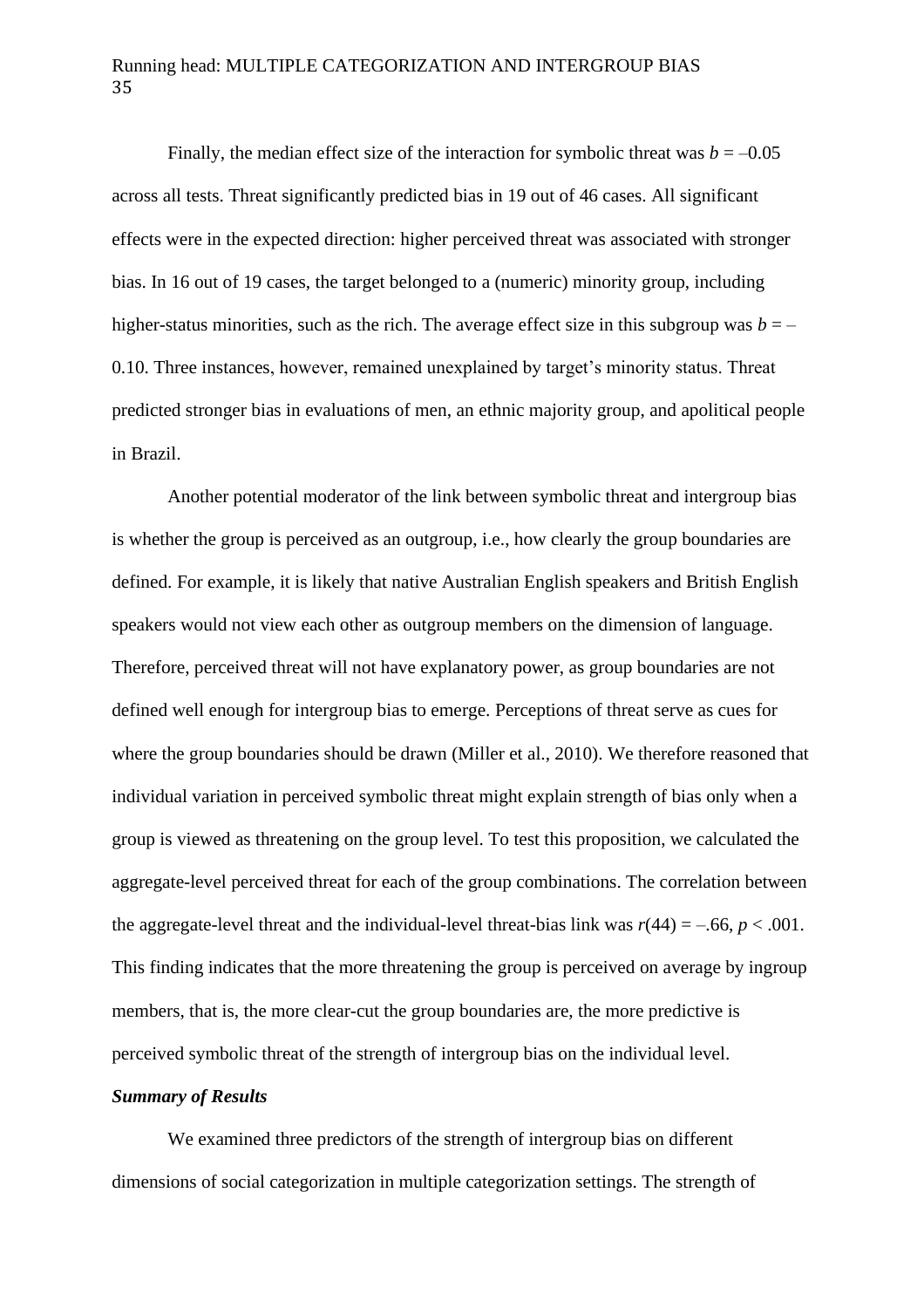identification and symbolic threat predicted stronger intergroup bias across countries and categorization dimensions. The effects of both identification and symbolic threat were contingent upon the participant and the target groups' status. Identification mainly predicted stronger bias when the participant belonged to a higher status group and the target belonged to a lower status group. Threat mainly predicted stronger bias when the target belonged to a numerical minority group, including higher-status minorities, such as the rich. Conflict predicted bias only in few cases and the effects were inconsistent. Table 3 presents a summary of key findings.

## **Table 3**

## *Summary of Findings*

|                  | % of sig.                               | Generalizability                       |                      |                                   |  |  |  |  |
|------------------|-----------------------------------------|----------------------------------------|----------------------|-----------------------------------|--|--|--|--|
| Theory/predictor | effects in the<br>expected<br>direction | Across<br>categorization<br>dimensions |                      | Across target groups              |  |  |  |  |
| SIT:             | 90%                                     | Good: Significant                      | Good: Only           | <i>Limited</i> : Not predictive   |  |  |  |  |
| Identity         |                                         | effects on 7/9                         | strength of          | of attitudes towards              |  |  |  |  |
| importance       |                                         | dimensions                             | the effect<br>varies | higher-status groups              |  |  |  |  |
| RGCT:            | 50%                                     | <i>Poor:</i> Significant               | Poor:                | <i>Limited</i> : No clear pattern |  |  |  |  |
| Perceived        |                                         | effects on 2/9                         | Direction of         |                                   |  |  |  |  |
| conflict         |                                         | dimensions                             | the effect<br>varies |                                   |  |  |  |  |
| ITT:             | 100\%                                   | Excellent:                             | Good: Only           | <i>Limited</i> : Not predictive   |  |  |  |  |
| Symbolic threat  |                                         | Significant effects                    | strength of          | of attitudes towards              |  |  |  |  |
|                  |                                         | on 9/9 dimensions                      | the effect           | majorities/non-                   |  |  |  |  |
|                  |                                         |                                        | varies               | threatening groups                |  |  |  |  |

*Note.* The summary is based on the results presented in Table 2.

## **Discussion**

With increasing mobility and diversity in the world, scholars across the social sciences call for attention to the issue of multiple group memberships and their intersections in the study of prejudice and discrimination (e.g., Cole, 2009; Crisp & Hewstone, 2007; Vertovec, 2007). Answering this call, the present study is the first to examine the predictive power of established determinants of intergroup bias, namely identification, perceived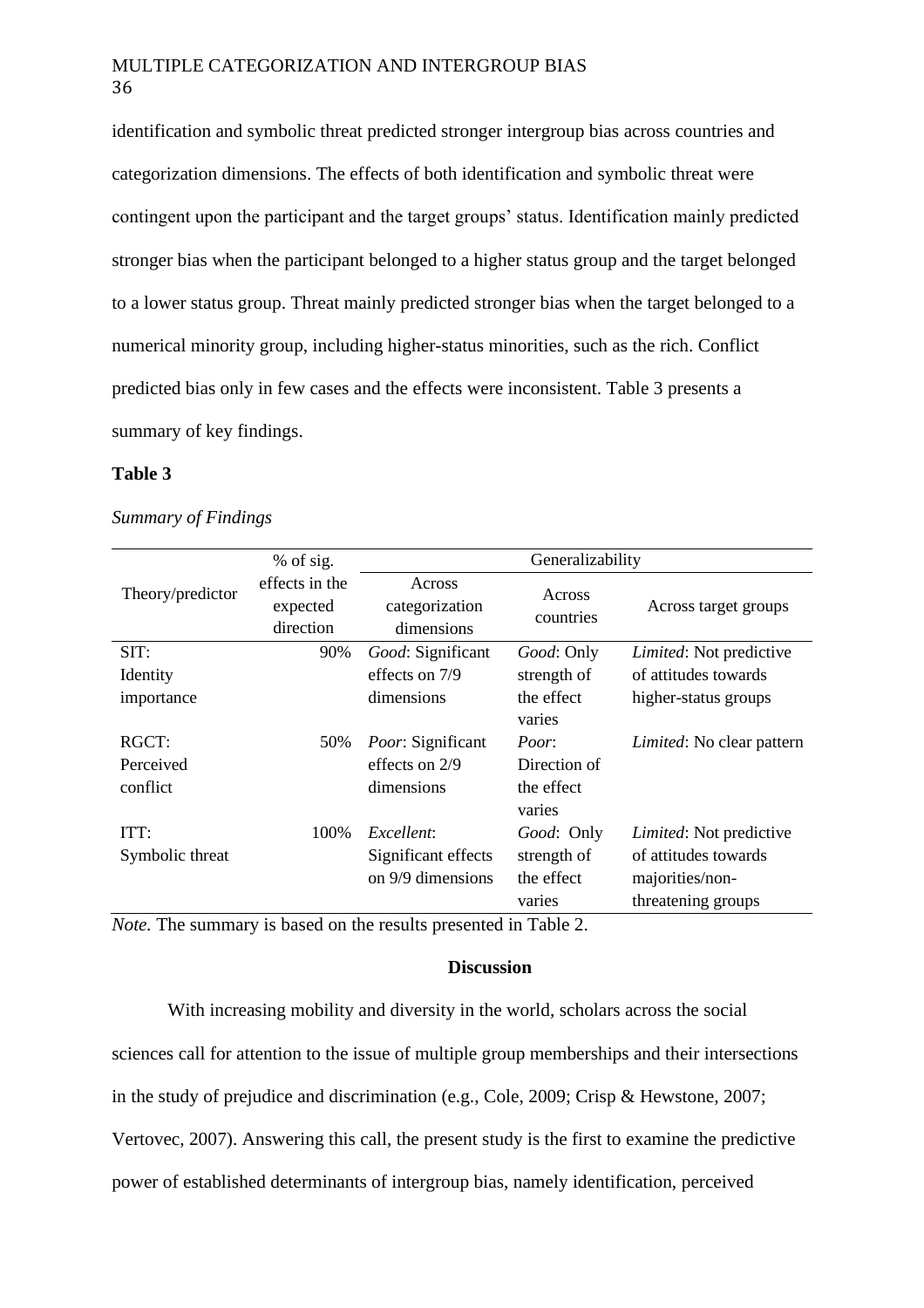conflict, and symbolic threat, in multiple categorization settings. The study further addresses some limitations of existing research on crossed and multiple categorization by (1) taking a culture-sensitive approach to the selection of dimensions and categories; (2) using a research design that allows manipulation of multiple dimensions in a survey setting; (3) sampling both majority and minority group members on all dimensions used from various cultural contexts. The study design allows testing the generalizability of predictions derived from three established theories of intergroup relations across categorization dimensions, cultural contexts, and participant and target groups.

## **Generalizability Across Categorization Dimensions, Contexts, and Target Groups**

We manipulated nine dimensions of social categorization and assessed participants' attitudes towards the targets in a factorial survey experiment. Three of these dimensions age, place of residence, and education—neither elicited significant intergroup bias in any of the countries, nor showed significant between-participant variation in their effects on attitudes. We tested the effects of identification, conflict, and symbolic threat on intergroup bias for the remaining six dimensions: gender, religion, ethnicity, occupation, and income in the pooled sample, and the country-specific dimensions of sexual orientation in Armenia, English language proficiency in Australia, political views in Brazil, and caste in India.

## *Identification*

Our findings suggest that the effect of identification on intergroup bias is generalizable across dimensions of social categorization. For all dimensions that showed significant bias and variation in the strength of bias across individuals, stronger identification predicted stronger bias. The higher participants rated the importance of their religious, ethnic, gender, etc., identity for their sense of self, the more they preferred ingroup over outgroup members on the respective dimensions. The predictive power of identification also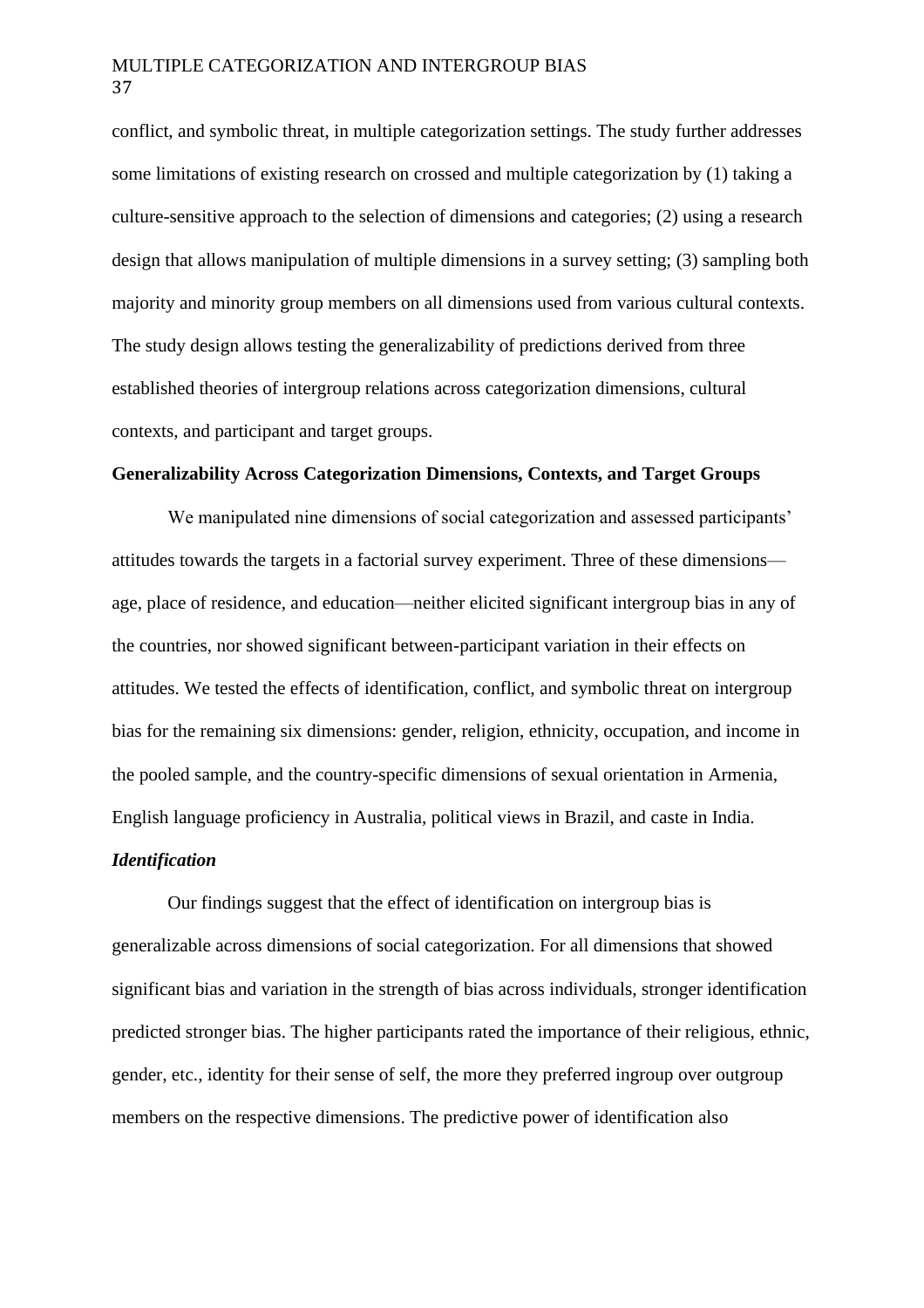demonstrated generalizability across cultural contexts: the strength of the effects varied across countries, but the direction was stable.

The effect of identification on bias, however, did not generalize across participant and target groups. In most cases, identification predicted stronger bias when the participant was a member of a higher-status and the target was a member of a lower-status group, irrespective of categorization dimension. There was one notable exception to this pattern: identification predicted weaker preference for the ingroup in evaluations of targets with average income by poor participants. Although this was the only significant interaction in the opposite direction, closer examination of the effect sizes suggests that this effect is not a statistical artifact. We observed the same direction of the effects in workers' attitudes towards professionals, in poor participants' attitudes towards the rich, and in attitudes of those who have difficulty speaking English towards native English speakers. In short, importance of a categorization dimension to the self-concept predicts stronger preference for the ingroup when higher-status perceiver evaluates a lower-status target and weaker preference for the ingroup when lower-status perceiver evaluates a higher-status target.

These findings contribute to the debate on the relationship between group identification and intergroup bias (Balliet et al., 2014; Brewer, 1999; Brown, 2000) in several ways. First, they support the underlying assumption of SIT by showing the generalizability of identification-bias link across dimensions of categorization and contexts. Second, they highlight the importance of structural characteristics in this relationship. Making intergroup comparisons with a lower-status outgroup in favor of the ingroup is a straightforward way for the higher-status group member to boost the positive image of the ingroup. For lower-status groups this strategy is more difficult to implement, especially when there is a societal consensus regarding the existing status differences (Rubin & Hewstone, 2004). This is most likely the reason why the link between strength of identification and bias is present only in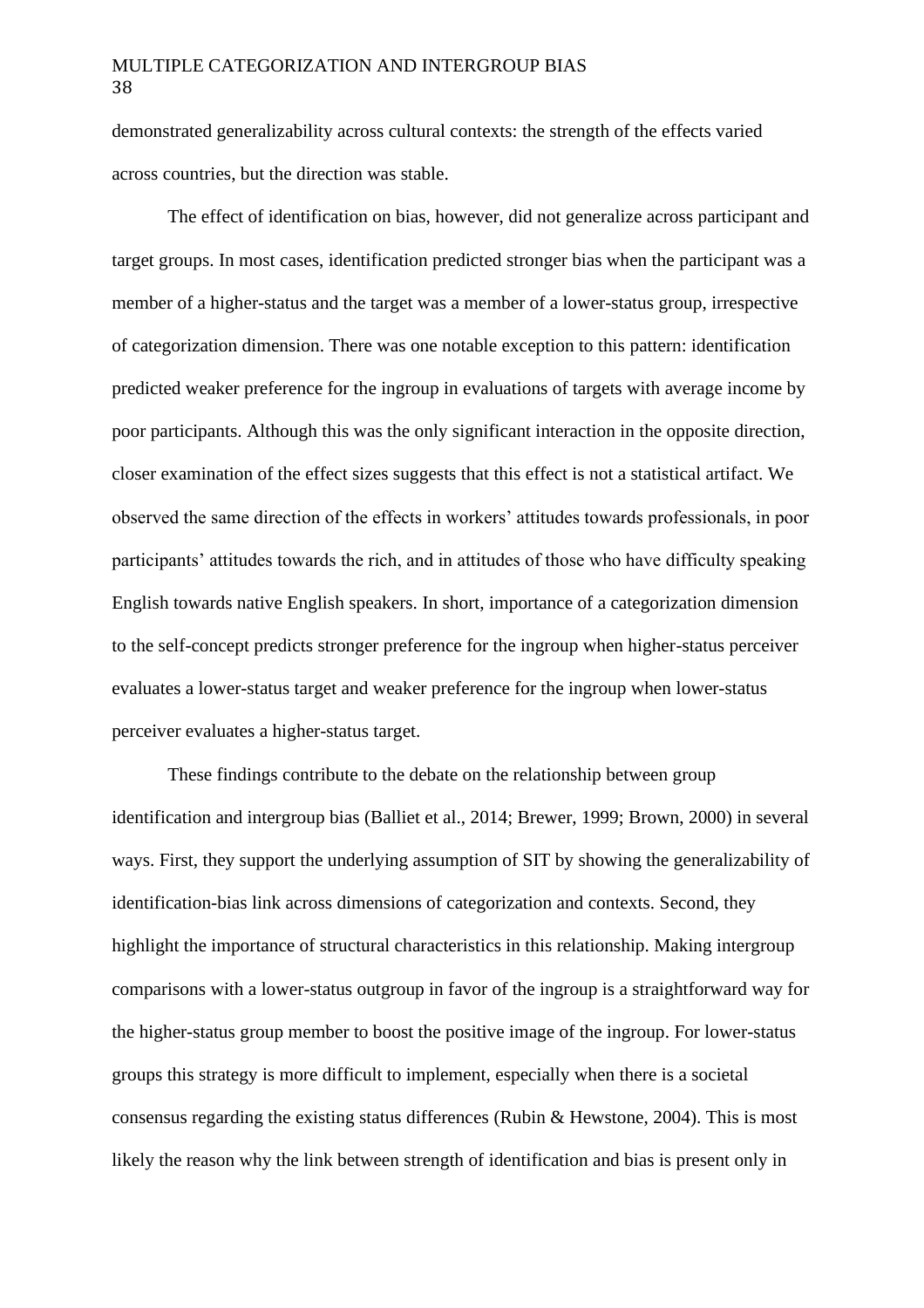higher-status group members' evaluations of lower-status outgroups. When the intergroup comparison does not favor the ingroup, structural characteristics determine which strategies of identity management will be used (Blanz et al., 1998; Ellemers, 1993; Tajfel & Turner, 1979). Groups that have lower status on a given dimension, but nevertheless find that dimension important, may adopt strategies of assimilation and individual mobility, which would lead to more positive evaluations of higher-status outgroups.

## *Symbolic Threat*

Similar to identification, symbolic threat showed good generalizability in predicting bias across a wide range of categorization dimensions and contexts. Greater perceived threat predicted stronger intergroup bias on the dimensions of religion, gender, occupation, and the country-specific dimensions of language, sexual orientation, and political views. In line with the meta-analytical evidence on the effects of perceived threat on outgroup attitudes (Riek et al., 2006), threat mainly predicted attitudes towards minorities, but not towards majority groups. Importantly, the strength of the effect was associated with the target group's status. For example, on the dimensions of religion and occupation, the effect was twice as strong for attitudes towards religious minority groups compared to non-believers and for the unemployed compared to workers.

There were, however, several exceptions to this pattern: Perceived symbolic threat predicted stronger bias in evaluations of men, ethnic majority group members and apolitical persons. None of these groups can be considered either minorities or lower-status groups. These exceptions suggest that the predictive power of symbolic threat may be contingent not upon the target group's status in a societal hierarchy, but rather upon how threatening the target group is represented at the group level. Supporting this assumption, we found a strong correlation between group-level perceptions of threat and the strength of the effect. Grouplevel perceptions of threat shape the psychological boundaries between the ingroup and the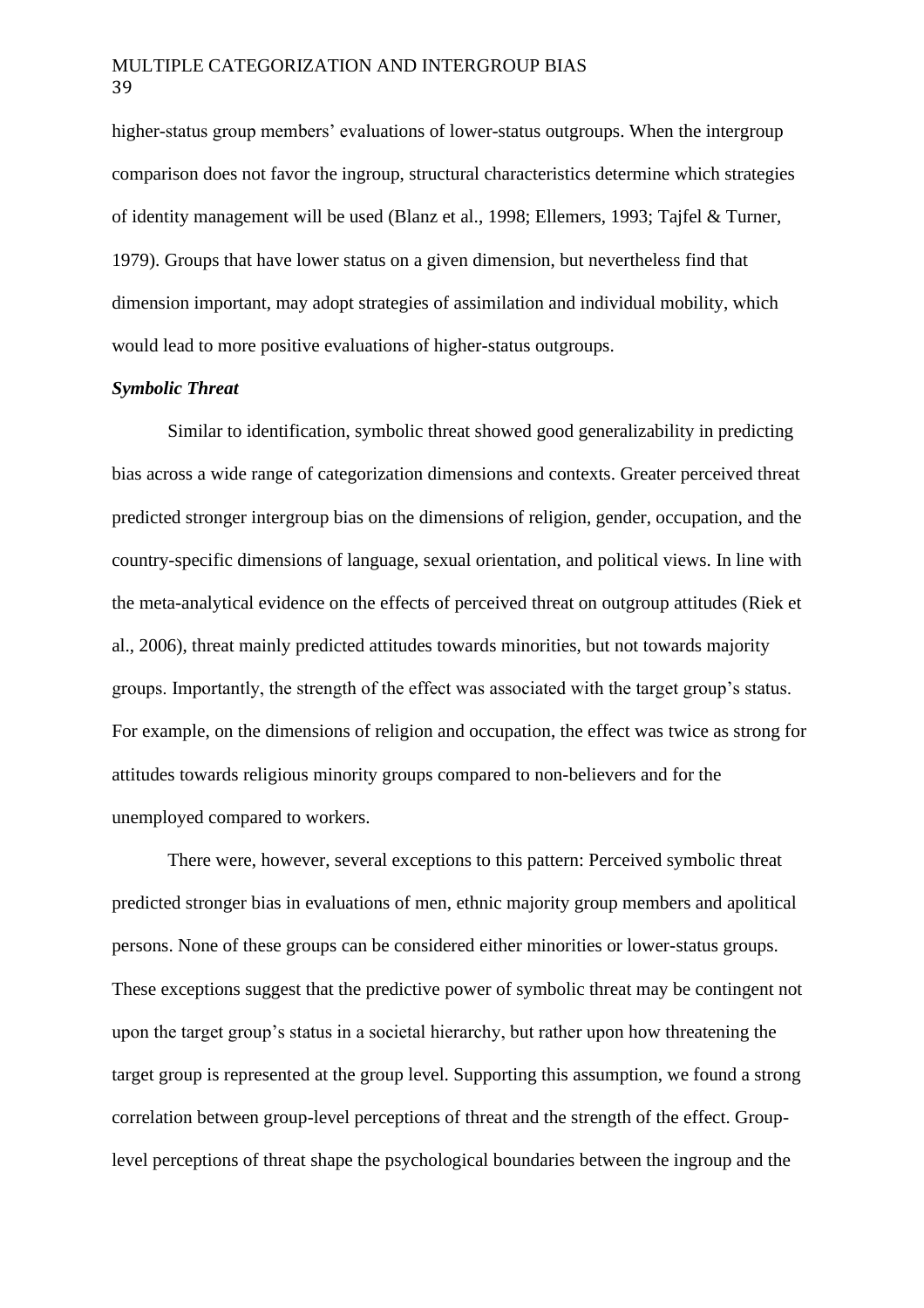outgroup (Miller et al., 2010). Hence, symbolic threat appears to be most predictive of intergroup bias when the boundary between the ingroup and the outgroup is well defined. *Conflict*

Salience of intergroup conflict showed weak generalizability across categorization dimensions, contexts, and target groups. Conflict predicted bias only in few cases and the direction of the effect varied, with the average interaction effect across all tests approaching zero. The direction of the effect appeared to depend not on country but on categorization dimension and specific combinations of participant and target group memberships. In some cases, both directions of the effect were found in the same country. In Armenia, for example, perceived conflict predicted stronger bias on the dimension of sexual orientation, but weaker bias on the dimension of gender.

The four cases when perceived conflict predicted less intergroup bias were evaluations of the unemployed and the poor by the professionals and the rich in the pooled sample, preference for own gender in Armenia and own caste in India. All these dimensions- —socio-economic status, gender, and caste—are avidly discussed sources of inequality. Perceptions of conflict between different groups in society might reflect not only perceived threat from outgroups, but also greater awareness of inequalities in a given society. Those in positions of power (professionals, rich) who believe there is conflict between people of different socio-economic status are likely to be the ones who recognize these inequalities and their own privileged position. Under these circumstances, perceptions of conflict would not translate into perceptions of threat from the less privileged groups, as RGCT predicts. Instead, they would translate into more positive attitudes towards the disadvantaged and possibly more negative attitudes towards the ingroup, producing the effect we observed.

These findings show the added value of designs with higher ecological validity. The key finding of intergroup conflict literature—that intergroup conflict leads to more negative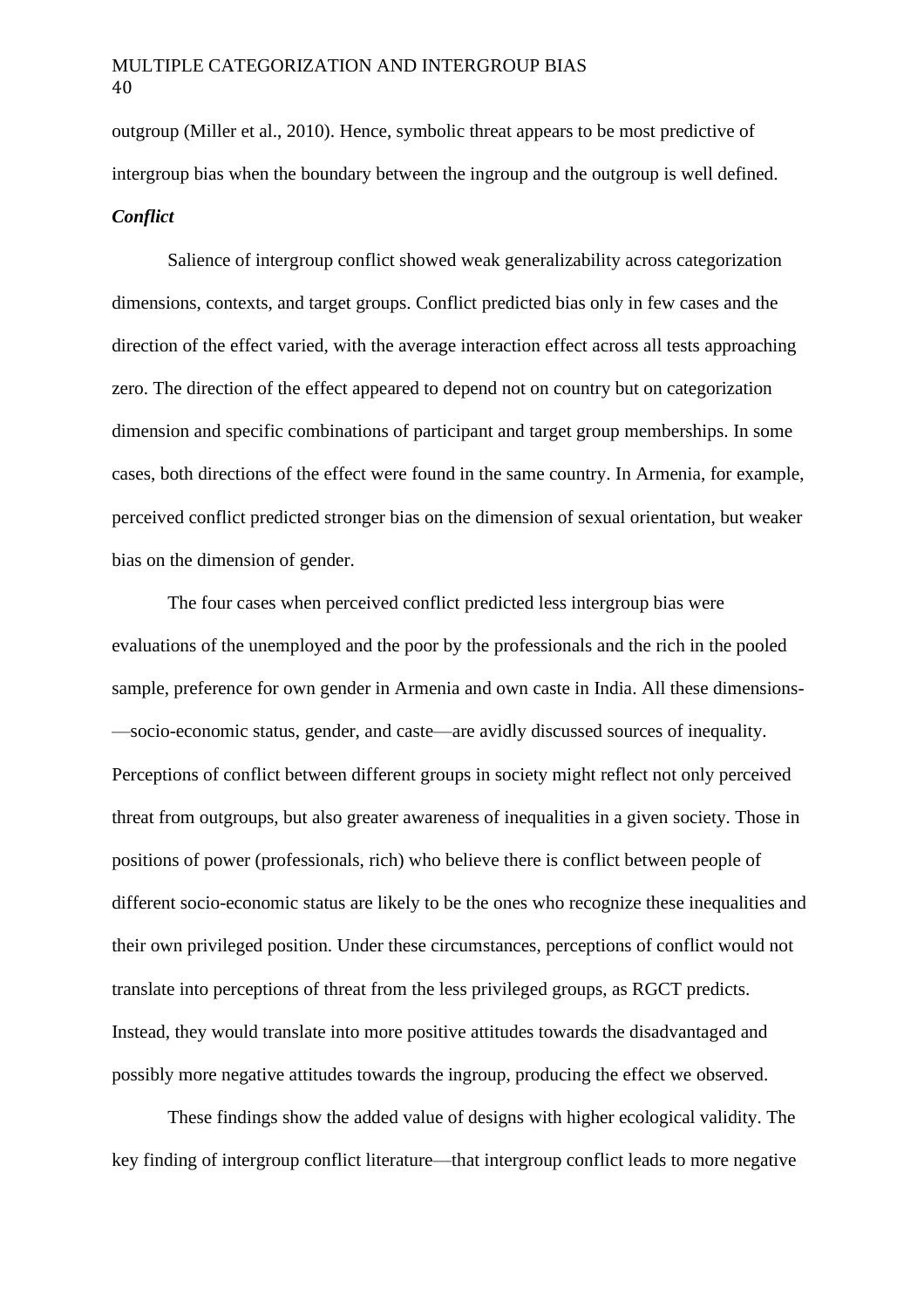outgroup attitudes—is likely to replicate in any laboratory experiment where intergroup conflict is manipulated. It is more difficult, however, in a laboratory experiment, to account for dynamic contextual influences, such as awareness of inequality in a specific context. RGCT acknowledges that an actual intergroup conflict is not a necessary condition for intergroup bias to occur: Group members might believe that there is a conflict irrespective of whether there is one (Campbell, 1965). Our findings suggest that believing that there is intergroup conflict is also neither a necessary, nor a sufficient condition for intergroup bias to occur. This challenges one of the key assumptions of RGCT, namely that perceived intergroup conflict is directly linked to perceptions of threat from the outgroup. The link between perceived conflict and intergroup hostility is contingent upon individuals' interpretation of what that conflict represents.

## **Differences in Bias Between Individuals and Between Categorization Dimensions**

When predicting the strength of bias from identification, conflict, and threat, we make inter-individual comparisons. If one individual rated religion as more important to their selfconcept than another individual, then the first individual will also show stronger preference for the religious ingroups. However, this does not yet tell us which of the categorization dimensions will produce more bias on the aggregate level, i.e., whether higher importance of religious compared to occupation identity in a group will translate into stronger intergroup bias on the dimension of religion compared to occupation in that group. There were notable differences between identification on the one hand and perceptions of conflict and threat on the other in how well they accounted for hierarchies of prejudice in the four countries studied.

On the aggregate level, group memberships that were rated as most important for the self-concept (socioeconomic dimensions: education, occupation, income) did not produce intergroup bias, whereas group memberships that were rated as less important (sociocultural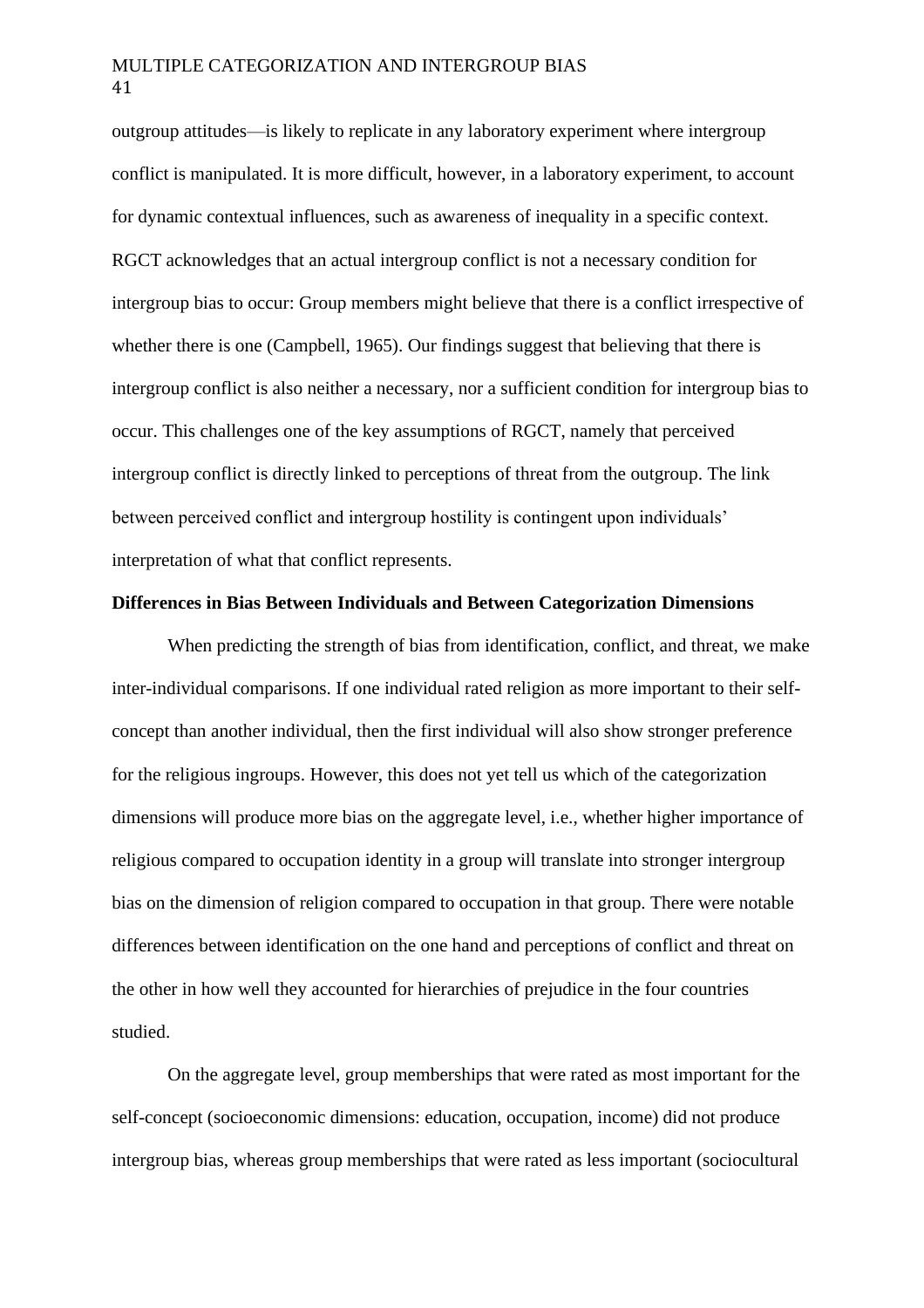dimensions: religion, ethnicity) produced intergroup bias. Unlike identification, hierarchies of conflict and threat across countries closely resembled the hierarchies of intergroup bias. Religious and ethnic groups, as well as groups based on political views and sexual orientation, were perceived to be in a strong conflict and were among the most threatening groups. The same group memberships caused the strongest intergroup bias in the respective countries.

The mismatch between the functions of identity importance on the individual and group level points to possible differences in grounds for self- and other-categorization. Socioeconomic status defines our everyday experiences and interactions, whereas our sociocultural group memberships might not always be salient. Moreover, memberships in socioeconomic groups might be more useful for self-evaluations, as, first, these are the lines of categorization that societies use to ascribe success and worth (Easterbrook et al., 2020) and, second, these groups have more permeable boundaries and are perceived to be under individuals' control. Sociocultural groups are essentialized (Haslam et al., 2000), thus providing little possibility for change or control. These individuating functions of socioeconomic groups make them more useful for making inter- and intra-individual comparisons, whereas sociocultural groups are more useful for intergroup comparisons. These propositions can be addressed in future research.

Although the current study cannot provide conclusive answers to the question of why, on the group level, ingroup bias occurs on some dimensions of categorization but not others, we can gain some insight into this question by taking a closer look at these hierarchies of prejudice. Research on stigma offers two somewhat contradicting predictions. On the one hand, people tend to hold more positive attitudes towards member of stigmatized groups when they believe the cause of stigma to be uncontrollable (Weiner et al., 1988). On the other hand, groups that are essentialized (which would correspond to uncontrollability of the cause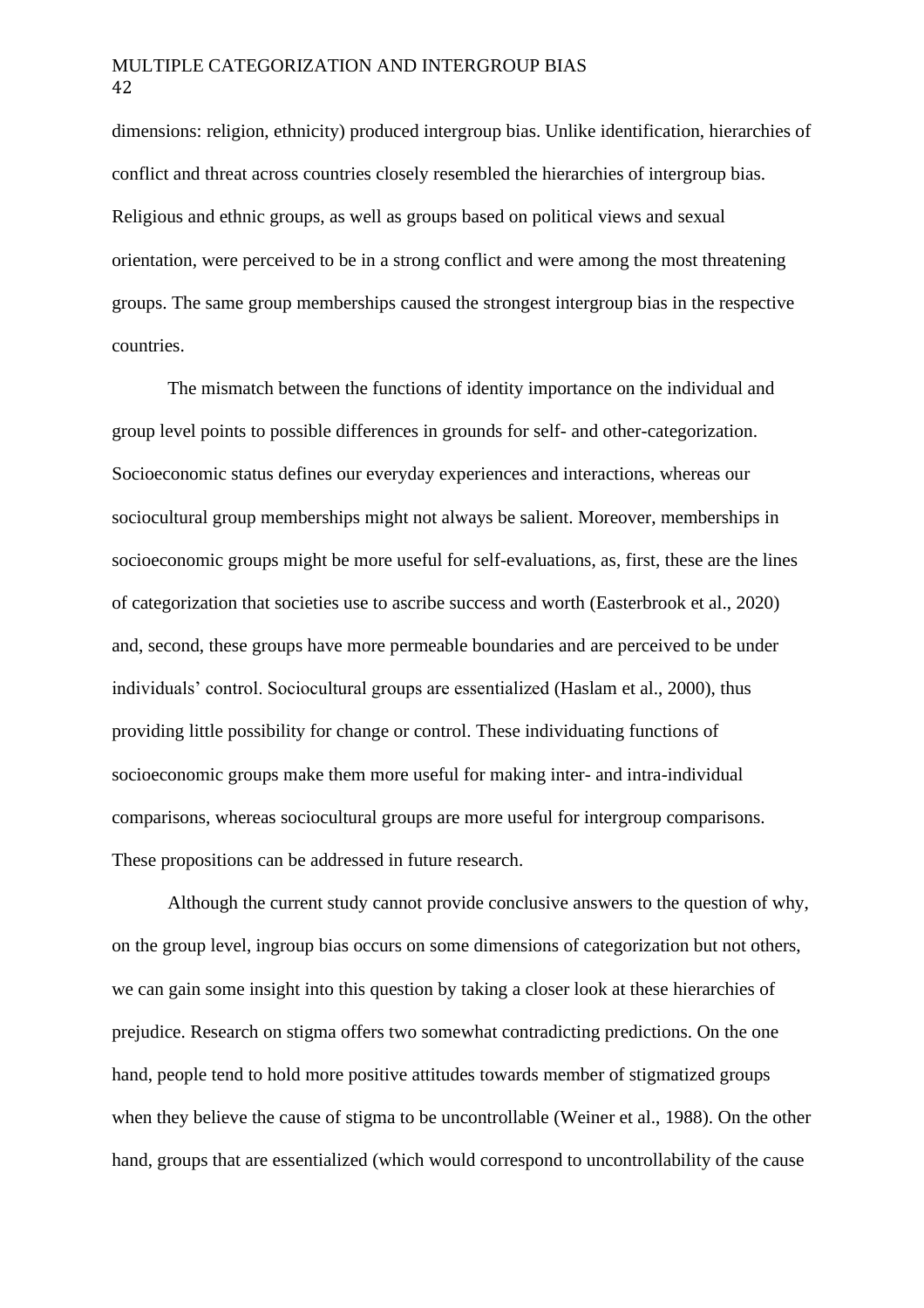of stigma), are evaluated more negatively (Haslam et al., 2000). In our study, the dimensions where significant bias emerged were religion, ethnicity, political views, sexual orientation, and gender. These dimensions are more likely to be perceived as essentialized (uncontrollable) rather than controllable, suggesting that at least at the group level, essentialized groups are stigmatized more, which is in line with meta-analytical evidence on the role of essentialism and entitativity in intergroup attitudes (Agadullina & Lovakov, 2018). Linking this observation back to SIT, differences in strength of bias between categorization dimensions can also be explained by the permeability of group boundaries and stability and legitimacy of status relations. The dimensions with stronger bias (e.g., religion, ethnicity) are likely to be perceived as having boundaries with low permeability and status differences on those dimensions are likely to be seen as illegitimate; in contrast, the dimensions with no bias (or even outgroup preference; education, occupation, income) are likely to be perceived as having permeable group boundaries and status differences on those dimensions are likely to be seen as legitimate. Future studies could further explore properties of social categories that increase the likelihood of stigmatization.

## **Limitations**

By using large and diverse samples and an experimental design that provides not only high internal, but also high external validity, this study offers a reliable and rigorous test of the hypotheses in question. Nevertheless, certain limitations remain.

First, the measure of the salience of intergroup conflict does not provide a differentiated assessment of the realistic threat from specific outgroups. As we noted in the introduction, our operationalization is aligned with RGCT, measuring the presence and severity of intergroup conflict rather than perceptions of threat. However, the comparability of this scale with the measures of identification and symbolic threat is limited, as the latter measures include a direct reference to the self and the ingroup. Although the statements were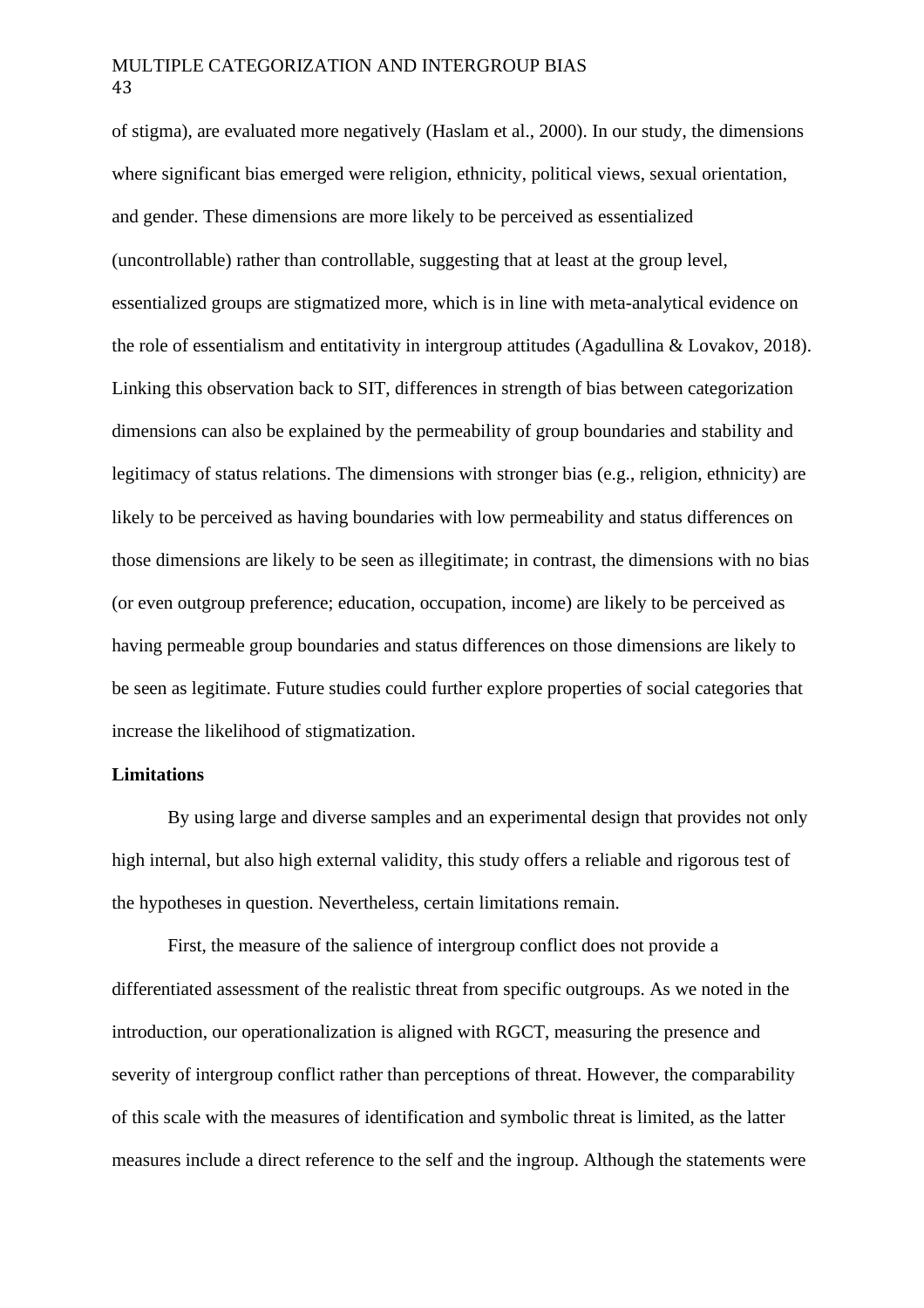formulated in a way that the participant always belonged to one of the groups described to be in conflict, there was no explicit reference to the self. Measuring intergroup competition through realistic threat from specific outgroups could have yielded stronger effects.

Second, any psychological study that uses self-reports can potentially be biased by social desirability. When it comes to the study of prejudice, even implicit attitudes can be faked (Fiedler & Bluemke, 2005). There are several reasons to believe that social desirability is not a major concern for the validity of our findings. Factorial surveys repeatedly have been found to reduce social desirability bias, including when the topics of prejudice and discrimination are concerned (Armacost et al., 1991; Auspurg et al., 2014; Liebig et al., 2015). This reduction in social desirability is most likely linked to the nature of the task: With a high number of factors to consider, it becomes increasingly difficult for the participants to manage their responses. Experimental evidence suggests that increased cognitive load reduces dishonest, socially desirable, and strategic responding (Duffy & Smith, 2014; Van't Veer et al., 2014). The external validity of our findings is further strengthened by the inclusion of the item capturing the desire to interact with the target. Research on planned behavior shows that a desire and an intent to engage in a behavior reliability predict actual behavior (Fishbein & Ajzen, 2011; Perugini & Bagozzi, 2001; Sheeran, 2002).

Third, the current study used an orthogonal main effects design, where the main effects are orthogonalized by confounding higher-order interactions. This design has two limitations: first, not all higher-order interactions can be estimated, as some of them are confounded with each other; second, if non-negligible interactions strongly correlate with the main effects in the design, this could bias the estimates of the main effects (Atzmüller & Steiner, 2010; Dülmer, 2016). The biggest threat to the accuracy of the main effect estimates are strong correlations between the main effects and the two-way interactions. In our experimental setup, out of over 30000 possible correlations between the main effects and the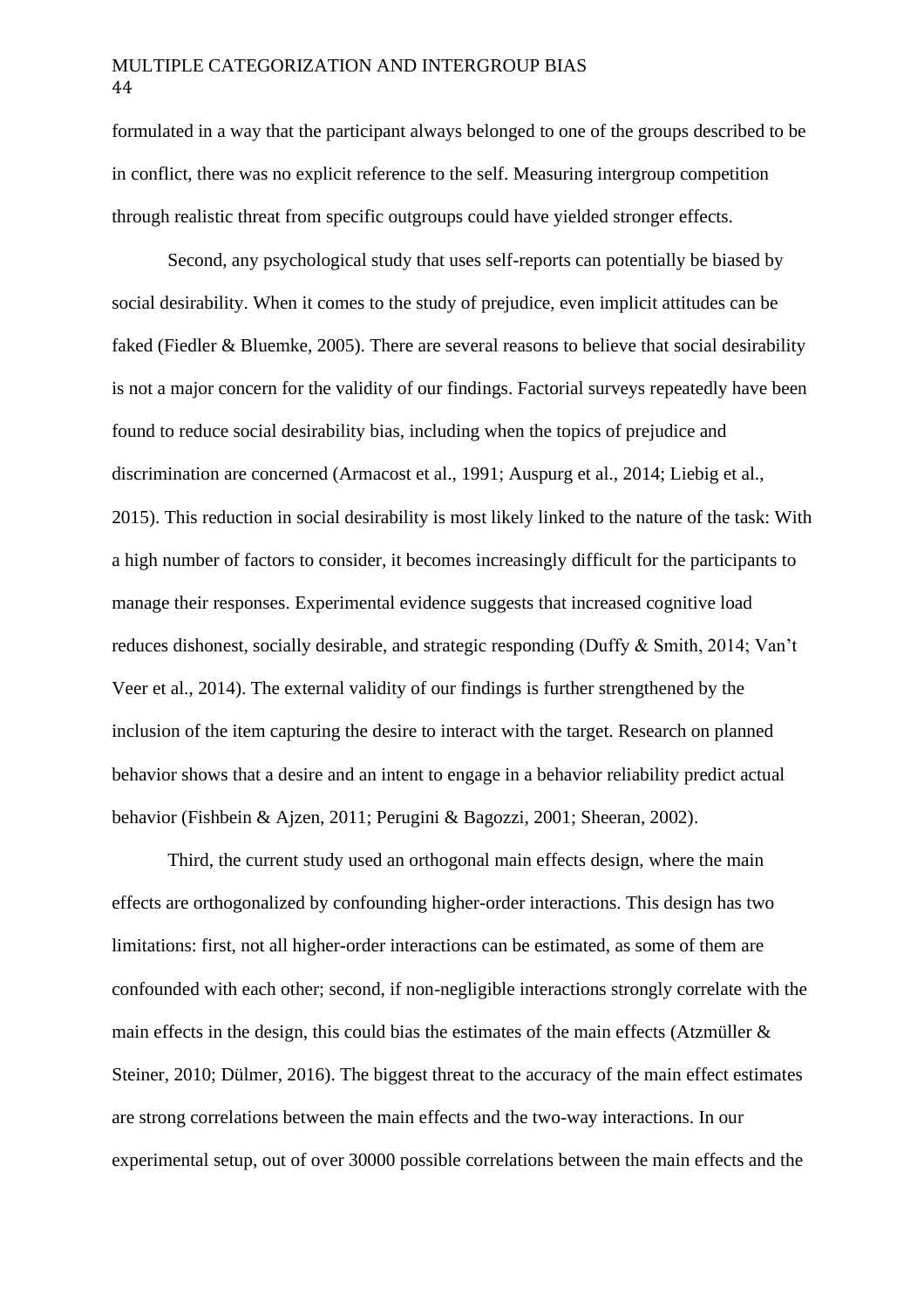interaction terms across countries, only about 0.05% exceeded the value of |0.7|, and the mean absolute value of correlations was  $r < .0001$ . These results indicate that the likelihood of the main effects being biased is small. Although bivariate correlations do not provide conclusive evidence for the extent of bias, other possible confounds, such as three- or fourway interactions, or linear combinations of interaction terms, are less likely to have a large impact on the estimates of the main effects. The likelihood of bias is further reduced by the use of a D-efficient design. Unlike in simple random or fractional factorial designs, the influence of higher-order interactions in D-efficient designs is distributed across multiple main effects, reducing the extent of bias for each individual main effect (Dülmer, 2016).

Finally, our findings should be interpreted with caution when it comes to comparing the predictive power of the three theories from which we derived our hypotheses. Our findings point to different degrees of generalizability of the three predictors of intergroup bias across context, categorization dimensions, and participant and target groups. The hypotheses we test, however, only focus on specific elements of each theory, and do not constitute a comprehensive comparative test of the predictive power of different theoretical approaches. Further, as we noted above, each of the constructs studied can be operationalized in different ways and the evidence presented here should be interpreted with the operationalization of each construct in mind.

## **Future Directions**

The findings we present here raise some important questions that can be addressed in future studies. All three predictors of intergroup bias showed some variability in either the strength or the direction of their effects on intergroup bias. We proposed and when possible, tested potential moderators of this variance, but these additional tests were exploratory in nature. Does identification only lead to stronger preference for the ingroup among the higherstatus, but not the lower-status groups? Does the direction of this effect reverse for lower-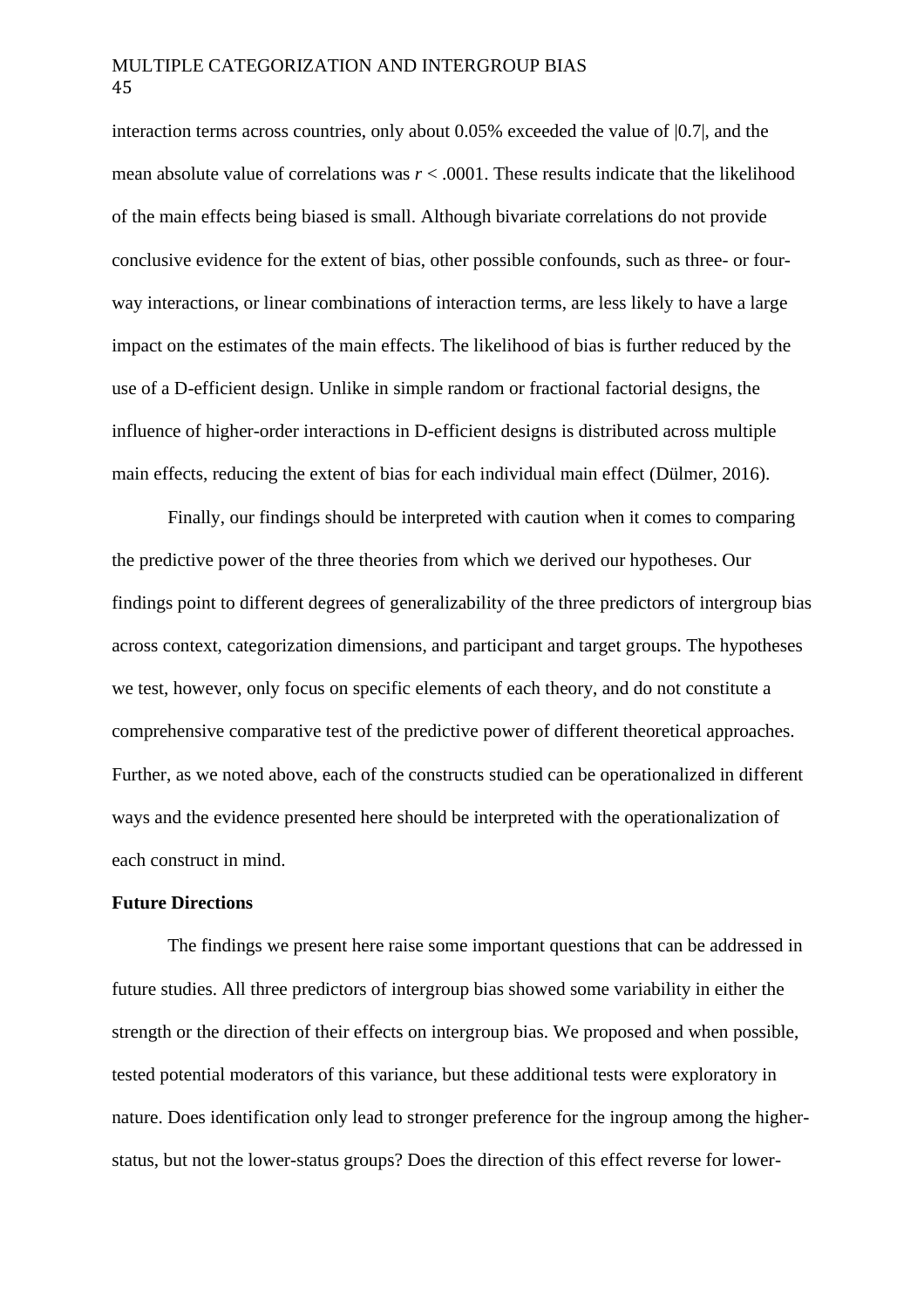status groups' perceptions of high-status outgroups? An experimental study that would simultaneously manipulate group status and strength of identification could help address these questions. Is the effect of symbolic threat on bias contingent upon the target's minority status, as earlier studies suggest, or upon how threatening the group is considered to be in a given social context? Do the group-level perceptions of threat arise from strictness of group boundaries? Finally, under which conditions perceptions of intergroup conflict translate into perceptions of threat and then bias? This link might depend on the characteristics of the conflict and psychological characteristics of group members. To clarify this link, future studies could investigate perceived fairness of the conflict and the status relations of the groups involved, as well as individual differences in empathy, education, and attitudes towards inequality and social justice.

The scope of the current study did not allow exploring the richness of the data that factorial survey designs and the diversity of our samples offer. There are several lines of research that can be pursued with the current dataset or with new data employing this methodology. Very few studies tested whether the cognitive mechanisms of impression formation identified in crossed categorization studies with two dimensions generalize to multiple categorization scenarios with more than two dimensions (Grigoryan, 2019b, 2019a; Urada et al., 2007). The current dataset can be used to address that question. Investigating the interactions between categorization dimensions would further advance our understanding of the processes behind attitude formation in multiple categorization settings. A factorial survey experiment with orthogonal main effects and interactions could test both the replicability of our findings and further explore the interactions between different categorization dimensions.

## **Conclusion**

The present research advances intergroup relations literature by testing the predictive power of identification, conflict, and threat in explaining intergroup bias in multiple categorization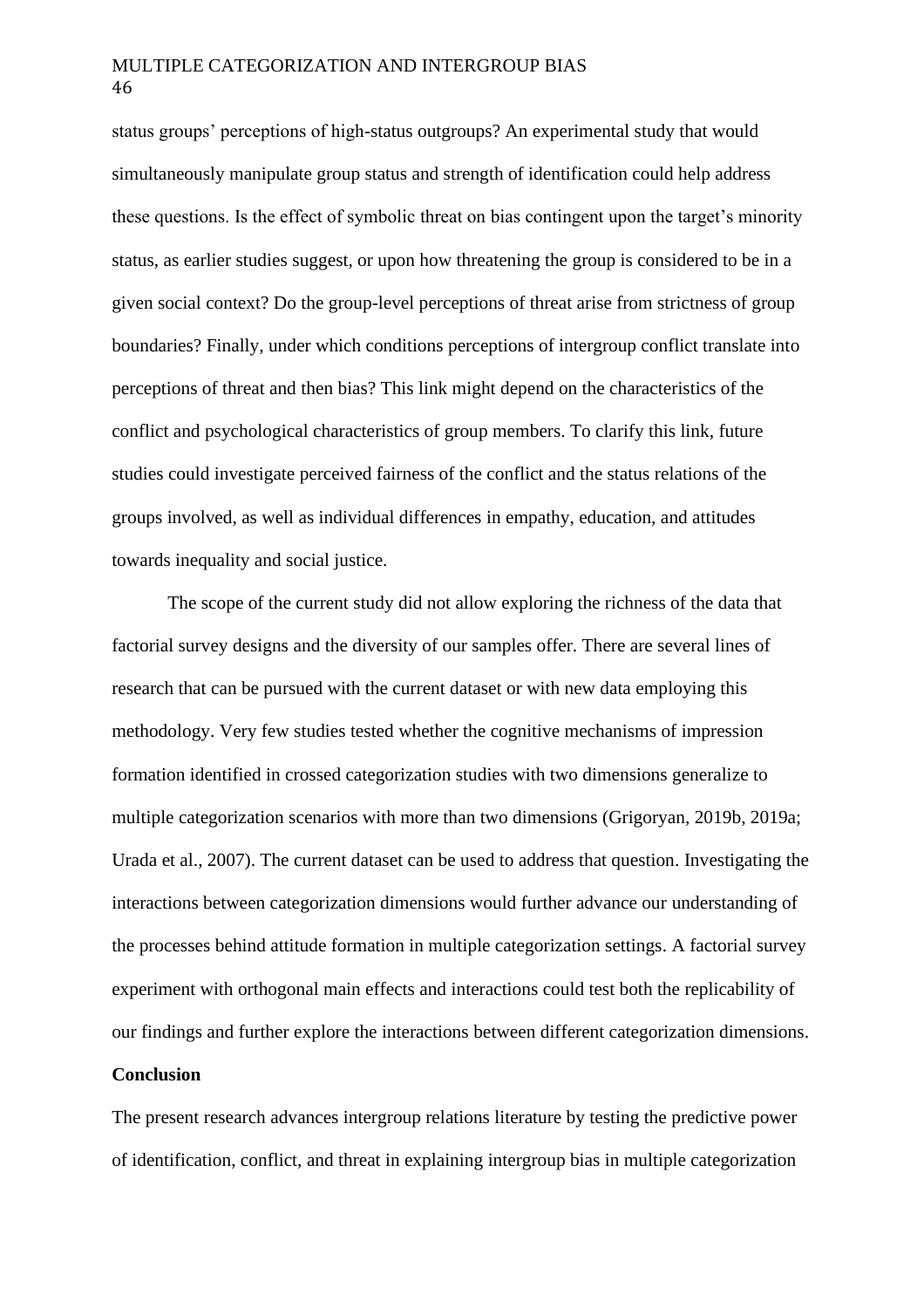settings, using diverse samples from different cultural contexts. This approach allowed exploring the generalizability of three established determinants of prejudice across dimensions of categorization, contexts, and participant and target groups. Our findings suggest that strength of identification and symbolic threat predict stronger intergroup bias and these effects generalize across countries and categorization dimensions. The effects, however, vary depending on participant and target groups' status. Salience of intergroup conflict showed limited generalizability: not only the strength, but also the direction of the effects varied across countries, dimensions, and target and participant groups. The field of intergroup relations can greatly benefit from more research using the multiple categorization paradigm, which takes the study of prejudice a step closer to real-life applications.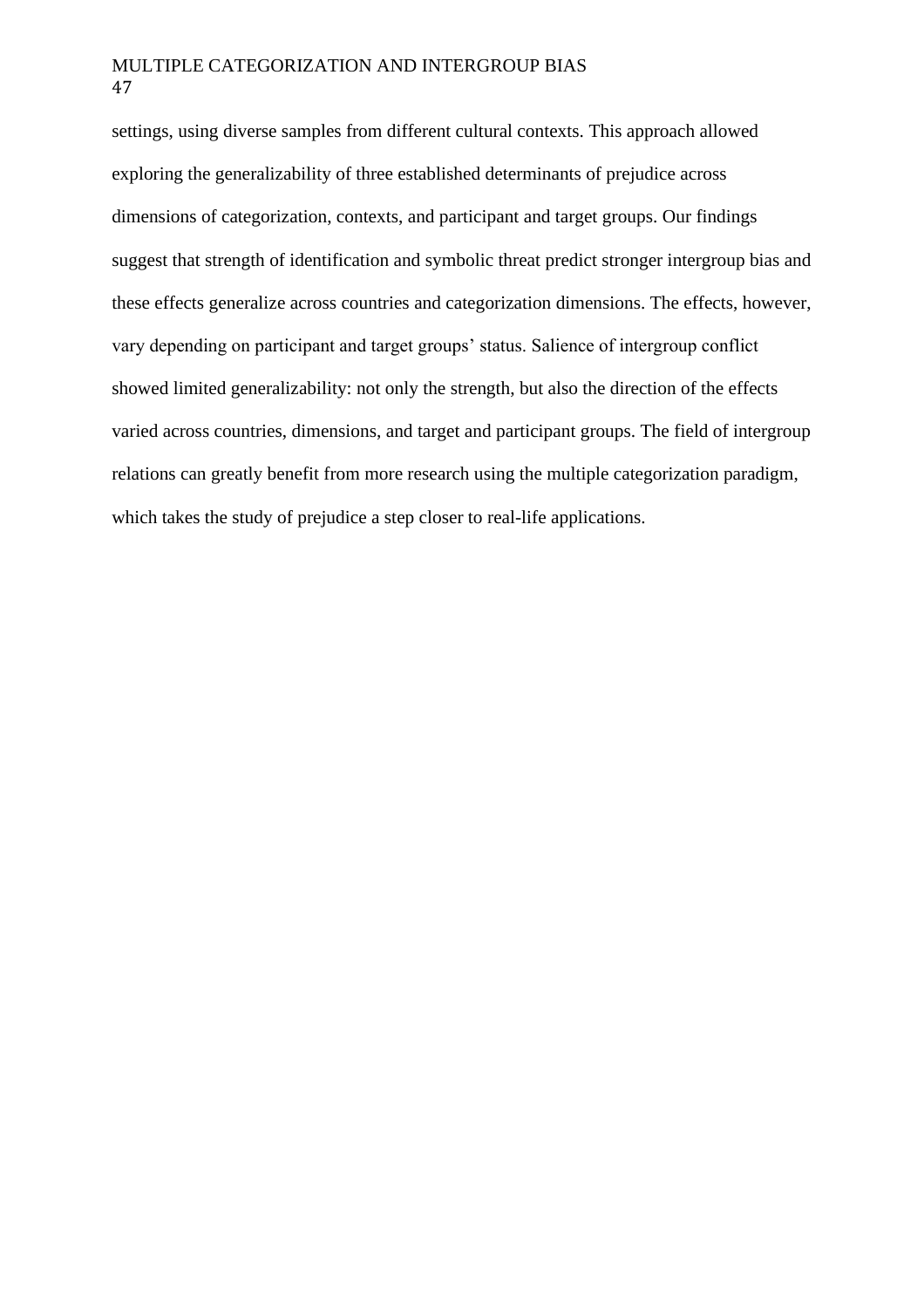## **References**

- Agadullina, E. R., & Lovakov, A. V. (2018). Are people more prejudiced towards groups that are perceived as coherent? A meta-analysis of the relationship between out-group entitativity and prejudice. *British Journal of Social Psychology*, *57*(4), 703–731. https://doi.org/10.1111/bjso.12256
- Aguinis, H., Gottfredson, R. K., & Culpepper, S. A. (2013). Best-practice recommendations for estimating cross-level interaction effects using multilevel modeling. *Journal of Management*, *39*(6), 1490–1528. https://doi.org/10.1177/0149206313478188

Allport, G. W. (1954). *The nature of prejudice*. Addison-Wesley. https://doi.org/10.1037/0708-5591.35.1.11

- Armacost, R. L., Hosseini, J. C., Morris, S. A., & Rehbein, K. A. (1991). An empirical comparison of direct questioning, scenario, and randomized response methods for obtaining sensitive business information. *Decision Sciences*, *22*(5), 1073–1090. https://doi.org/10.1111/j.1540-5915.1991.tb01907.x
- Ashmore, R. D., Deaux, K., & McLaughlin-Volpe, T. (2004). An organizing framework for collective identity: articulation and significance of multidimensionality. *Psychological Bulletin*, *130*(1), 80–114. https://doi.org/10.1037/0033-2909.130.1.80
- Atzmüller, C., & Steiner, P. M. (2010). Experimental vignette studies in survey research. *Methodology*, *6*(3), 128–138. https://doi.org/10.1027/1614-2241/a000014

Auspurg, K., & Hinz, T. (2015). *Factorial survey experiments*. SAGE.

Auspurg, K., Hinz, T., Sauer, C., & Liebig, S. (2014). The factorial survey as a method for measuring sensitive issues. In U. Engel, B. Jann, P. Lynn, A. Scherpenzeel, & P. Sturgis (Eds.), *Improving survey methods: Lessons from recent research* (pp. 137–149). Routledge.

Balliet, D., Wu, J., & De Dreu, C. K. W. (2014). Ingroup favoritism in cooperation: a meta-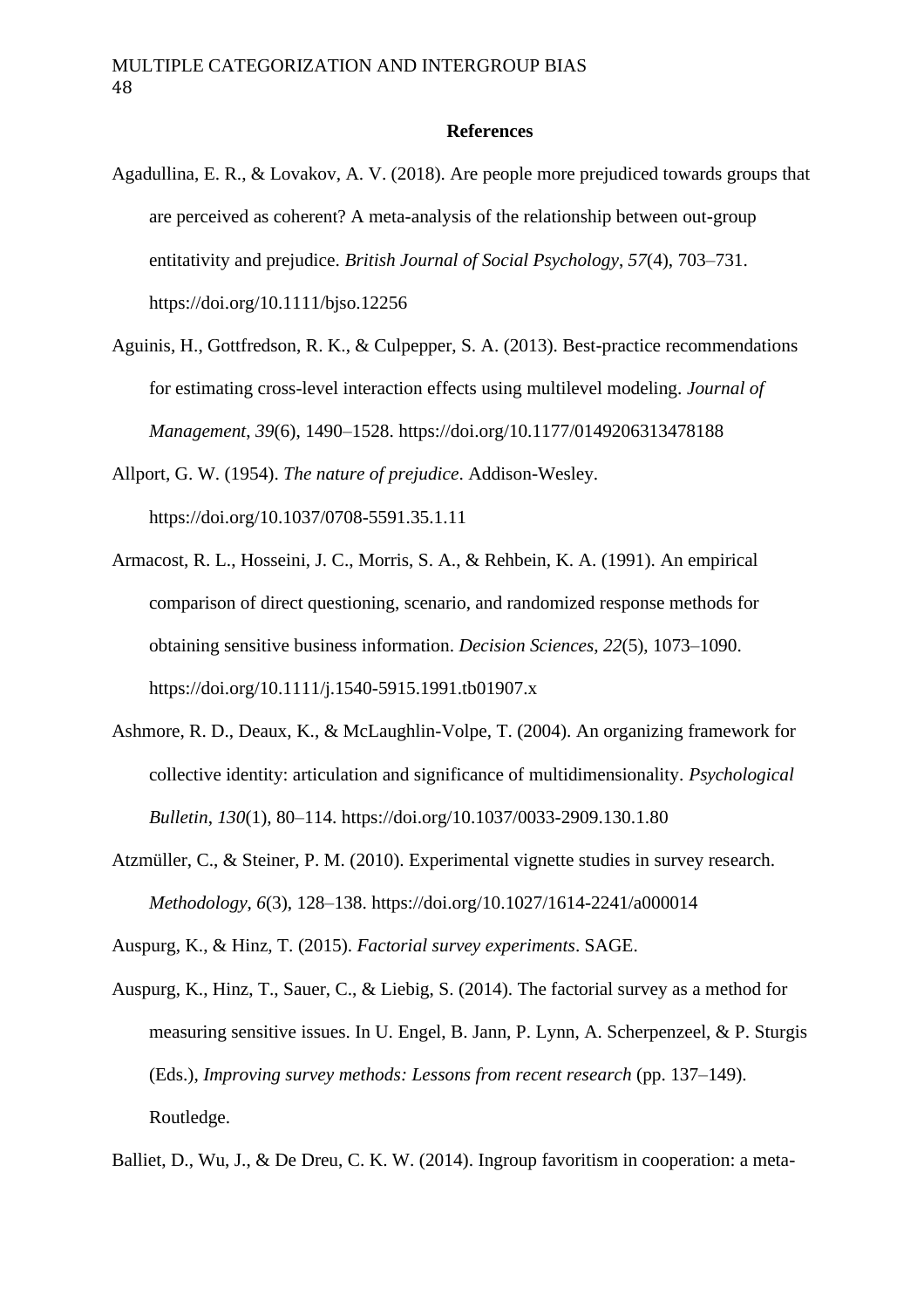analysis. *Psychological Bulletin*, *140*(6), 1556–1581. https://doi.org/10.1037/a0037737

- Bansak, K., Hainmueller, J., & Hangartner, D. (2016). How economic, humanitarian, and religious concerns shape European attitudes toward asylum seekers. *Science*, *354*(6309), 217–222. https://doi.org/10.1126/science.aag2147
- Bates, D., Kliegl, R., Vasishth, S., & Baayen, H. (2018). *Parsimonious Mixed Models*. http://arxiv.org/abs/1506.04967
- Bettencourt, B. A., Charlton, K., Dorr, N., & Hume, D. L. (2001). Status differences and ingroup bias: A meta-analytic examination of the effects of status stability, status legitimacy, and group permeability. *Psychological Bulletin*, *127*(4), 520–542. https://doi.org/10.1037//0033-2909.127.4.520
- Blanz, M., Mummendey, Â., Mielke, R., & Klink, A. (1998). Responding to negative social identity: a taxonomy of identity management strategies. *European Journal of Social Psychology*, *28*(5), 697–729.
- Boehnke, K., Lietz, P., Schreier, M., & Wilhelm, A. (2011). Sampling: The selection of cases for culturally comparative psychological research. In D. Matsumoto & F. J. R. van de Vijver (Eds.), *Cross-cultural research methods in psychology.* (pp. 101–129). Cambridge University Press.
- Brambilla, M., Rusconi, P., Sacchi, S., & Cherubini, P. (2011). Looking for honesty: The primary role of morality (vs. sociability and competence) in information gathering. *European Journal of Social Psychology*, *41*(2), 135–143. https://doi.org/10.1002/ejsp.744
- Branscombe, N. R., Schmitt, M. T., & Harvey, R. D. (1999). Perceiving pervasive discrimination among African Americans: Implications for group identification and well-being. *Journal of Personality and Social Psychology*, *77*(1), 135–149. https://doi.org/10.1037/0022-3514.77.1.135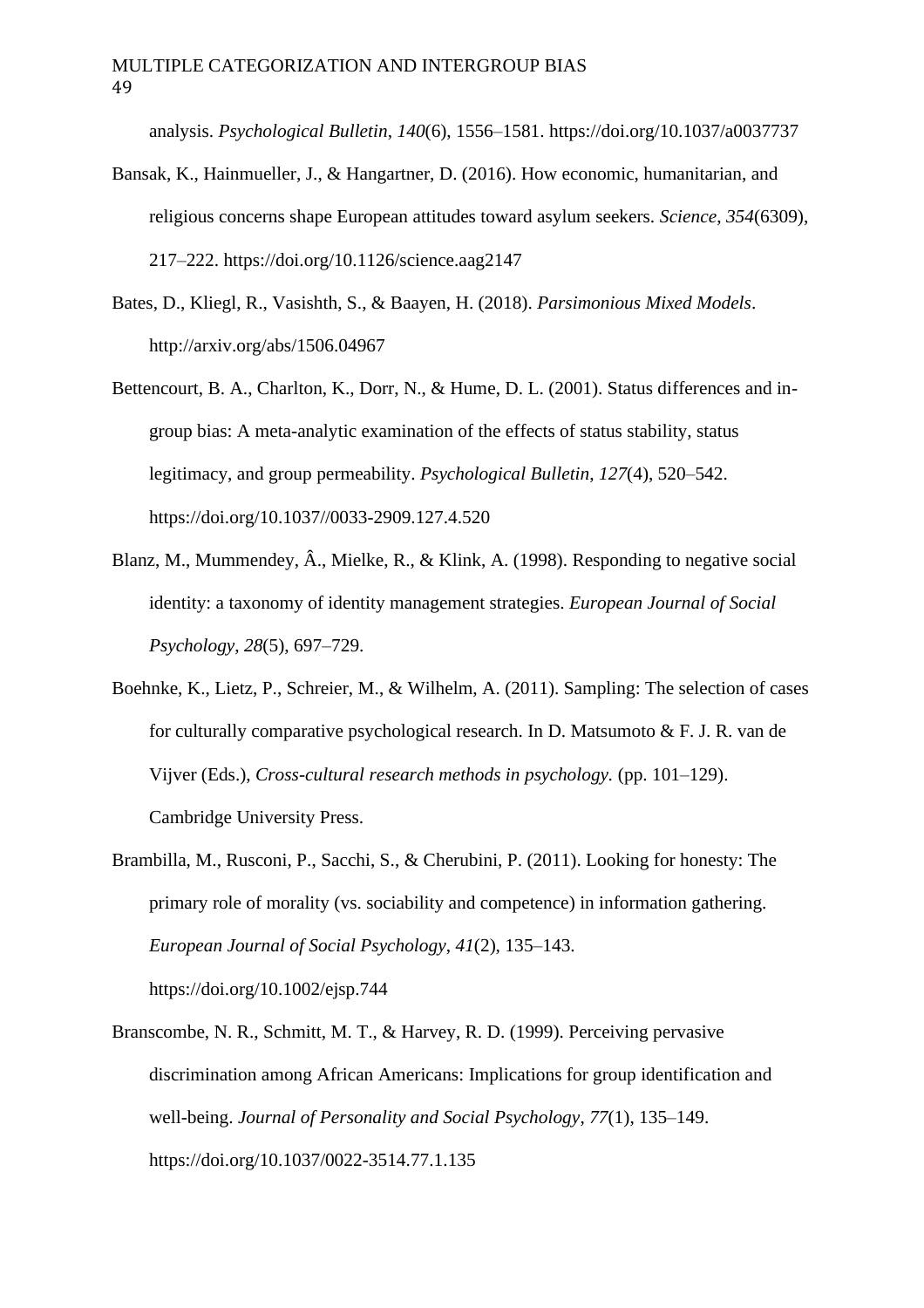- Brewer, M. B. (1999). The psychology of prejudice: Ingroup love or outgroup hate? *Journal of Social Issues*, *55*(3), 429–444. https://doi.org/10.1111/0022-4537.00126
- Brown, R. (2000). Social Identity Theory: Past achievements, current problems and future challenges. *European Journal of Social Psychology*, *30*, 745–778.

Bruner, J. S. (1957). On perceptual readiness. *Psychological Review*, *64*(2), 123–152.

- Campbell, D. T. (1965). Ethnocentric and other altruistic motives. In D. Levine (Ed.), *Nebraska symposium on motivation* (pp. 283–311). University of Nebraska Press.
- Cheek, J. M., & Briggs, S. R. (1982). Self-consciousness and aspects of identity. *Journal of Research in Personality*, *16*, 401–408. https://doi.org/https://doi.org/10.1016/0092- 6566(82)90001-0
- Cole, E. R. (2009). Intersectionality and Research in Psychology. *American Psychologist*, *64*(3), 170–180. https://doi.org/10.1037/a0014564
- Crisp, R. J., Ensari, N., Hewstone, M., & Miller, N. (2003). A dual-route model of crossed categorisation effects. *European Review of Social Psychology*, *13*(1), 35–73. https://doi.org/10.1080/10463280240000091
- Crisp, R. J., & Hewstone, M. (2007). Multiple social categorization. In *Advances in Experimental Social Psychology* (Vol. 39, pp. 163–254). Academic Press. https://doi.org/10.1016/S0065-2601(06)39004-1
- Crisp, R. J., Hewstone, M., & Cairns, E. (2001). Multiple identities in Northern Ireland: Hierarchical ordering in the representation of group membership. *British Journal of Social Psychology*, *40*(4), 501–514. https://doi.org/10.1348/014466601164948
- Crisp, R. J., Hewstone, M., & Rubin, M. (2001). Does multiple categorization reduce intergroup bias? *Personality and Social Psychology Bulletin*, *27*(1), 76–89. https://doi.org/10.1177/0146167201271007

Denham, B.E. (2017). Interrater agreement measures for nominal and ordinal data. In B.E.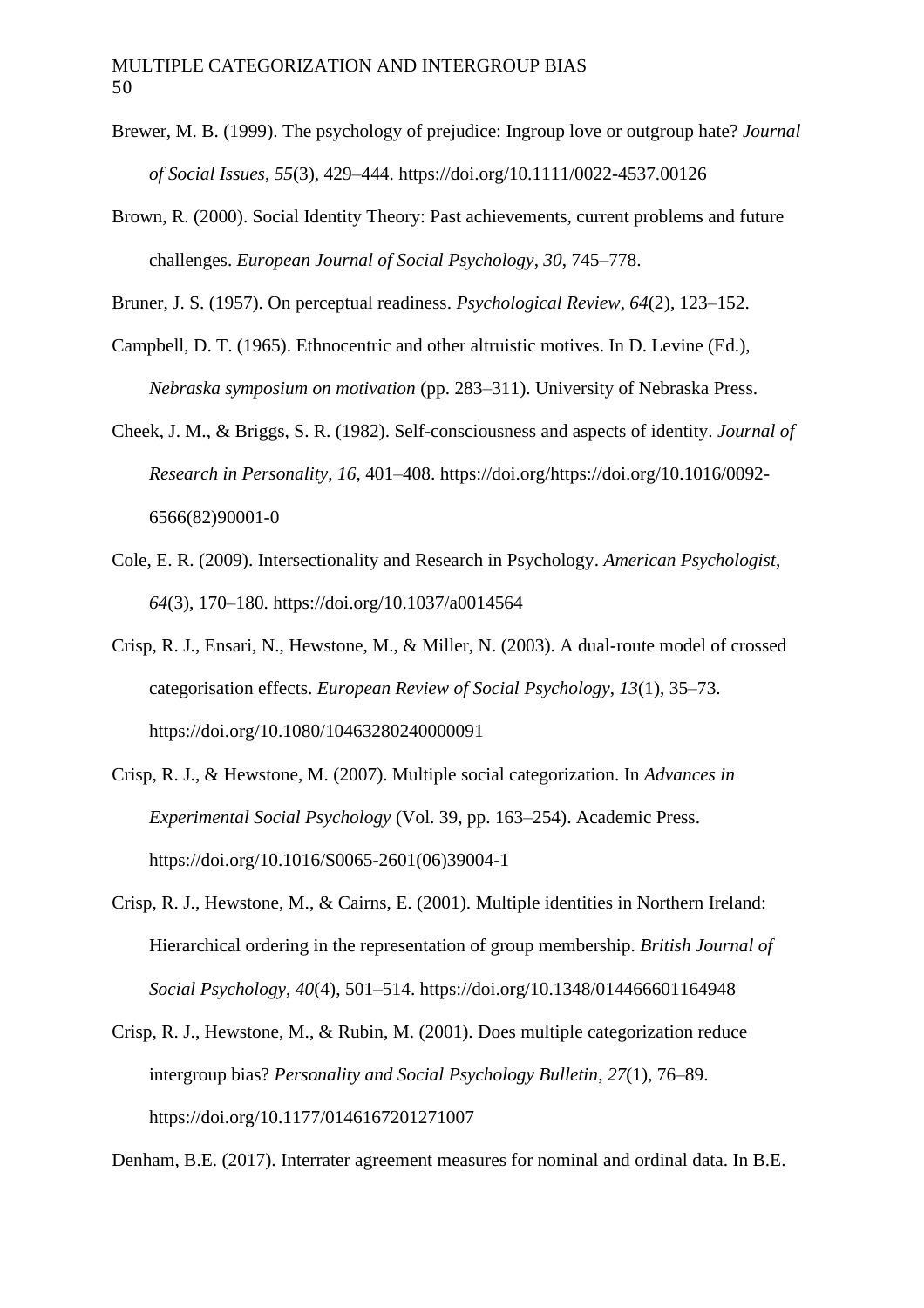Denham (Ed.), *Categorical Statistics for Communication Research*. Wiley Blackwell. doi:10.1002/9781119407201.ch11

- Deschamps, J. C., & Doise, W. (1978). Crossed category memberships in intergroup relations. In H. Tajfel (Ed.), *Differentiation between social groups: Studies in the social psychology of intergroup relations* (pp. 141–158). Academic Press.
- Diehl, C., Andorfer, V. A., Khoudja, Y., & Krause, K. (2013). Not In My Kitchen? Ethnic Discrimination and Discrimination Intentions in Shared Housing among University Students in Germany. *Journal of Ethnic and Migration Studies*, *39*(10), 1679–1697. https://doi.org/10.1080/1369183X.2013.833705
- Diehl, C., Hinz, T., & Auspurg, K. (2018). Who Is Afraid of Skilled Migrants from Europe? Exploring Support for Immigration Control in Switzerland. *Swiss Journal of Sociology*, *44*(1), 59–88. https://doi.org/10.1515/sjs-2018-0004
- Divale, W. T., & Harris, M. (1976). Population, warfare, and the male supremacist complex. *American Anthropologist*, *78*, 521–538. https://doi.org/https://doi.org/10.1525/aa.1976.78.3.02a00020
- Doise, W. (1978). *Groups and individuals: Explanations in social psychology*. Cambridge University Press.
- Duffy, S., & Smith, J. (2014). Cognitive load in the multi-player prisoner's dilemma game: Are there brains in games? *Journal of Behavioral and Experimental Economics*, *51*, 47– 56. https://doi.org/doi:10.1016/j.socec.2014.01.006
- Dülmer, H. (2007). Experimental plans in factorial surveys. Random or Quota Design? *Sociological Methods & Research*, *35*(3), 382–409. https://doi.org/10.1177/0049124106292367
- Dülmer, H. (2016). The Factorial Survey: Design Selection and its Impact on Reliability and Internal Validity. *Sociological Methods and Research*, *45*(2), 304–347.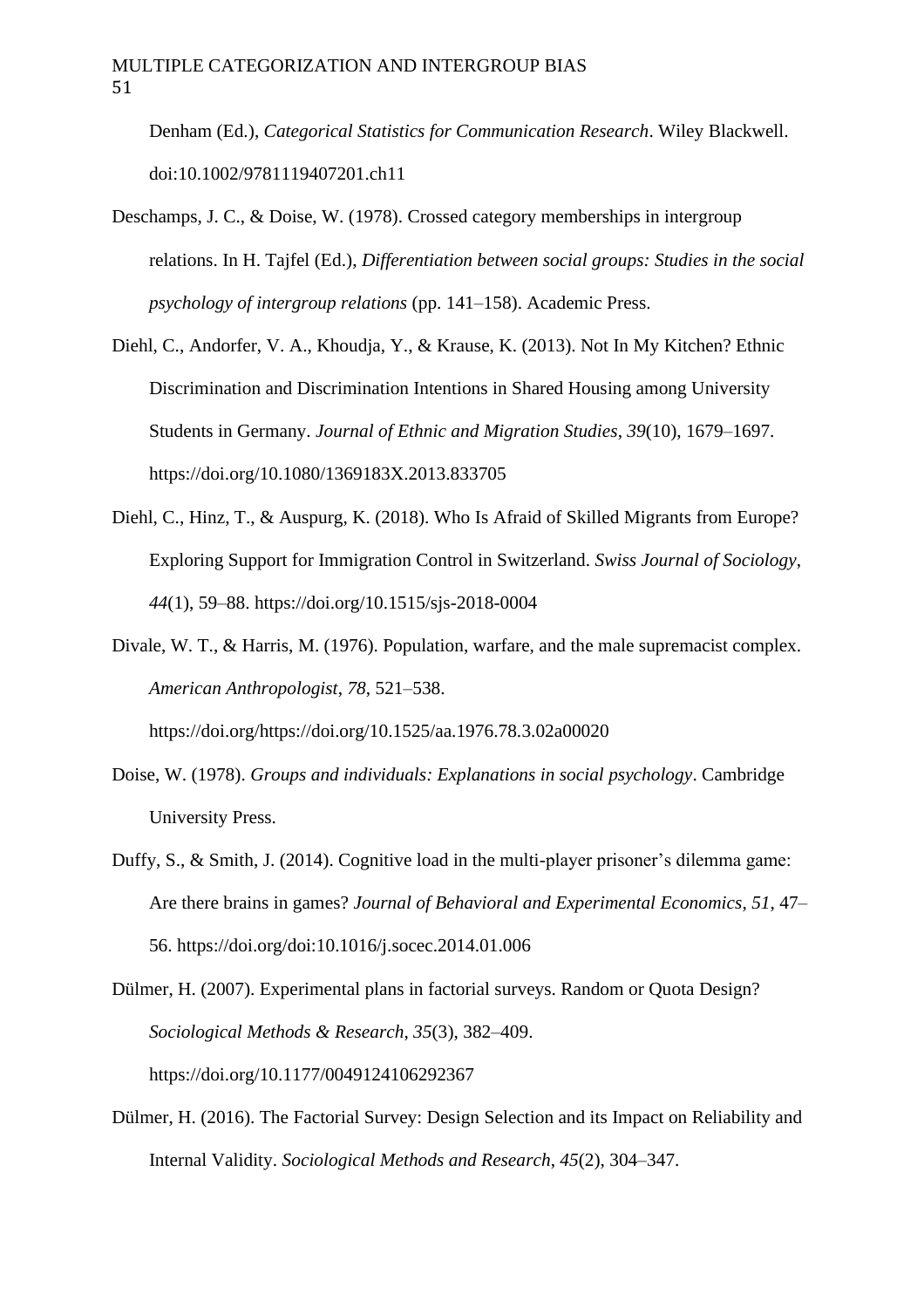https://doi.org/10.1177/0049124115582269

- Easterbrook, M. J., Kuppens, T., & Manstead, A. S. R. (2020). Socioeconomic status and the structure of the self-concept. *British Journal of Social Psychology*, *59*(1), 66–86. https://doi.org/10.1111/bjso.12334
- Ellemers, N. (1993). The influence of socio-structural variables on identity management strategies. *European Review of Social Psychology*, *4*(1), 27–57. https://doi.org/10.1080/14792779343000013
- Ensari, N., & Miller, N. (2001). Decategorization and the reduction of bias in the crossed categorization paradigm. *European Journal of Social Psychology*, *31*(2), 193–216. https://doi.org/10.1002/ejsp.42
- Esses, V. M., Jackson, L. M., & Armstrong, T. L. (1998). Intergroup competition and attitudes toward immigrants and immigration: An instrumental model of group conflict. *Journal of Social Issues*, *54*(4), 699–724. https://doi.org/10.1111/j.1540- 4560.1998.tb01244.x
- Esses, V. M., Jackson, L. M., Dovidio, J. F., & Hodson, G. (2005). Instrumental relations among groups: Group competition, conflict, and prejudice. In J. F. Dovidio, P. Glick, & L. A. Rudman (Eds.), *On the nature of prejudice: Fifty years after Allport* (pp. 227– 243). Blackwell Publishing.
- Fiedler, K., & Bluemke, M. (2005). Faking the IAT: Aided and unaided response control on the Implicit Association Tests. *Basic and Applied Social Psychology*, *27*(4), 307–316. https://doi.org/doi.10.1207/s15324834basp2704\_3
- Fishbein, M., & Ajzen, I. (2011). *Predicting and changing behavior: The reasoned action approach*. Psychology Press.
- Fiske, S. T. (2020). *The Fiske Lab*. https://www.fiskelab.org/cross-cultural-wc-maps
- Fiske, S. T., Cuddy, A. J. C., Glick, P., & Xu, J. (2002). A model of (often mixed) stereotype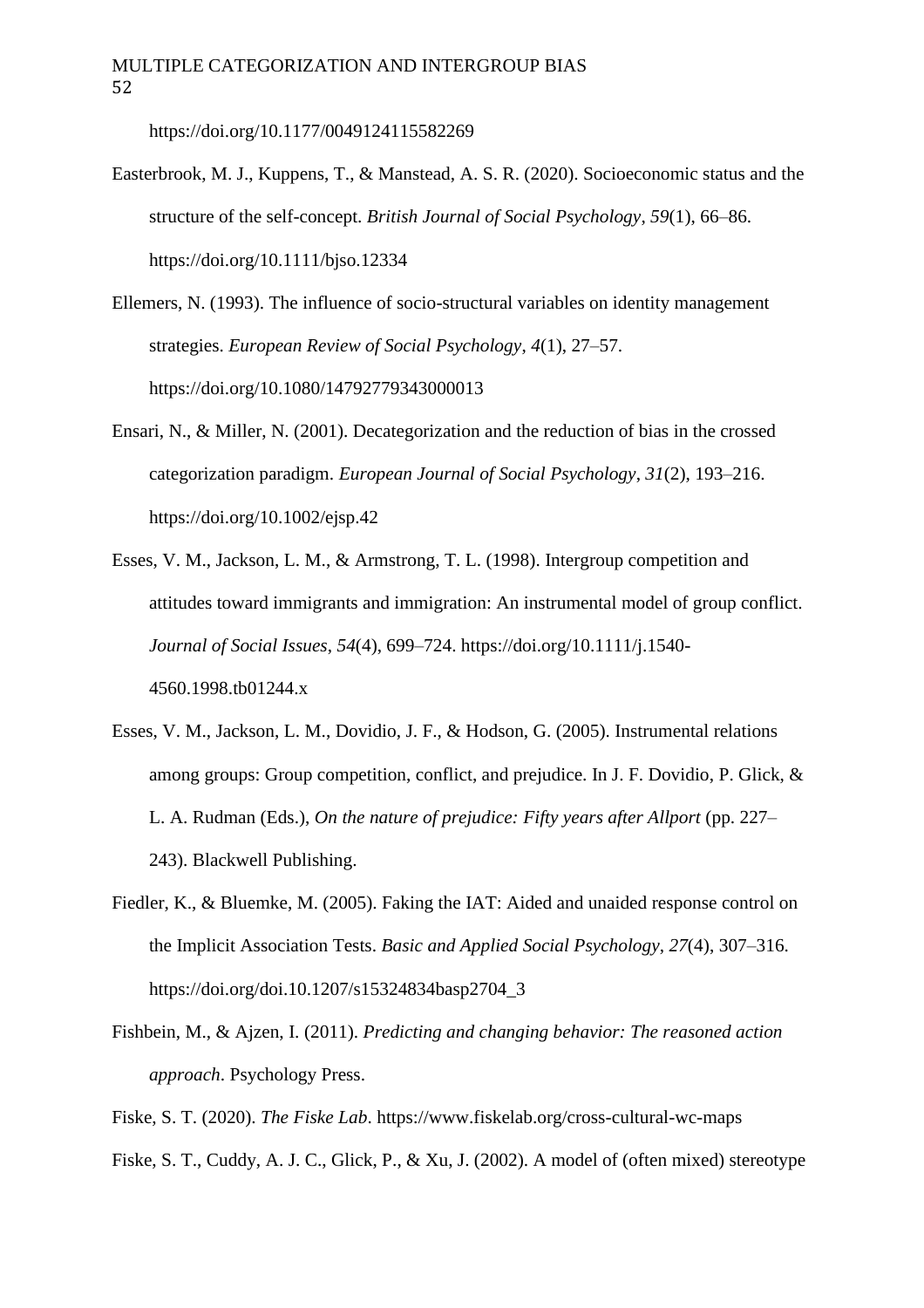content: Competence and warmth respectively follow from perceived status and competition. *Journal of Personality and Social Psychology*, *82*(6), 878–902. https://doi.org/10.1037//0022-3514.82.6.878

Fontaine, J. R. J. (2005). Equivalence. *Encyclopedia of Social Measurement*, 803–813. https://doi.org/10.1016/B0-12-369398-5/00116-X

Good, I. J. (1982). C140. Standardized tail-area probabilities. *Journal of Statistical Computation and Simulation*, *16*(1), 65–66. https://doi.org/10.1080/00949658208810607

- Goodwin, G. P., Piazza, J., & Rozin, P. (2014). Moral character predominates in person perception and evaluation. *Journal of Personality and Social Psychology*, *106*(1), 148– 168. https://doi.org/10.1037/a0034726
- Grigoryan, L. (2019a). Crossed categorization outside the lab: Findings from a factorial survey experiment. *European Journal of Social Psychology*, 1–18. Advance online publication. https://doi.org/10.1002/ejsp.2656
- Grigoryan, L. (2019b). Perceived Similarity in Multiple Categorisation. *Applied Psychology*, 1–23. Advance online publication. https://doi.org/10.1111/apps.12202
- Grigoryan, L., Bai, X., Durante, F., Fiske, S. T., Fabrykant, M., Hakobjanyan, A., Javakhishvili, N., Kadirov, K., Kotova, M., Makashvili, A., Maloku, E., Morozova-Larina, O., Mullabaeva, N., Samekin, A., Verbilovich, V., & Yahiiaiev, I. (2020). Stereotypes as historical accidents: Images of social class in postcommunist versus capitalist societies. *Personality and Social Psychology Bulletin*, *46*(6), 927–943. https://doi.org/10.1177/0146167219881434
- Grigoryan, L., Cohrs, J.C., Boehnke, K., van de Vijver, A.J.R., Easterbrook, M. (2020). *When and why we favor the ingroup: The role of group type and context* [Manuscript sumbitted for publication]. Bremen International Graduate School of Social Sciences.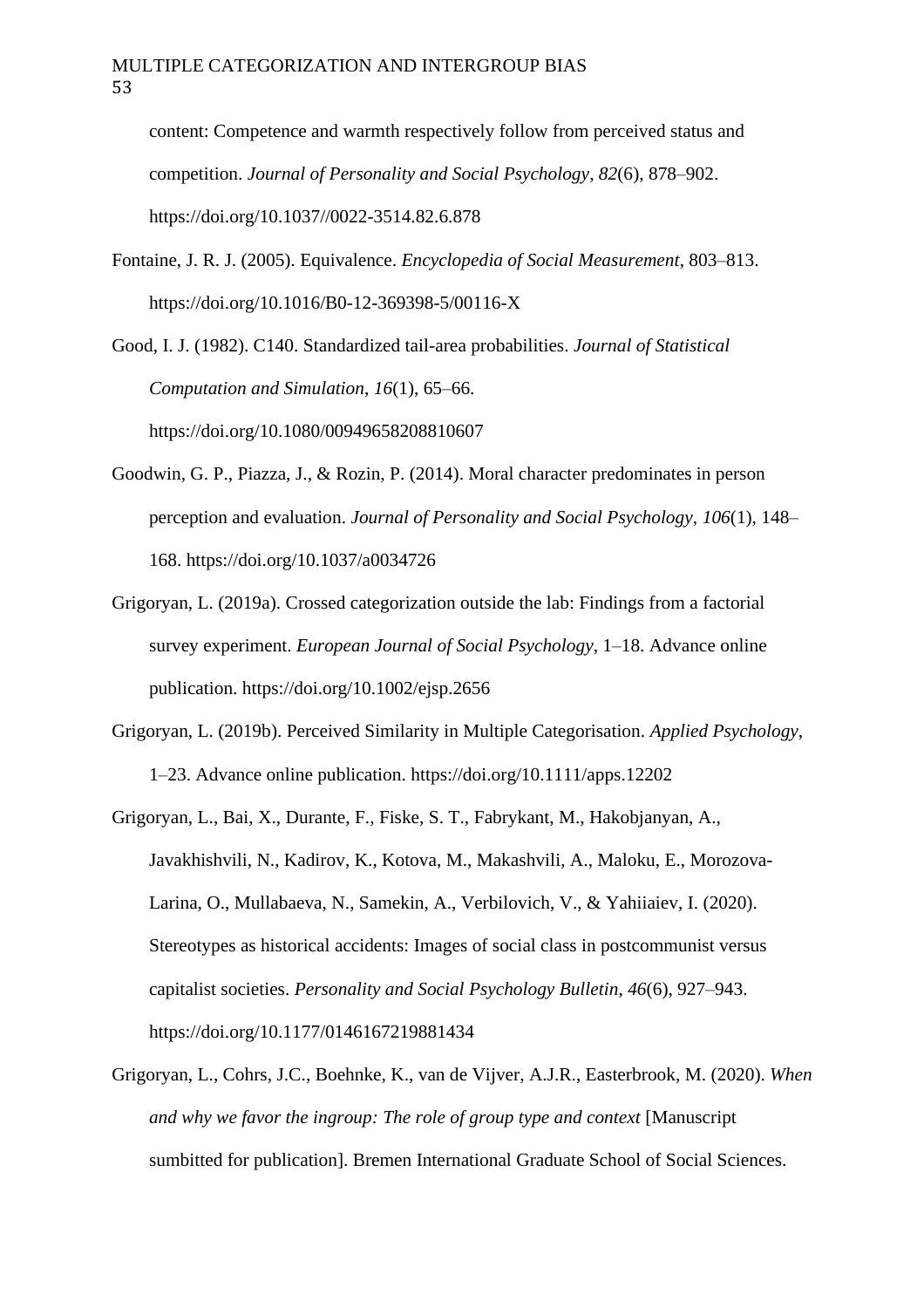[https://d-nb.info/1192909887/34.](https://d-nb.info/1192909887/34)

- Hainmueller, J., & Hiscox, M. J. (2010). Attitudes toward highly skilled and low-skilled immigration: evidence from a survey experiment. *American Political Science Review*, *104*(1), 61–84. https://doi.org/10.1017/S0003055409990372
- Hainmueller, J., & Hopkins, D. J. (2015). The hidden American immigration consensus: A conjoint analysis of attitudes toward immigrants. *American Journal of Political Science*, *59*(3), 529–548. https://doi.org/10.1111/ajps.12138
- Hall, N. R., & Crisp, R. J. (2005). Considering multiple criteria for social categorization can reduce intergroup bias. *Personality and Social Psychology Bulletin*, *31*(10), 1435–1444. https://doi.org/10.1177/0146167205276084
- Harkness, J. A., van de Vijver, F. J. R., & Mohler, P. P. (2003). *Cross-cultural survey methods*. J. Wiley.

Haslam, N., Rothschild, L., & Ernst, D. (2000). Essentialist beliefs about social categories. *British Journal of Social Psychology*, *39*(1), 113–127. https://doi.org/10.1348/014466600164363

- Havekes, E., Coenders, M., & van der Lippe, T. (2013). Positive or negative ethnic encounters in urban neighbourhoods? A photo experiment on the net impact of ethnicity and neighbourhood context on attitudes towards minority and majority residents. *Social Science Research*, *42*(4), 1077–1091. https://doi.org/10.1016/j.ssresearch.2013.02.002
- Hewstone, M., Islam, M. R., & Judd, C. M. (1993). Models of crossed categorization and intergroup relations. *Journal of Personality and Social Psychology*, *64*(5), 779–793. https://doi.org/10.1037/0022-3514.64.5.779
- Hewstone, M., Rubin, M., & Willis, H. (2002). Intergroup bias. *Annual Review of Psychology*, *53*(1), 575–604. https://doi.org/10.1146/annurev.psych.53.100901.135109

Higgins, E. T. (1989). Knowledge accessibility and activation: Subjectivity and suffering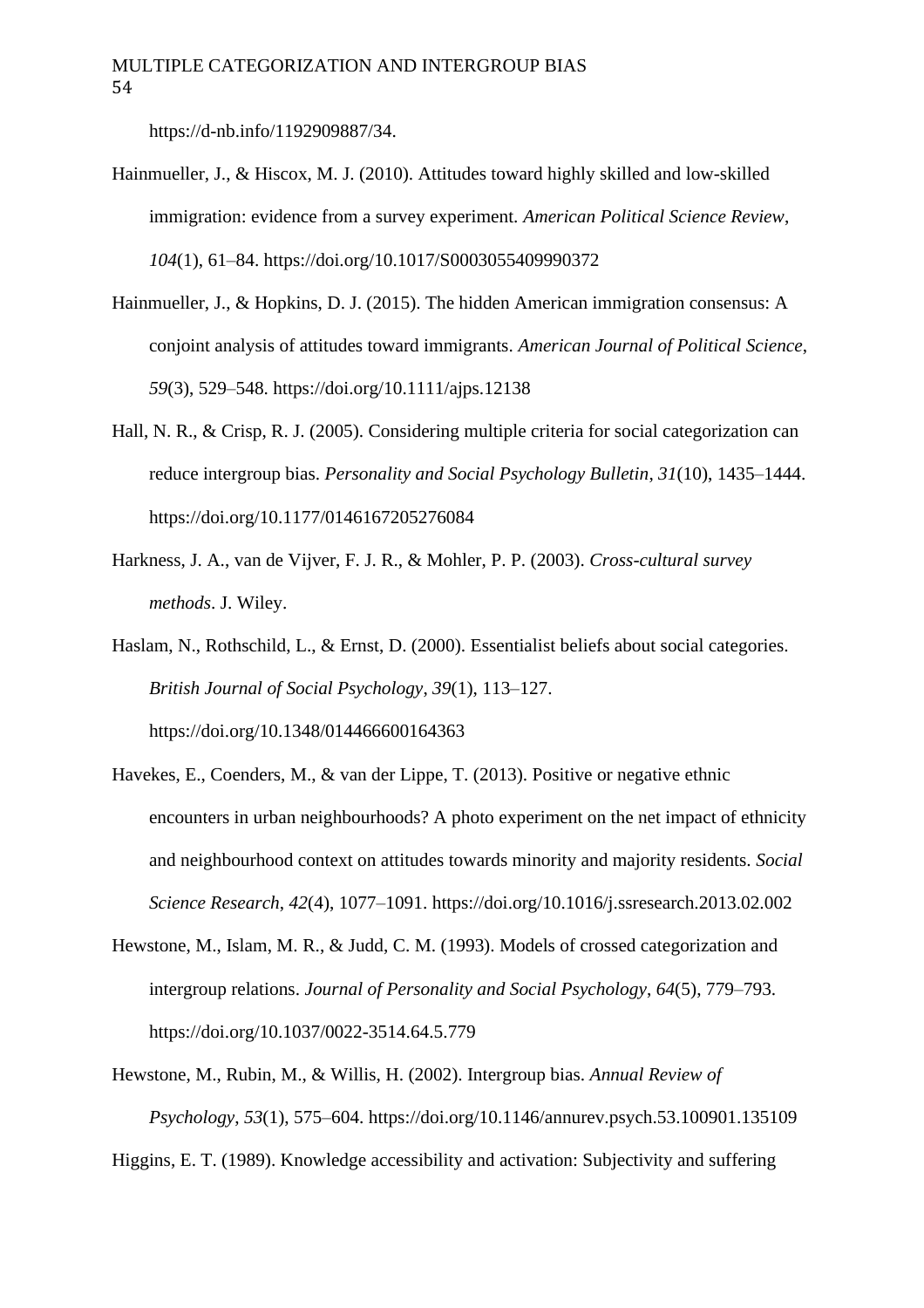from unconscious sources. *Unintended Thought*, *3*, 75–123.

- Hindriks, P., Verkuyten, M., & Coenders, M. (2014). Interminority attitudes: The roles of ethnic and national identification, contact, and multiculturalism. *Social Psychology Quarterly*, *77*, 54–74. https://doi.org/10.1177/0190272513511469
- Holtz, R., & Miller, N. (2001). Intergroup competition, attitudinal projection, and opinion certainty: Capitalizing on Conflict. *Group Processes & Intergroup Relations*, *4*(1), 61– 73. https://doi.org/doi.org/10.1177/1368430201041005
- Hox, J. J. (2010). *Multilevel analysis: Techniques and applications* (2nd ed.). Routledge.
- Jackson, J. W. (1993). Realistic group conflict theory: A review and evaluation of theoretical and empirical literature. *The Psychological Record*, *43*(3), 395–415.
- Jasso, G. (2006). Factorial survey methods for studying beliefs and judgments. *Sociological Methods & Research*, *34*(3), 334–423. https://doi.org/10.1177/0049124105283121
- Jungkunz, S., Helbling, M., & Schwemmer, C. (2019). Xenophobia before and after the Paris 2015 attacks: Evidence from a natural experiment. *Ethnicities*, *19*(2), 271–291. https://doi.org/10.1177/1468796818757264
- Kahneman, D., & Tversky, A. (1979). Prospect theory: An analysis of decision under risk. *Econometrica*, *47*(2), 263–292. https://doi.org/10.2307/1914185
- Kinder, D. R., & Sears, D. O. (1981). Prejudice and politics: Symbolic racism versus racial threats to the good life. *Journal of Personality and Social Psychology*, *40*(3), 414–431. https://doi.org/10.1037/0022-3514.40.3.414
- Leach, C. W., van Zomeren, M., Zebel, S., Vliek, M. L. W., Pennekamp, S. F., Doosje, B., Ouwerkerk, J. W., & Spears, R. (2008). Group-Level Self-Definition and Self-Investment: A Hierarchical (Multicomponent) Model of In-Group Identification. *Journal of Personality and Social Psychology*, *95*(1), 144–165. https://doi.org/10.1037/0022-3514.95.1.144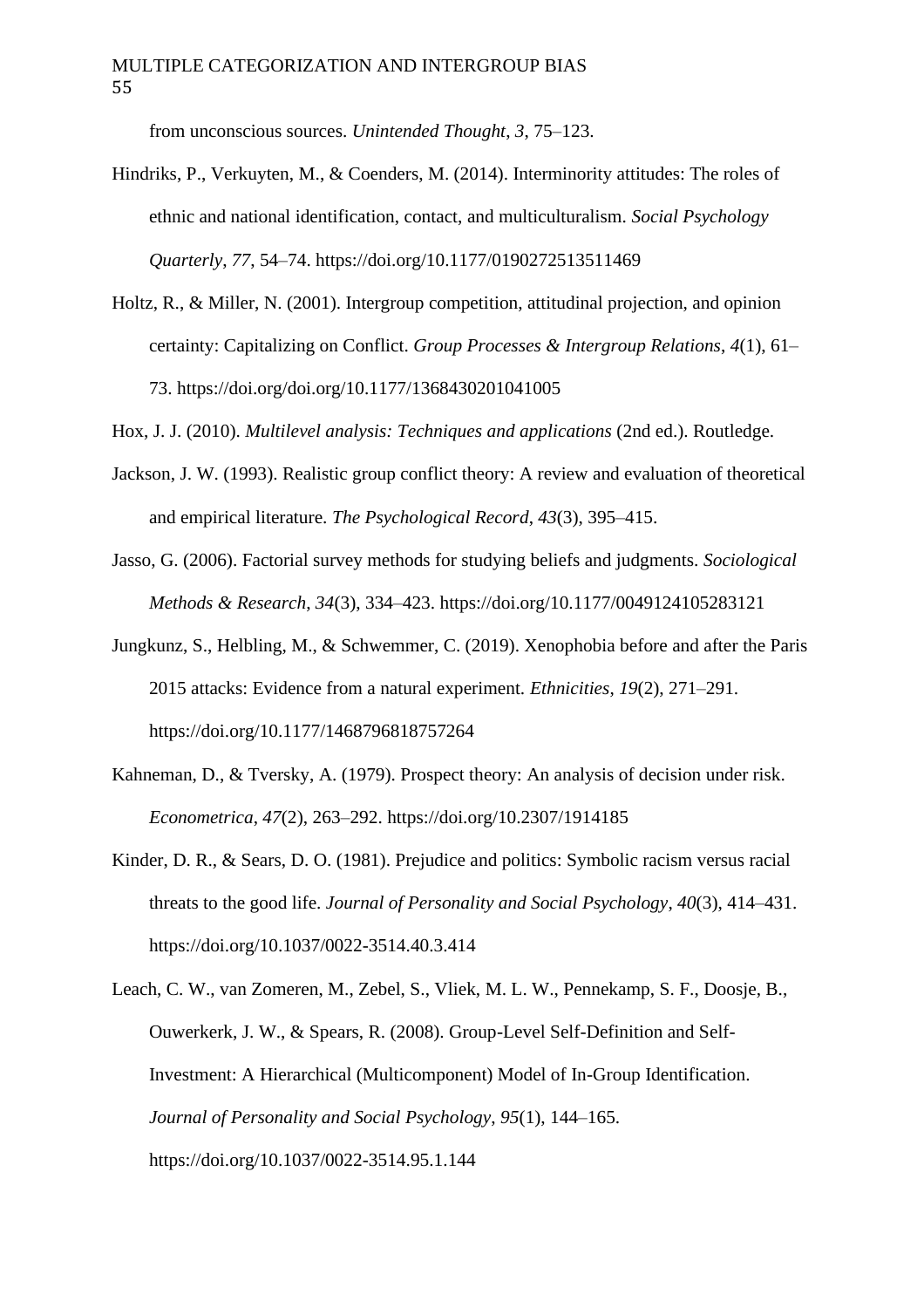- Liebig, S., Sauer, C., & Friedhoff, S. (2015). Using Factorial Surveys to Study Justice Perceptions: Five Methodological Problems of Attitudinal Justice Research. *Social Justice Research*, *28*(4), 415–434. https://doi.org/10.1007/s11211-015-0256-4
- Louis, W. R., Esses, V. M., & Lalonde, R. N. (2013). National identification, perceived threat, and dehumanization as antecedents of negative attitudes toward immigrants in Australia and Canada. *Journal of Applied Social Psychology*, *43*, 156–165. https://doi.org/10.1111/jasp.12044
- Maas, C. J. M., & Hox, J. J. (2005). Sufficient sample sizes for multilevel modeling. *Methodology*, *1*(3), 86–92. https://doi.org/10.1027/1614-2241.1.3.86
- Mathieu, J. E., Aguinis, H., Culpepper, S. A., & Chen, G. (2012). Understanding and estimating the power to detect cross-level interaction effects in multilevel modeling. *Journal of Applied Psychology*, *97*(5), 951–966. https://doi.org/10.1037/a0029358
- Migdal, M. J., Hewstone, M., & Mullen, B. (1998). The effects of crossed categorization on intergroup evaluations: A meta-analysis. *British Journal of Social Psychology*, *37*(3), 303–324. https://doi.org/10.1111/j.2044-8309.1998.tb01174.x
- Miller, S. L., Maner, J. K., & Becker, D. V. (2010). Self-Protective Biases in Group Categorization: Threat Cues Shape the Psychological Boundary Between "Us" and "Them." *Journal of Personality and Social Psychology*, *99*(1), 62–77. https://doi.org/10.1037/a0018086
- Moskalenko, S., McCauley, C., & Rozin, P. (2006). Group identification under conditions of threat: College students' attachment to country, family, ethnicity, religion, and university before and after September 11, 2001. *Political Psychology*, *27*(1), 77–97. https://doi.org/10.1111/j.1467-9221.2006.00450.x
- Mummendey, A., & Otten, S. (1998). Positive–Negative Asymmetry in Social Discrimination. *European Review of Social Psychology*, *9*(1), 107–143.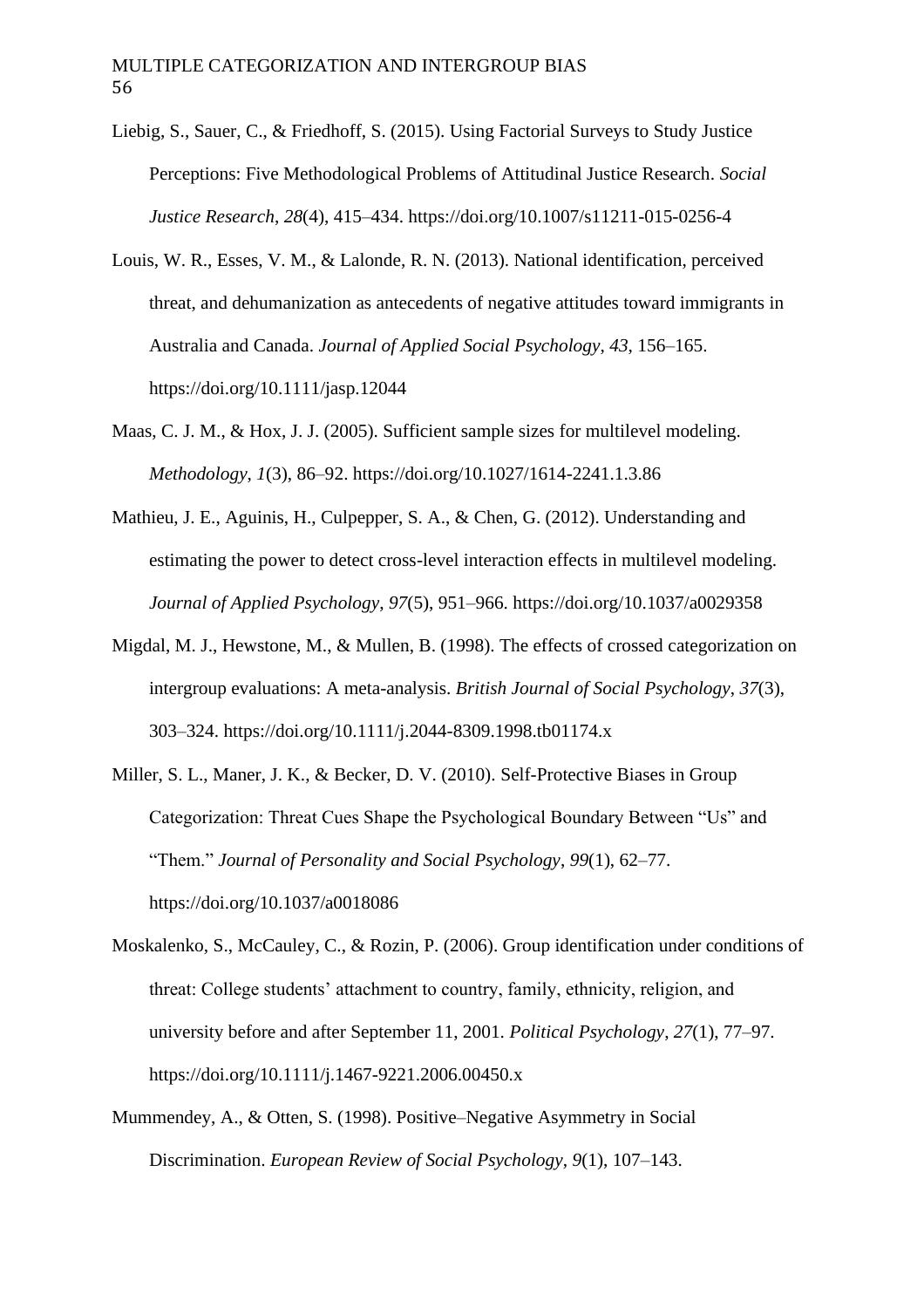https://doi.org/10.1080/14792779843000063

- Nicolas, G., de la Fuente, M., & Fiske, S. T. (2017). Mind the overlap in multiple categorization: A review of crossed categorization, intersectionality, and multiracial perception. *Group Processes & Intergroup Relations*, *20*(5), 621–631. https://doi.org/10.1177/1368430217708862
- Oakes, P. J. (1987). The salience of social categories. In J. C. Turner, M. A. Hogg, P. J. Oakes, S. D. Reicher, & M. S. Wetherell (Eds.), *Rediscovering the social group: A selfcategorization theory*. Basil Blackwell.
- Perugini, M., & Bagozzi, R. P. (2001). The role of desires and anticipated emotions in goaldirected behaviours: Broadening and deepening the theory of planned behaviour. *British Journal of Social Psychology*, *40*(1), 79–98. https://doi.org/10.1348/014466601164704
- Prati, F., Crisp, R. J., Meleady, R., & Rubini, M. (2016). Humanizing outgroups through multiple categorization. *Personality and Social Psychology Bulletin*, *42*(4), 526–539. https://doi.org/10.1177/0146167216636624
- Quanty, M. B., Keats, J. A., & Harkins, S. G. (1975). Prejudice and criteria for identification of ethnic photographs. *Journal of Personality and Social Psychology*, *32*(3), 449.
- Riek, B. M., Mania, E. W., & Gaertner, S. L. (2006). Intergroup threat and outgroup attitudes: A meta-analytic review. *Personality and Social Psychology Review*, *10*(4), 336–353. https://doi.org/10.1207/s15327957pspr1004\_4
- Roccas, S. (2003). The effects of status on identification with multiple groups. *European Journal of Social Psychology*, *33*(3), 351–366. https://doi.org/10.1002/ejsp.151
- Rubin, M., & Hewstone, M. (2004). Social identity, system justification, and social dominance: Commentary on Reicher, Jost et al., and Sidanius et al. *Political Psychology*, *25*(6), 823–845. https://doi.org/10.1111/j.1467-9221.2004.00400.x

SAS Institute Inc., Cary, N. (2011). SAS. In *SAS Institute Inc., Cary, NC* (p. 8640).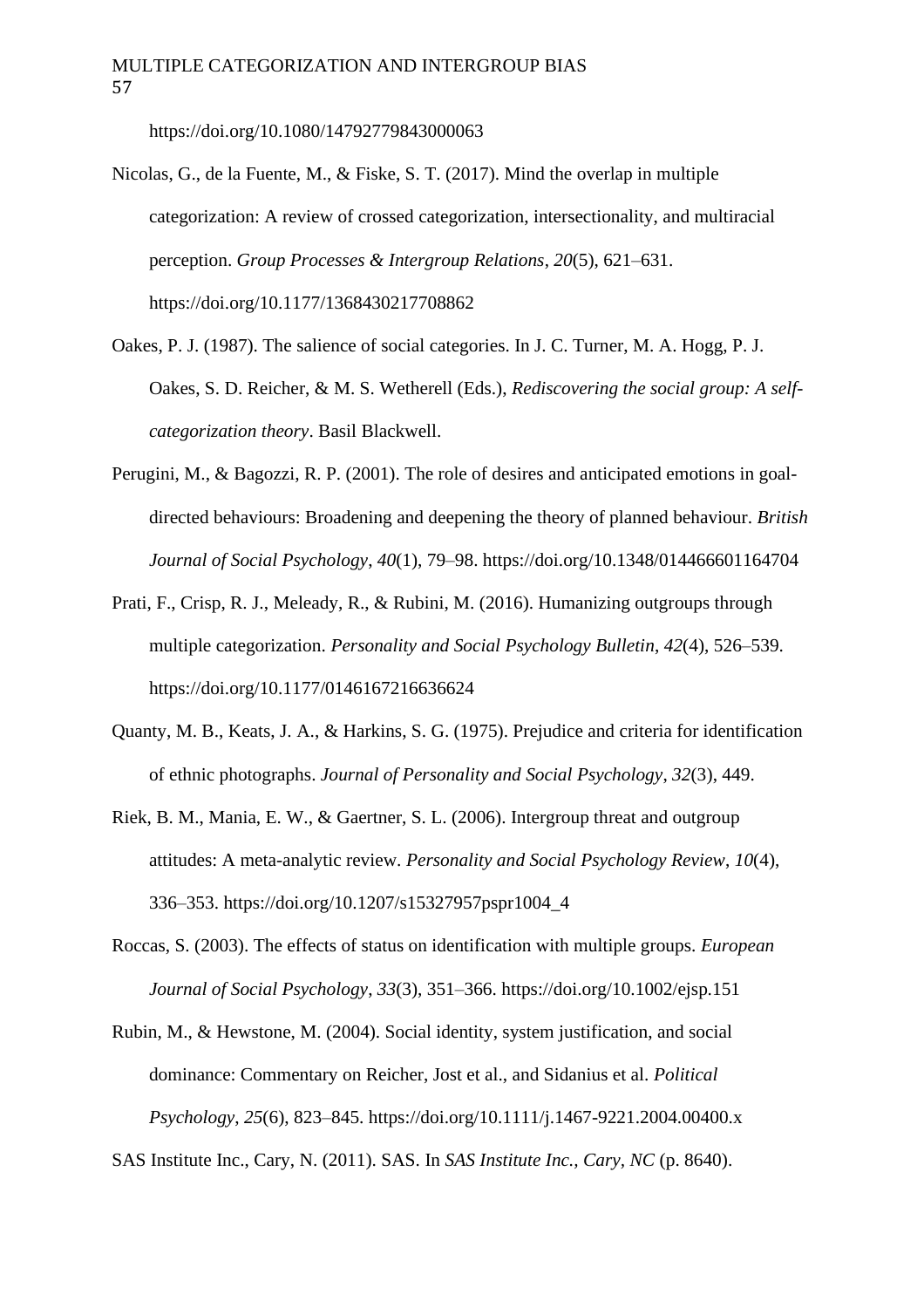www.sas.com/pt\_br/home.html

- Scheepers, D., Spears, R., Doosje, B., & Manstead, A. S. R. (2006). Diversity in in-group bias: Structural factors, situational features, and social functions. *Journal of Personality and Social Psychology*, *90*(6), 944–960. https://doi.org/10.1037/0022-3514.90.6.944
- Schlueter, E., Ullrich, J., Glenz, A., & Schmidt, P. (2018). From segregation to intergroup contact and back: Using experiments and simulation to understand the bidirectional link. *European Journal of Social Psychology*, *48*(1), 17–32. https://doi.org/10.1002/ejsp.2284

Sheeran, P. (2002). Intention—Behavior Relations: A Conceptual and Empirical Review. *European Review of Social Psychology*, *12*(1), 1–36. https://doi.org/10.1080/14792772143000003

- Sherif, M., Harvey, O. J., White, B. J. W., Hood, W. R., & Sherif, C. W. (1961). *Intergroup conflict and cooperation: The Robbers Cave experiment*. University of Oklahoma Book Exchange.
- Stangor, C., Lynch, L., Duan, C., Glas, B., & Glass, B. (1992). Categorization of individuals on the basis of multiple social features. *Journal of Personality and Social Psychology*, *62*(2), 207–218. https://doi.org/10.1037/0022-3514.62.2.207
- Stephan, W. G., Boniecki, K. A., Ybarra, O., Bettencourt, A., Ervin, K. S., Jackson, L. A., McNatt, P. S., & Renfro, C. L. (2002). The role of threats in the racial attitudes of Blacks and Whites. *Personality and Social Psychology Bulletin*, *28*(9), 1242–1254. https://doi.org/10.1177/01461672022812009
- Stephan, W. G., & Stephan, C. W. (1996). Predicting prejudice. *International Journal of Intercultural Relations*, *20*(3–4), 409–426. https://doi.org/10.1016/0147-1767(96)00026- 0
- Stephan, W. G., & Stephan, C. W. (2000). An integrated threat theory of prejudice. In S. Oskamp (Ed.), *Reducing prejudice and discrimination* (pp. 23–45). Lawrence Erlbaum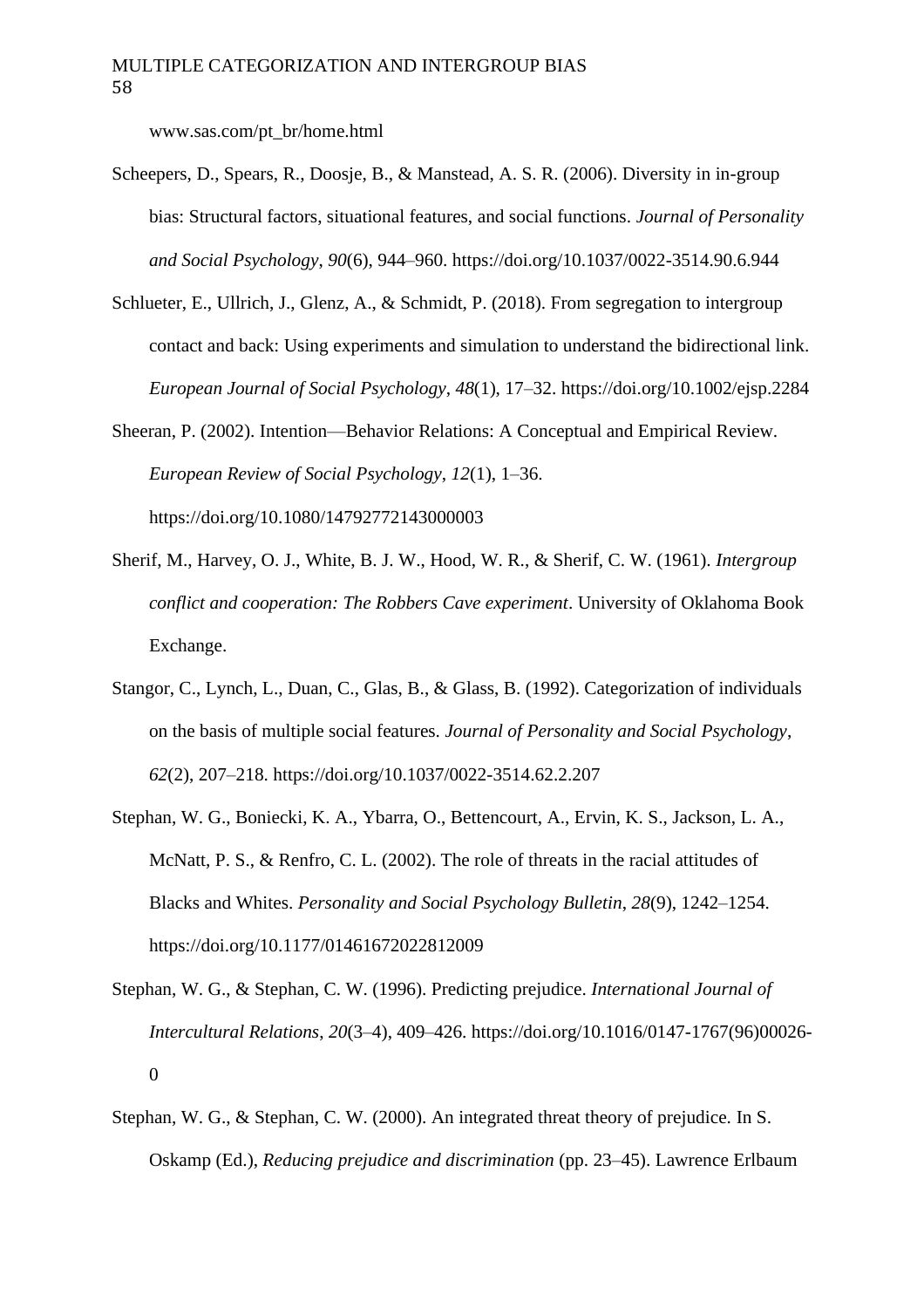Associates.

- Tajfel, Henri, & Turner, J. C. (1979). An integrative theory of intergroup conflict. In W. G. Austin & S. Worchel (Eds.), *The Social Psychology of Intergroup Relations* (pp. 33–47). Brooks-Cole.
- Tajfel, Henri, & Turner, J. C. (1986). The social identity theory of intergroup behavior. In S. Worchel & L. W. Austin (Eds.), *Psychology of Intergroup Relations* (pp. 7–24). Nelson-Hall. https://doi.org/10.1111/j.1751-9004.2007.00066.x
- Turner, J. C., Hogg, M. A., Oakes, P. J., Reicher, S. D., & Wetherell, M. S. (1987). *Rediscovering the social group: A Self-Categorization Theory*. Blackwell. https://doi.org/10.1111/j.2044-8309.1987.tb00799.x
- Urada, D., Stenstrom, D. M., & Miller, N. (2007). Crossed categorization beyond the twogroup model. *Journal of Personality and Social Psychology*, *92*(4), 649–664. https://doi.org/10.1037/0022-3514.92.4.649
- Urban, L. M., & Miller, N. (1998). A theoretical analysis of crossed categorization effects: A meta-analysis. *Journal of Personality and Social Psychology*, *74*(4), 894–908. https://doi.org/10.1037/0022-3514.74.4.894
- Van't Veer, A. E., Stel, M., & van Beest, I. (2014). Limited capacity to lie: Cognitive load interferes with being dishonest. *Judgment and Decision Making*, *9*(3), 199–206. https://doi.org/10.2139/ssrn.2351377
- van de Vijver, F. J. R., & Hambleton, R. K. (1996). Translating Tests : Some Practical Guidelines. *European Psychologist*, *1*, 89–99. https://doi.org/10.1027/1016-9040.1.2.89
- van de Vijver, F. J. R., & Leung, K. (1997). Methods and data analysis of comparative research. In *Handbook of Cross-cultural Psychology*. SAGE. https://doi.org/10.5555/conu.2006.23.2.170

Verkuyten, M. (2009). Support for multiculturalism and minority rights: The role of national